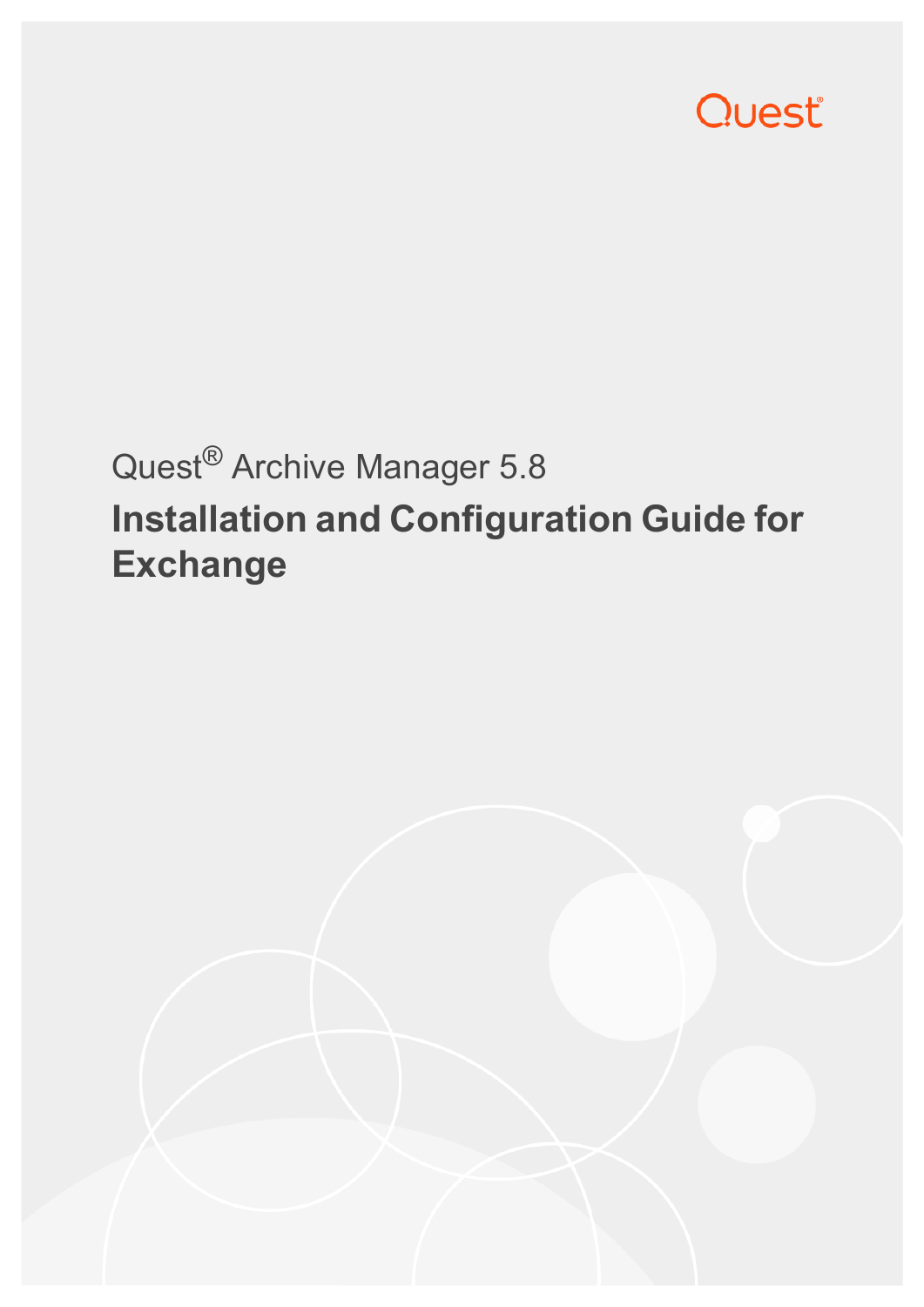#### **© 2020 Quest Software Inc.**

#### **ALL RIGHTS RESERVED.**

This guide contains proprietary information protected by copyright. The software described in this guide is furnished under a software license or nondisclosure agreement. This software may be used or copied only in accordance with the terms of the applicable agreement. No part of this guide may be reproduced or transmitted in any form or by any means, electronic or mechanical, including photocopying and recording for any purpose other than the purchaser's personal use without the written permission of Quest Software Inc.

The information in this document is provided in connection with Quest Software products. No license, express or implied, by estoppel or otherwise, to any intellectual property right is granted by this document or in connection with the sale of Quest<br>Software products. EXCEPT AS SET FORTH IN THE TERMS AND CONDITIONS AS SPECIFIED IN THE LICENSE<br>A EXPRESS, IMPLIED OR STATUTORY WARRANTY RELATING TO ITS PRODUCTS INCLUDING, BUT NOT LIMITED TO, THE IMPLIED WARRANTY OF MERCHANTABILITY, FITNESS FOR A PARTICULAR PURPOSE, OR NON-INFRINGEMENT. IN NO EVENT SHALL QUEST SOFTWARE BE LIABLE FOR ANY DIRECT, INDIRECT, CONSEQUENTIAL, PUNITIVE, SPECIAL OR INCIDENTAL DAMAGES (INCLUDING, WITHOUT LIMITATION, DAMAGES FOR LOSS OF PROFITS, BUSINESS<br>INTERRUPTION OR LOSS OF INFORMATION) ARISING OUT OF THE USE OR INABILITY TO USE THIS DOCUMENT, EVEN IF QUEST SOFTWARE HAS BEEN ADVISED OF THE POSSIBILITY OF SUCH DAMAGES. Quest Software makes no representations or warranties with respect to the accuracy or completeness of the contents of this document and reserves the right to make changes to specifications and product descriptions at any time without notice. Quest Software does not make any commitment to update the information contained in this document.

If you have any questions regarding your potential use of this material, contact:

Quest Software Inc. Attn: LEGAL Dept. 4 Polaris Way Aliso Viejo, CA 92656

Refer to our website [\(www.quest.com](http://www.quest.com)) for regional and international office information.

#### **Patents**

Quest Software is proud of our advanced technology. Patents and pending patents may apply to this product. For the most current information about applicable patents for this product, please visit our website at www.quest.com/legal.

#### **Trademarks**

Quest Software, Quest, and the Quest logo are trademarks and registered trademarks of Quest Software Inc. in the U.S.A. and other countries. For a complete list of Quest Software trademarks, please visit our website at [www.quest.com/legal](http://www.quest.com/legal). All other trademarks, servicemarks, registered trademarks, and registered servicemarks are the property of their respective owners.

#### **Legend**

**CAUTION: A CAUTION icon indicates potential damage to hardware or loss of data if instructions are not followed.** ţ

**IMPORTANT**, **NOTE**, **TIP**, **MOBILE**, or **VIDEO:** An information icon indicates supporting information.i

Archive Manager Installation and Configuration Guide for Exchange Updated - August 2020 Software Version - 5.8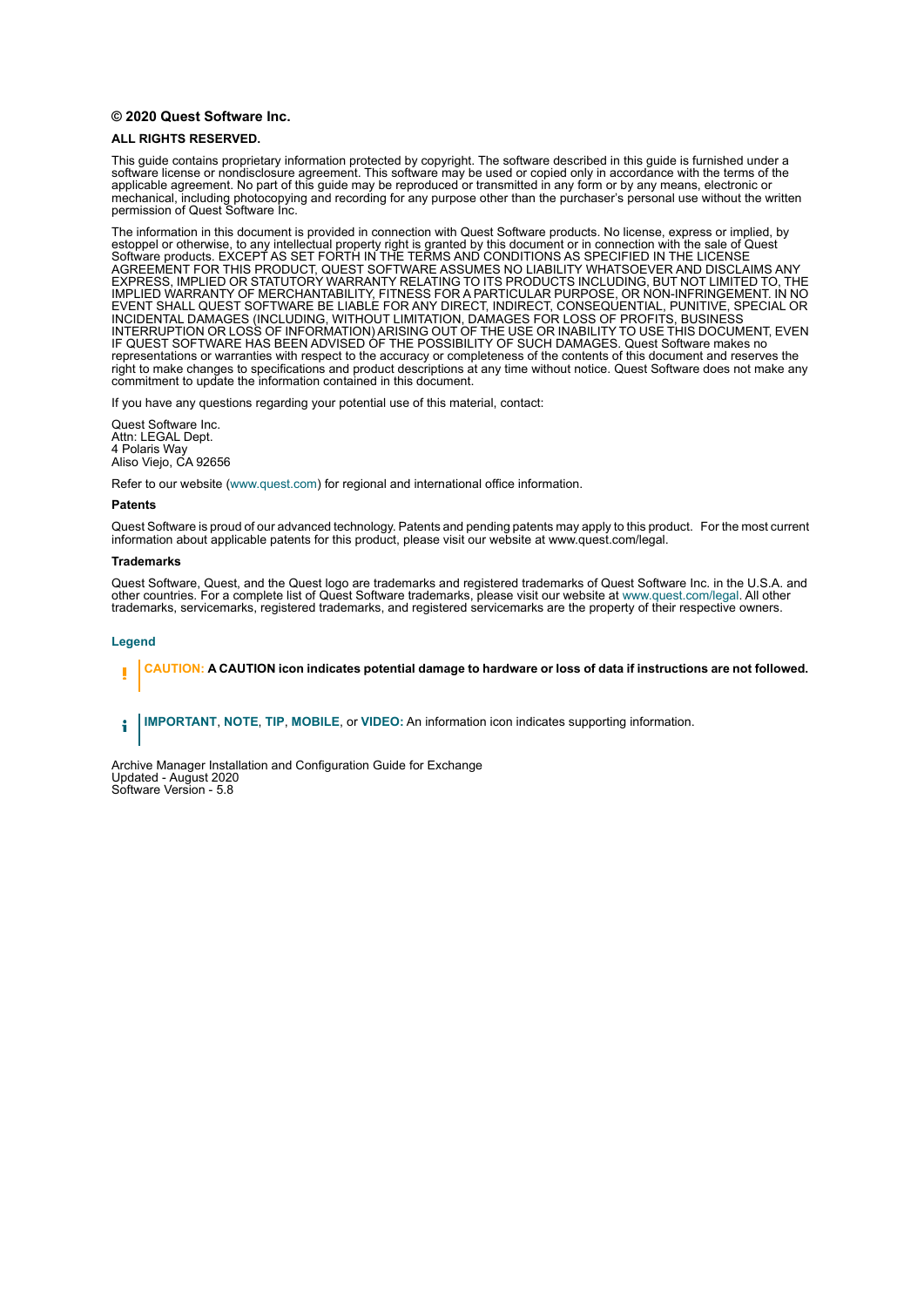## **Contents**

| Distributed model with contact to contact the contact of the contact of the contact of the contact of the contact of the contact of the contact of the contact of the contact of the contact of the contact of the contact of |
|-------------------------------------------------------------------------------------------------------------------------------------------------------------------------------------------------------------------------------|
|                                                                                                                                                                                                                               |
|                                                                                                                                                                                                                               |
|                                                                                                                                                                                                                               |
|                                                                                                                                                                                                                               |
|                                                                                                                                                                                                                               |
|                                                                                                                                                                                                                               |
|                                                                                                                                                                                                                               |
| Prerequisites for servers running Archive Manager services and websites  9                                                                                                                                                    |
|                                                                                                                                                                                                                               |
|                                                                                                                                                                                                                               |
| Prerequisites for servers running the Lync Store Manager Service  10                                                                                                                                                          |
| Prerequisites for servers running the Active Directory Connector Service  11                                                                                                                                                  |
| Prerequisites for servers running Archive Manager websites  11                                                                                                                                                                |
|                                                                                                                                                                                                                               |
|                                                                                                                                                                                                                               |
|                                                                                                                                                                                                                               |
|                                                                                                                                                                                                                               |
|                                                                                                                                                                                                                               |
|                                                                                                                                                                                                                               |
|                                                                                                                                                                                                                               |
|                                                                                                                                                                                                                               |
|                                                                                                                                                                                                                               |
|                                                                                                                                                                                                                               |
|                                                                                                                                                                                                                               |
|                                                                                                                                                                                                                               |
| Sizing the Microsoft SQL database and Archive Manager attachment store 19                                                                                                                                                     |
|                                                                                                                                                                                                                               |
|                                                                                                                                                                                                                               |
|                                                                                                                                                                                                                               |
|                                                                                                                                                                                                                               |
|                                                                                                                                                                                                                               |
|                                                                                                                                                                                                                               |
|                                                                                                                                                                                                                               |
|                                                                                                                                                                                                                               |
|                                                                                                                                                                                                                               |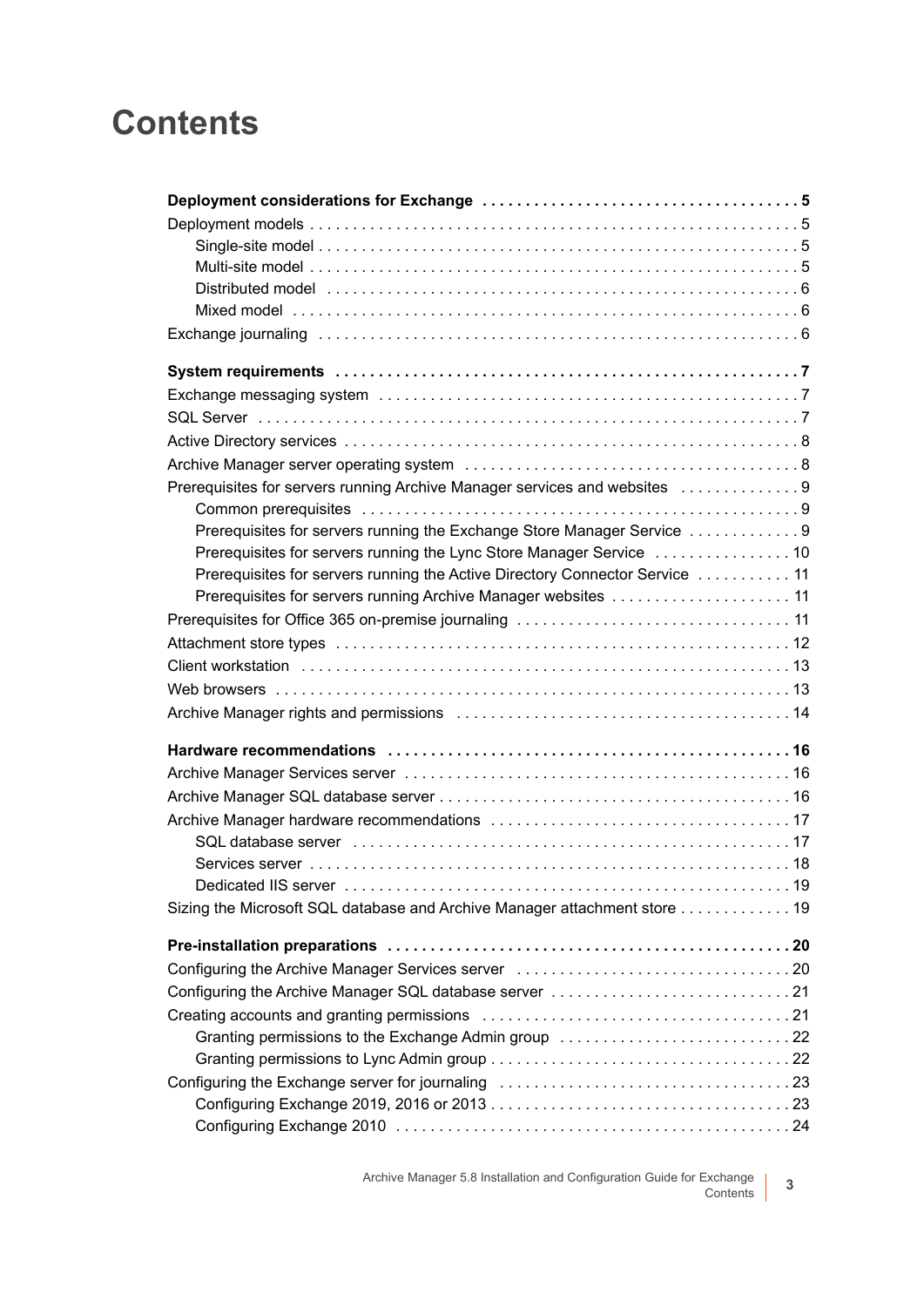| Installing Archive Manager (and all and all and all and all and all and all and all and all and all and all a  |
|----------------------------------------------------------------------------------------------------------------|
| Configuring Archive Manager (and all and all and all and all and all and all and all and all and all and all a |
|                                                                                                                |
|                                                                                                                |
|                                                                                                                |
|                                                                                                                |
|                                                                                                                |
|                                                                                                                |
|                                                                                                                |
|                                                                                                                |
|                                                                                                                |
|                                                                                                                |
|                                                                                                                |
|                                                                                                                |
|                                                                                                                |
|                                                                                                                |
|                                                                                                                |
|                                                                                                                |
| Configuring and deploying the Offline Client (optional)  43                                                    |
|                                                                                                                |
| Deploying the Outlook Form to public folders using Configuration Console  43                                   |
| Deploying the Outlook Form to public folders manually  44                                                      |
| Deploying the Outlook Form using the Archive Manager Outlook Components tool 44                                |
|                                                                                                                |
|                                                                                                                |
|                                                                                                                |
|                                                                                                                |
|                                                                                                                |
|                                                                                                                |
|                                                                                                                |
|                                                                                                                |
|                                                                                                                |
|                                                                                                                |
|                                                                                                                |
|                                                                                                                |
|                                                                                                                |
|                                                                                                                |
|                                                                                                                |
|                                                                                                                |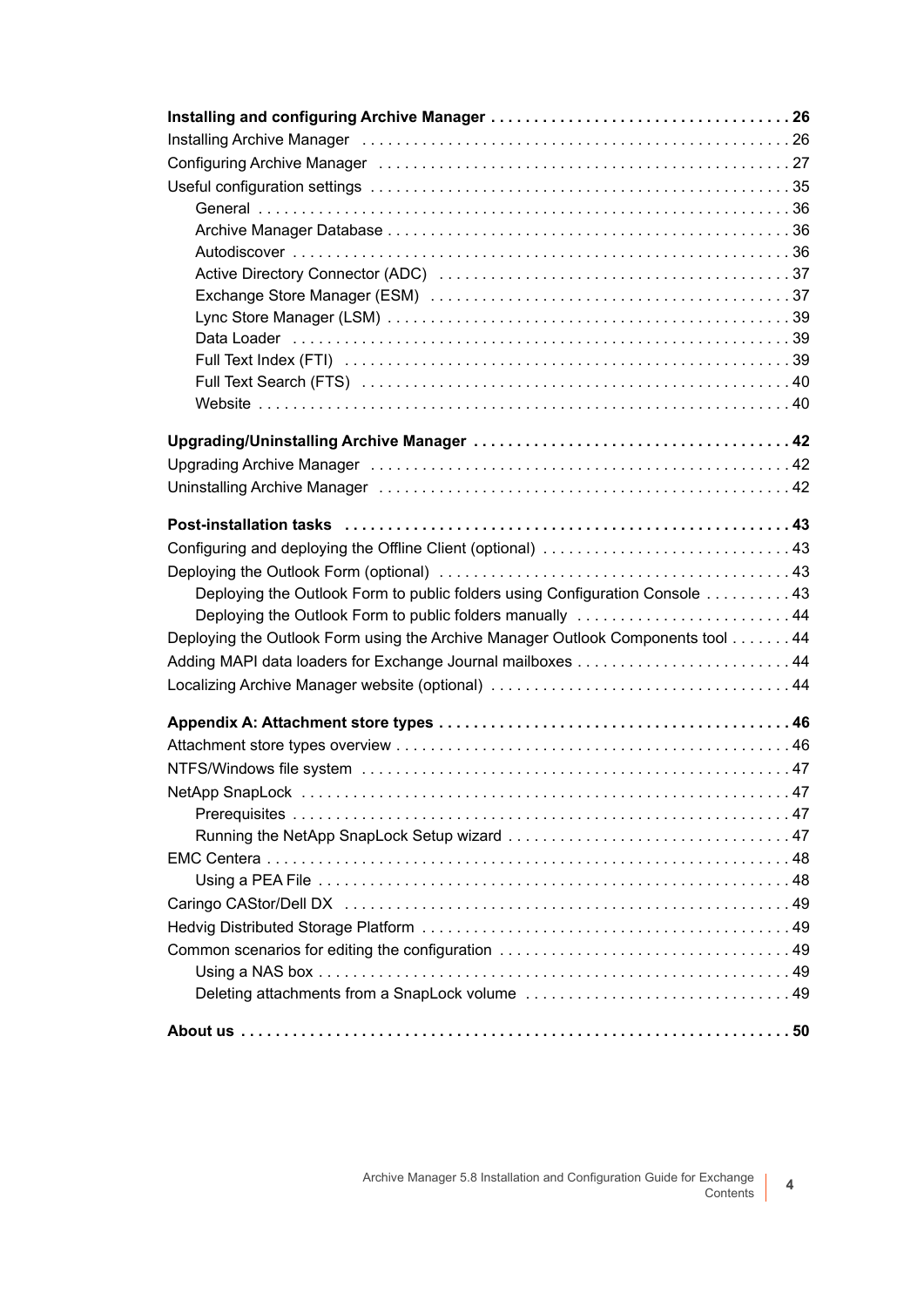# <span id="page-4-0"></span>**Deployment considerations for Exchange**

- **•** [Deployment models](#page-4-1)
- **•** [Exchange journaling](#page-5-2)

# <span id="page-4-1"></span>**Deployment models**

Several different deployment options are available for Archive Manager, depending on organization size and type. The following information can be used to determine a basic specification for an Archive Manager solution, although each organization must be assessed for its own unique qualities and needs.

When estimating a configuration for a site, it is important to know:

- **•** The number of sites and the number of users at each site
- **•** The number of mail servers
- **•** The bandwidth between each site

## <span id="page-4-2"></span>**Single-site model**

The single-site model is suitable for single-site organizations as well as for organizations with high-speed and lowuse WAN connections.

Hardware sizing can be roughly estimated from the number of users. For detailed recommendations, see the [Hardware recommendations](#page-15-3) chapter of this guide.

Sizing is also affected by the Archive Manager message policies applied to Exchange after Archive Manager is implemented. Specifically, hardware requirements will increase if messages are kept on the mail server for only short periods (for example, <15 days), since users will access the Archive Manager system far more extensively than if messages are kept 30 or 60 days.

**NOTE:** Large organizations and sites with comprehensive disaster recovery (DR) requirements need to consider clustering Microsoft SQL Server and Internet Information Services (IIS) if the archived information is deemed critical to the organization. The information within Archive Manager is a copy of current information and possibly all email information outside of the configured retention policy period; this may affect the requirements.

## <span id="page-4-3"></span>**Multi-site model**

The multi-site model can be used in organizations where WAN links are high speed and low utilization and the remote connected sites have 100 or fewer users.

To lower the bandwidth requirements even further from the default installation, Archive Manager can be configured to 'Dataload' email messages from the remote sites at preset times of the day.

**5**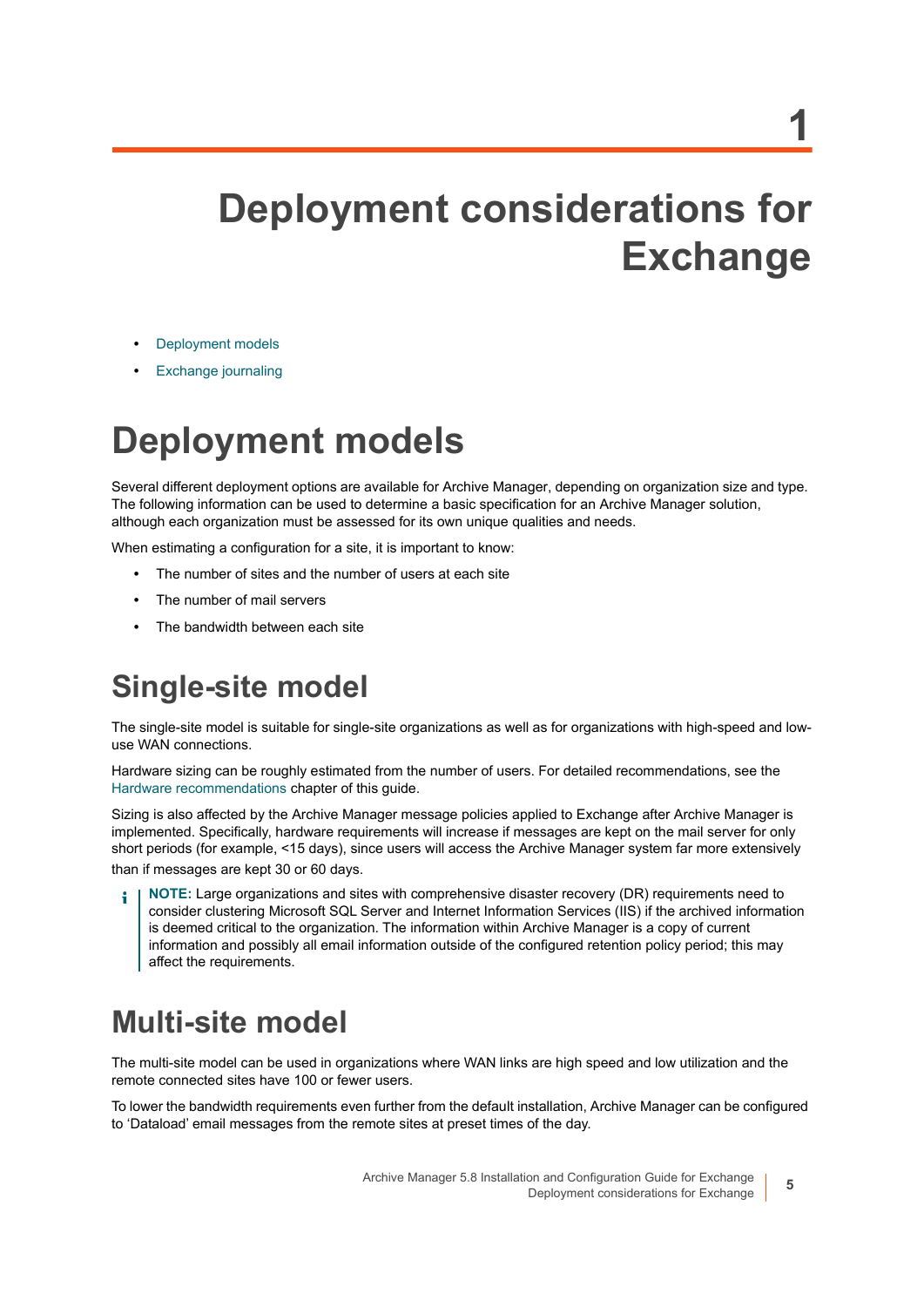If the remote sites already have email servers, the servers should be set up to journal locally in order to minimize bandwidth usage of the journaling process. In these cases, the Archive Manager Dataloader can be configured to retrieve the journaled messages from those sites overnight, thereby spreading network traffic over 24 hours instead of eight working hours.

Archive Manager provides the option of installing the Organizational form for 'Stubbed' messages. By not installing the form for Microsoft Outlook, the bandwidth requirements of Archive Manager are reduced further as email is not retrieved from the Archive Manager database when browsed via Microsoft Outlook; the email is retrieved only when a link in the message is selected.

## <span id="page-5-0"></span>**Distributed model**

The Archive Manager distributed model is best used when an organization has connected sites with more than 100 users at each, or low bandwidth connections with potentially fewer users.

To estimate the requirements of different site configurations, see the [Hardware recommendations](#page-15-3) chapter of this guide.

## <span id="page-5-1"></span>**Mixed model**

Archive Manager can also be run as a combination of the preceding models. This is useful, for example, when the distributed model is not applicable, as with a satellite site of 50 users with no email server, which does not require a dedicated Archive Manager server.

Archive Manager can be considered a "thin client" solution because it uses a web browser for access.

By choosing not to use the installable Microsoft Exchange 'organizational form,' the bandwidth requirements for Archive Manager's "clientless" stubbing of message content can also be reduced considerably over the default installation, making Archive Manager highly effective in low-bandwidth environments.

# <span id="page-5-2"></span>**Exchange journaling**

Microsoft Exchange includes optional journaling features that can help an organization meet compliance standards, but that are not installed by default. The [Pre-installation preparations](#page-19-2) chapter in this Guide suggests that you enable Exchange Journaling, and you can refer to Microsoft's documentation for installation and configuration information.

Archive Manager lets you configure MAPI data loaders to offload messages from Exchange Journal mailboxes into Archive Manager. The installation procedures in this Guide include steps to configure MAPI data loaders for use with Exchange Journal folders, or you can later refer to the *Data Loaders* chapter of the Archive Manager *Administration Guide* for the procedure.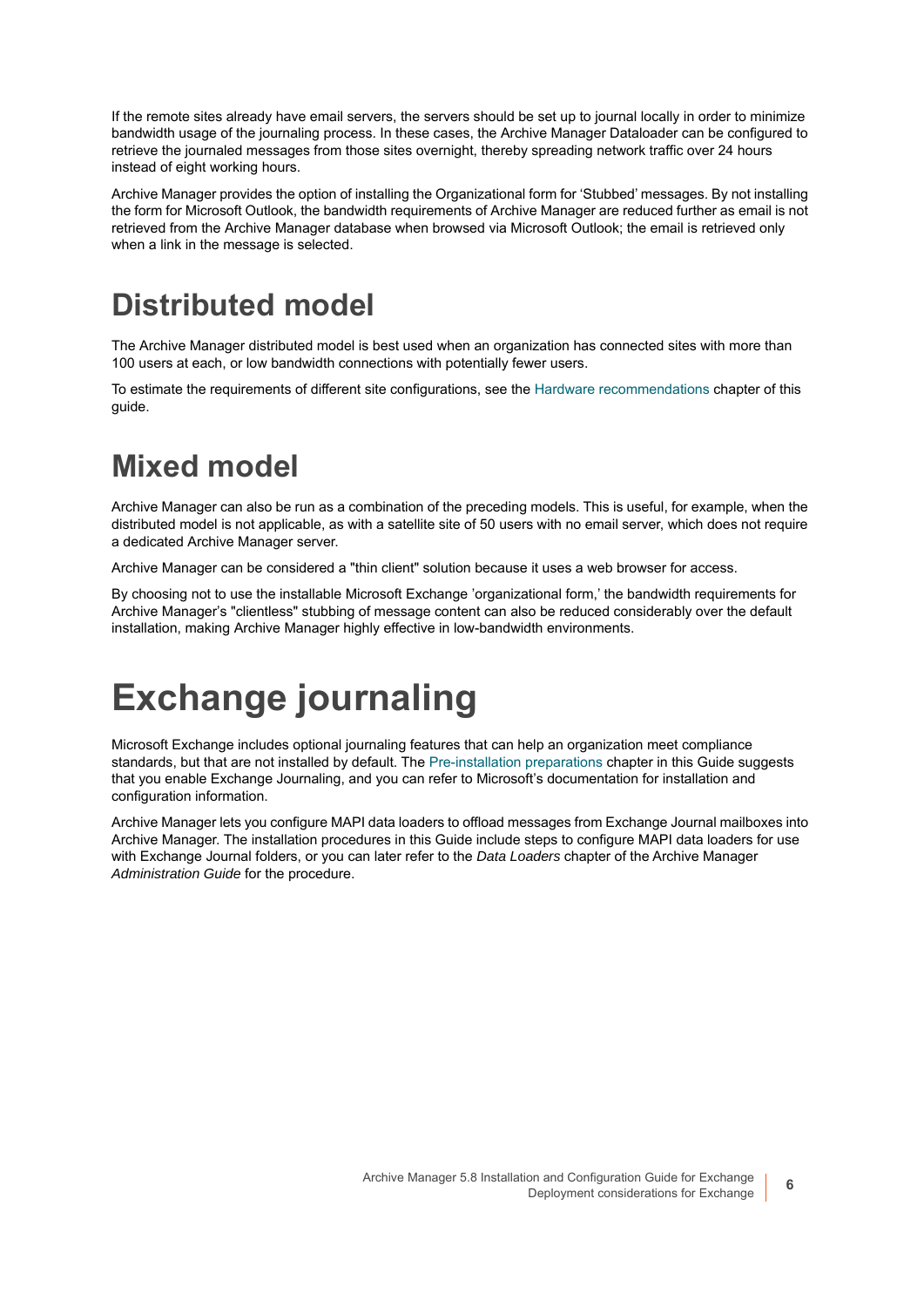# <span id="page-6-3"></span>**System requirements**

- <span id="page-6-0"></span>**•** [Exchange messaging system](#page-6-1)
- **•** [SQL Server](#page-6-2)
- **•** [Active Directory services](#page-7-0)
- **•** [Archive Manager server operating system](#page-7-1)
- **•** [Prerequisites for servers running Archive Manager services and websites](#page-8-0)
- **•** [Prerequisites for Office 365 on-premise journaling](#page-10-2)
- **•** [Attachment store types](#page-11-0)
- **•** [Client workstation](#page-12-0)
- **•** [Web browsers](#page-12-1)
- **•** [Archive Manager rights and permissions](#page-13-0)

# <span id="page-6-1"></span>**Exchange messaging system**

### Microsoft Exchange, any of:

- **•** Exchange Online
- **•** 2019 CU1 CU6
- **•** 2019
- **•** 2016 CU1 CU17
- **•** 2016
- **•** 2013 CU1 CU23
- **•** 2013 SP1
- **•** 2013
- **•** 2010 SP3 RU5 RU30

# <span id="page-6-2"></span>**SQL Server**

Enterprise or Standard edition, any of:

- **•** Microsoft SQL Server, 32-bit or 64-bit version:
	- **•** 2019
	- **•** 2017
	- **•** 2016 SP1- SP2
	- **•** 2016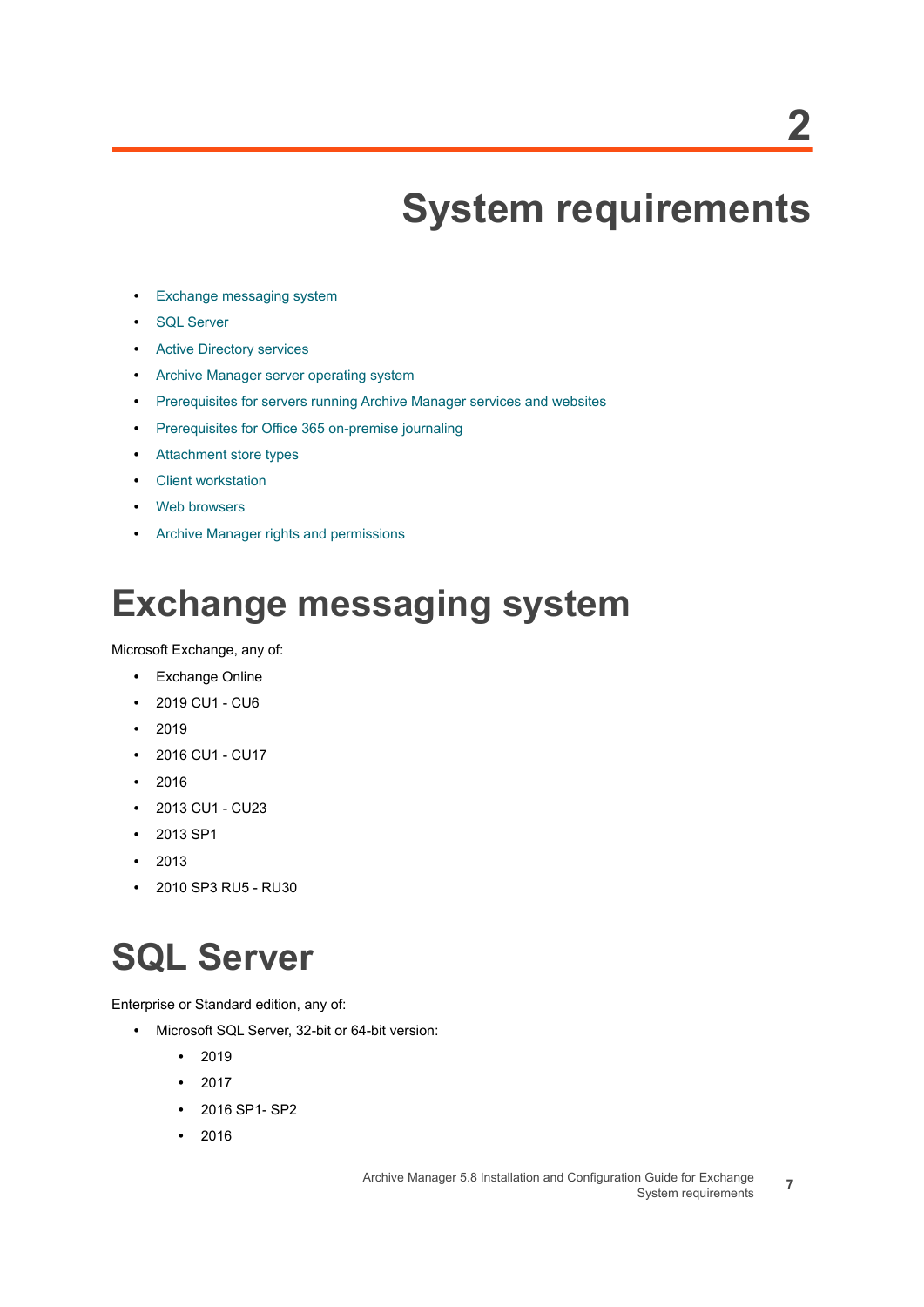- **•** 2014 SP1 SP3
- **•** 2014
- **•** 2012 SP1 SP4
- **•** 2012
- **NOTE:** Two Archive Manager databases should not be installed to the same SQL server instance. It is fine to ÷ install two Archive Manager databases to the same machine if the machine has two or more SQL Server instances running, and each will host a single Archive Manager database.

**NOTE:** If you are moving from one SQL server to another SQL server, the collation settings of the Aftermail temp database and the Archive Manager database itself must match what existed when the Archive Manager database was first created. As long as the two settings are maintained as specified for Archive Manager, the SQL server that houses the Archive Manager database may have a different collation setting that may be needed for other purposes on that machine. The supported collation setting is: SQL\_Latin1\_General\_CP1\_CI\_AS

**NOTE:** Use of the "sa" account for operational credentials during installation is not supported.

**NOTE:** Archive Manager supports AlwaysOn Availability Groups for SQL Server 2012 and later versions.

**NOTE:** Archive Manager supports TLS 1.2 for connections to SQL Server 2008 R2 SP3 and later versions.

**NOTE:** Make sure the compatibility level setting in your SQL Server is not lower than SQL Server 2008.

# <span id="page-7-0"></span>**Active Directory services**

- **•** Windows Server 2019
- **•** Windows Server 2016
- **•** Windows Server 2012 R2
- **•** Windows Server 2012
- **•** Windows Server 2008 R2
- **•** Windows Server 2008
- **•** Windows Server 2003

# <span id="page-7-1"></span>**Archive Manager server operating system**

### Either:

- **•** Windows Server 2019
- **•** Windows Server 2016
- **•** Windows Server 2012 R2
- **•** Windows Server 2012
- **•** Windows Server 2008 R2 SP1 or RTM (will be deprecated in the next release)
- **•** Windows Server 2008 SP2, 64-bit version (will be deprecated in the next release)

Please verify that your mail system requirements are supported on the desired operating system.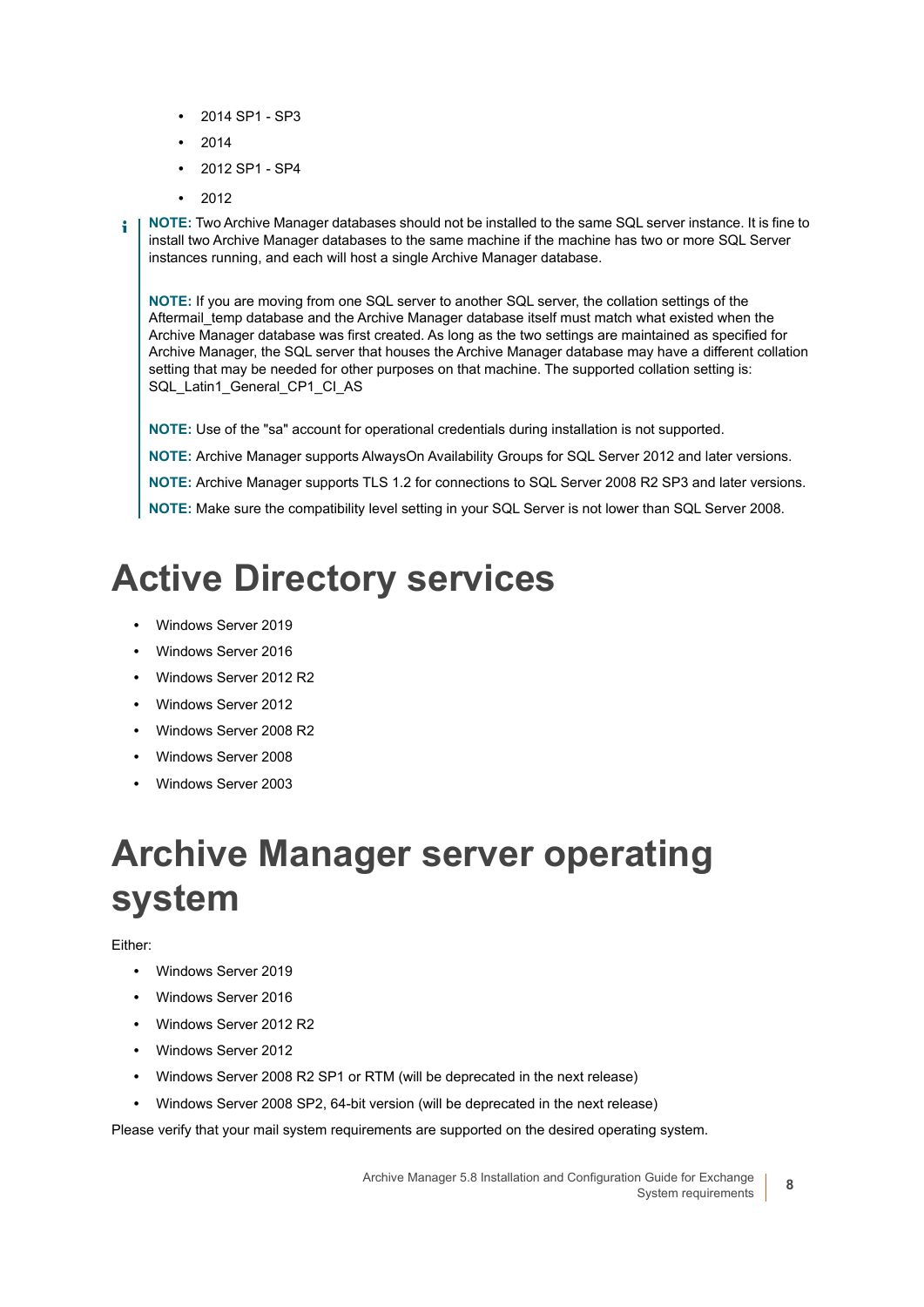# <span id="page-8-0"></span>**Prerequisites for servers running Archive Manager services and websites**

- **•** [Common prerequisites](#page-8-1)
- **•** [Prerequisites for servers running the Exchange Store Manager Service](#page-8-2)
- **•** [Prerequisites for servers running the Lync Store Manager Service](#page-9-0)
- **•** [Prerequisites for servers running the Active Directory Connector Service](#page-10-0)
- **•** [Prerequisites for servers running Archive Manager websites](#page-10-1)

## <span id="page-8-1"></span>**Common prerequisites**

Any prerequisites that are required for installation are installed automatically when you run the Archive Manager Setup Wizard to install Archive Manager. If you want to install the prerequisites software prior to running the installer, see the requirements below.

- **•** Microsoft .NET Framework 3.5 SP1 must be pre-installed (before running the installer).
- **•** Supported Archive Manager Server Operating System version. Please verify that your mail system requirements are supported on the desired operating system.
- **•** Visual C++ 2012 Redistributable for Visual Studio 2012 Update 4: vcredist\_x86.exe
- **•** Visual C++ 2010 SP1 Redistributable Package: vcredist\_x86.exe
- **•** Microsoft .NET Framework 4.5.2
- **•** SQL Native Client (sqlncli.msi). SQL Native Client 2005 or above is required.

To enable text-string searches and indexing of file attachments, you must install IFilters for the file types you want to search and index:

- **•** Microsoft offers a free pack of IFilters for its Office 2010 file types at [http://www.microsoft.com/en](http://www.microsoft.com/en-us/download/details.aspx?id=17062)[us/download/details.aspx?id=17062](http://www.microsoft.com/en-us/download/details.aspx?id=17062), (link current as of this release). SP2 can be applied via Windows Update or downloaded a[t http://support.microsoft.com/kb/2687447](http://support.microsoft.com/kb/2687447). This Filter Pack includes IFilters for the following formats: .docx, .docm, .pptx, .pptm, .xlsx, .xlsm, .xlsb, .zip, .one, .vdx, .vsd, .vss, .vst, .vdx, .vsx, and .vtx.
- **•** IFilters for earlier-version Office file extensions (.doc, .rtf, .xls, .ppt, etc.), and for .txt, .htm and .html files, are installed with Microsoft Windows, and so should already reside on the Archive Manager server. You can verify their installation, and track and manage your IFilters generally, with a third-party IFilter browser; several are available at little or no cost from independent vendors.
- **•** Adobe bundles a copy of its PDF 32-bit iFilter with its free [Adobe Reader 11](http://www.adobe.com/reader) software, and offers a free [PDF](http://www.adobe.com/support/downloads/detail.jsp?ftpID=5542)  [iFilter 64 11.0.01](http://www.adobe.com/support/downloads/detail.jsp?ftpID=5542) as a separate download. It is recommended that you use Adobe version 11 PDF IFilters, or FoxIt IFilters.
- **•** Installing Adobe Reader X uninstalls PDF iFilters, which then need to be reinstalled. For additional information, see [www.adobe.com](http://www.adobe.com).

## <span id="page-8-2"></span>**Prerequisites for servers running the Exchange Store Manager Service**

- **•** MAPI Support for Exchange Online:
	- **▪** Microsoft Outlook 2019 volume licensed (32-bit)
	- **▪** Microsoft Outlook 2013 SP1 (32-bit, requires KB3114941 and KB4022169)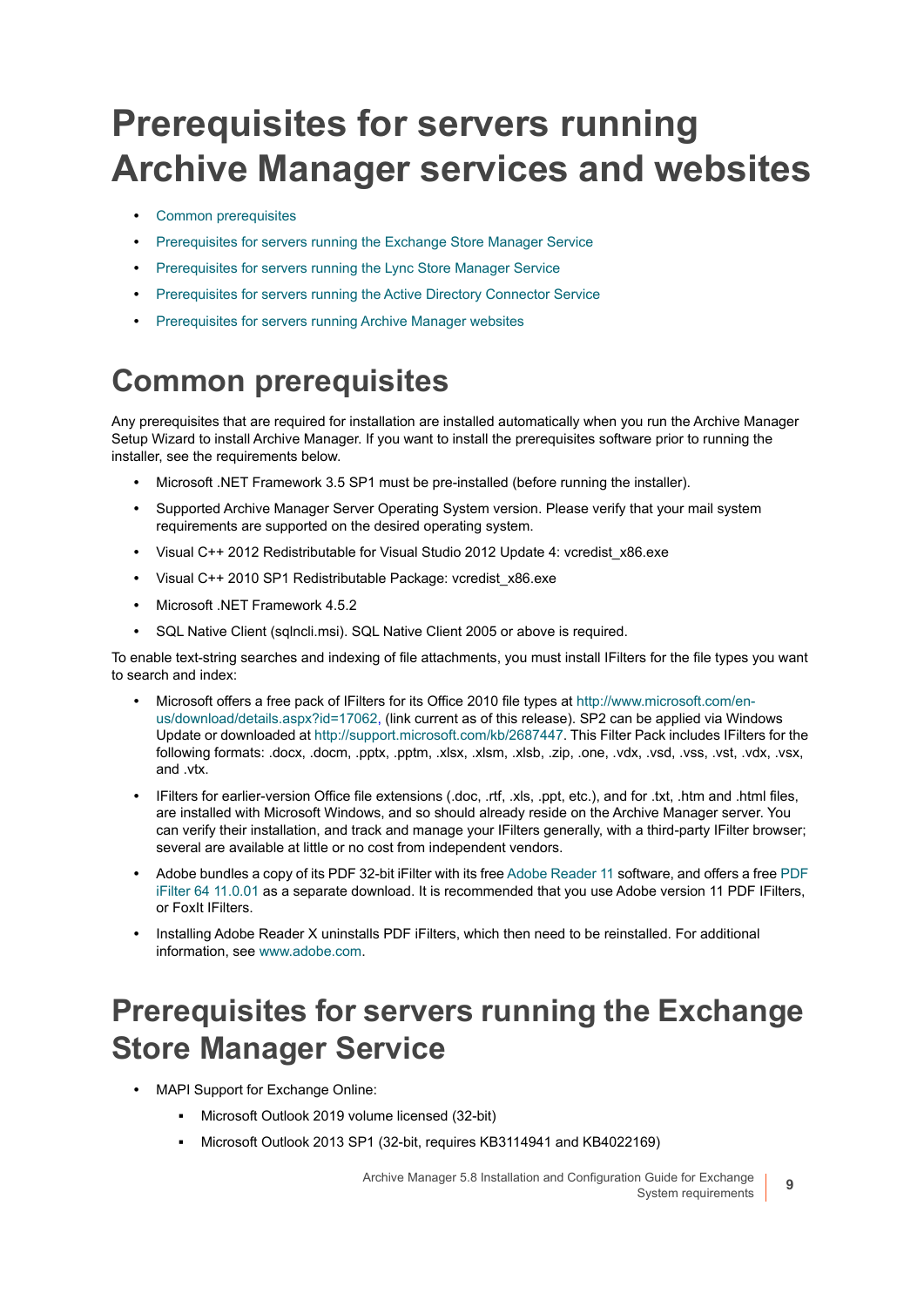- **•** MAPI support for Exchange 2019, 2016, 2013 or 2010:
	- **▪** Microsoft Outlook 2019 volume licensed (32-bit)
	- **▪** Microsoft Outlook 2013 SP1 (32-bit, requires KB3114941 and KB4022169)
	- **▪** Microsoft Outlook 2013 (32-bit)
- **IMPORTANT:** The update KB3114816 for Office and later versions (except KB3114941 and KB4022169) should NOT be installed for Outlook 2013 SP1 because they may crash the ESM service due to a bug from Microsoft.

### **Other considerations:**

- **•** When Exchange 2019, 2016 or 2013 works with Outlook 2019 or Outlook 2013 SP1 (32-bit, with KB3114941 and KB4022169 installed), and MAPI over HTTP is enabled on both ends:
	- **▪** The ESM service account must have full access permissions to the exported mailboxes. To grant full access, run the following command at the PowerShell command prompt on the Exchange server:

Add-MailboxPermission -Identity <mailboxIdentity> -User <your Archive Manager user or group> -AccessRights FullAccess -InheritanceType All -AutoMapping \$false

- **▪** For the MAPI Journal Data Loader, the data loader service user account must have full access permissions to the journal mailbox.
- **•** For the Exchange Store Manager (ESM), the service user account must have **Receive As** and **View Information Store Status** permissions to the mail store from which the ESM will export mailboxes.
- **•** For the MAPI Journal Data Loader, the data loader service user account must have **Receive As** and **View Information Store Status** permissions to the mail store that contains the journal mailbox.
- **•** In a parent/child domain configuration, if you are installing Archive Manager in the child domain, you must create two accounts: an Exchange Store Manager account in the child domain for the Archive Manager installation, and another Exchange Store Manager account in the parent domain.

## <span id="page-9-0"></span>**Prerequisites for servers running the Lync Store Manager Service**

**NOTE:** Archive Manager only supports archived conversations from Lync servers configured with the **Lync**  ÷ **Server Archiving databases** option. Archive Manager does not support **Archiving using Microsoft Exchange integration**.

Install the corresponding administrative tools based on the Skype/Lync servers you want to archive.

- **IMPORTANT:** Only one of the administrative tools can be installed per Archive Manager Services server. To ÷ support a mixed environment, you must run multiple instances of the Archive Manager Services server running instances of the Lync Store Manager Service.
	- **•** Install Skype for Business Server 2019 or 2015, Administrative Tools

Please refer to the following for specific instructions: [https://technet.microsoft.com/en](https://technet.microsoft.com/en-us/library/dn933921.aspx)[us/library/dn933921.aspx.](https://technet.microsoft.com/en-us/library/dn933921.aspx)

**•** Install Microsoft Lync Server 2013, Administrative Tools

Please refer to the following for specific instructions: [https://technet.microsoft.com/en](https://technet.microsoft.com/en-us/library/gg398665.aspx)[us/library/gg398665.aspx.](https://technet.microsoft.com/en-us/library/gg398665.aspx)

**•** Install Microsoft Lync Server 2010, Administrative Tools

Please refer to the following for specific instructions: [https://technet.microsoft.com/en](https://technet.microsoft.com/en-us/library/gg398665(v=ocs.14).aspx)[us/library/gg398665\(v=ocs.14\).aspx.](https://technet.microsoft.com/en-us/library/gg398665(v=ocs.14).aspx)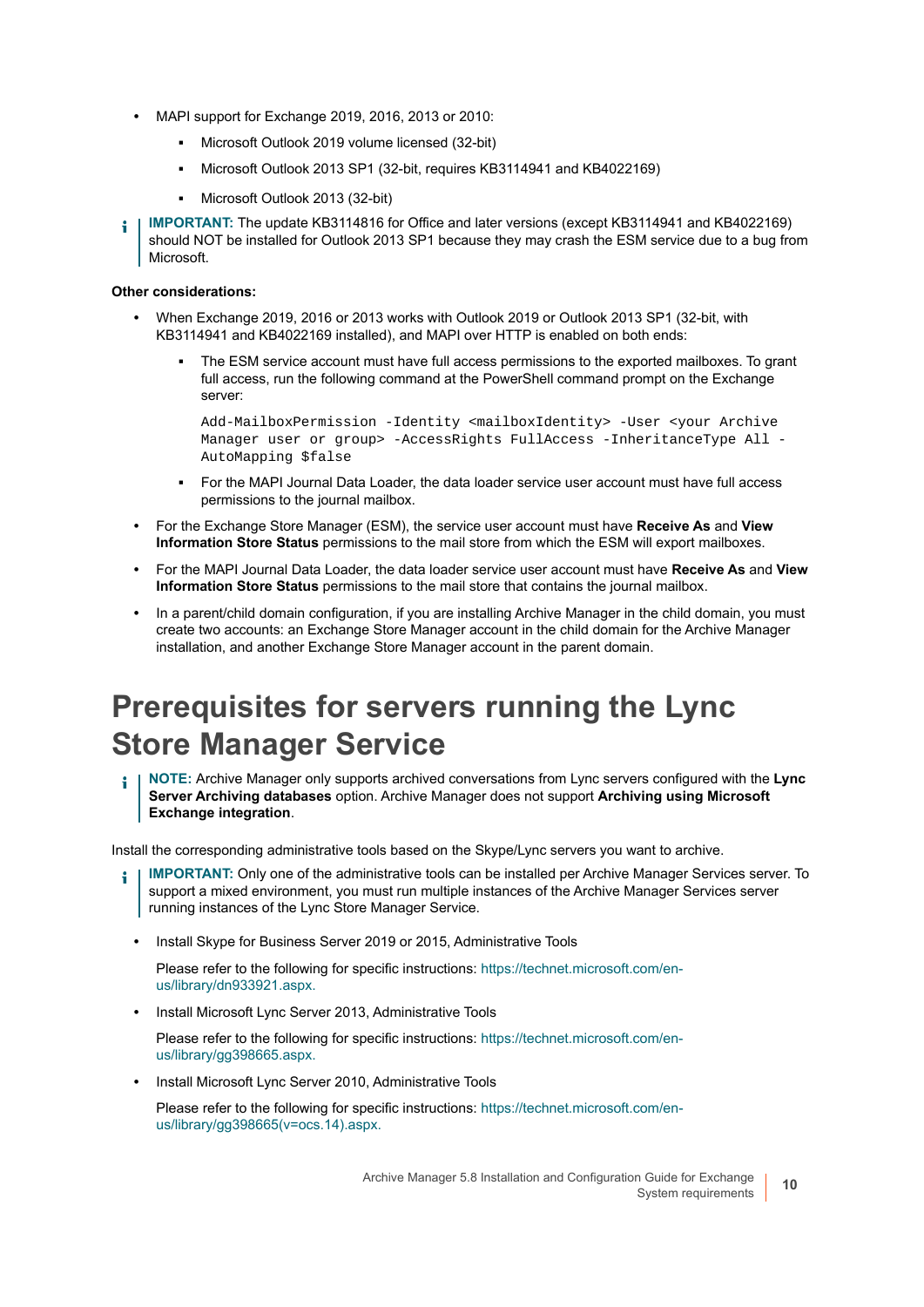**•** PowerShell 3.0 or later versions.

## <span id="page-10-0"></span>**Prerequisites for servers running the Active Directory Connector Service**

- **•** [Azure Active Directory PowerShell for Graph](https://docs.microsoft.com/en-us/powershell/azure/active-directory/install-adv2?view=azureadps-2.0) (for working with Office 365 only): Please install it with the Administrator Account, or ADC Service Account. For more information about the accounts, see [Archive](#page-13-0)  [Manager rights and permissions.](#page-13-0)
- **•** [ExchangeOnlineManagement](https://www.powershellgallery.com/packages/ExchangeOnlineManagement) (for working with Office 365 only): Please install it with the Administrator Account, or ADC Service Account. For more information about the accounts, see [Archive Manager rights](#page-13-0)  [and permissions](#page-13-0).
- **•** PowerShell 3.0 or later versions

## <span id="page-10-1"></span>**Prerequisites for servers running Archive Manager websites**

**•** Microsoft Internet Information Services (IIS) version 10, 8.5, 8.0, 7.5 or 7.0.

Certain role services are required to be manually selected and installed on the web server in order for the Archive Manager Website to run correctly. These roles include: Common HTTP Features; Static Content ; ASP.net; ASP; Basic Authentication; Windows Authentication; IIS Management Tools and Scripts; and IIS Management Console.

- **•** Microsoft ASP.NET (component of Windows, any supported Windows version).
- **•** [Azure Active Directory PowerShell for Graph](https://docs.microsoft.com/en-us/powershell/azure/active-directory/install-adv2?view=azureadps-2.0) (for working with Office 365 only): Please install it with the Administrator Account, or Archive Manager Application Pool's identity. For more information about the accounts, see [Archive Manager rights and permissions](#page-13-0).
- **•** [ExchangeOnlineManagement](https://www.powershellgallery.com/packages/ExchangeOnlineManagement) (for working with Office 365 only): Please install it with the Administrator Account, or Archive Manager Application Pool's identity. For more information about the accounts, see [Archive Manager rights and permissions](#page-13-0).
- **•** PowerShell 3.0 or later versions.

The API web service endpoint can be configured to use Windows Authentication or Anonymous Authentication. When using Anonymous Authentication, the web service application performs security checks and authenticates the client using Basic Authentication (plain text user password authentication). When using Windows Authentication, IIS handles the authentication and provides the web service application with a confirmation of the authentication attempt.

When Archive Manager works in a pure Office 365 environment,

- **•** Please do not change the authentication mode to Windows Authentication because no on-premises Windows logins will be archived by Archive Manager in this scenario.
- **•** Users who have MFA (Multi-Factor Authentication) enabled in Office 365 cannot log in to the Archive Manager website, unless you have added the Archive Manager servers to [Trusted IPs.](https://docs.microsoft.com/en-us/azure/active-directory/authentication/howto-mfa-mfasettings#trusted-ips)

# <span id="page-10-2"></span>**Prerequisites for Office 365 on-premise journaling**

Archive Manager can archive emails for Office 365 through Journaling. This is set up in the following two steps: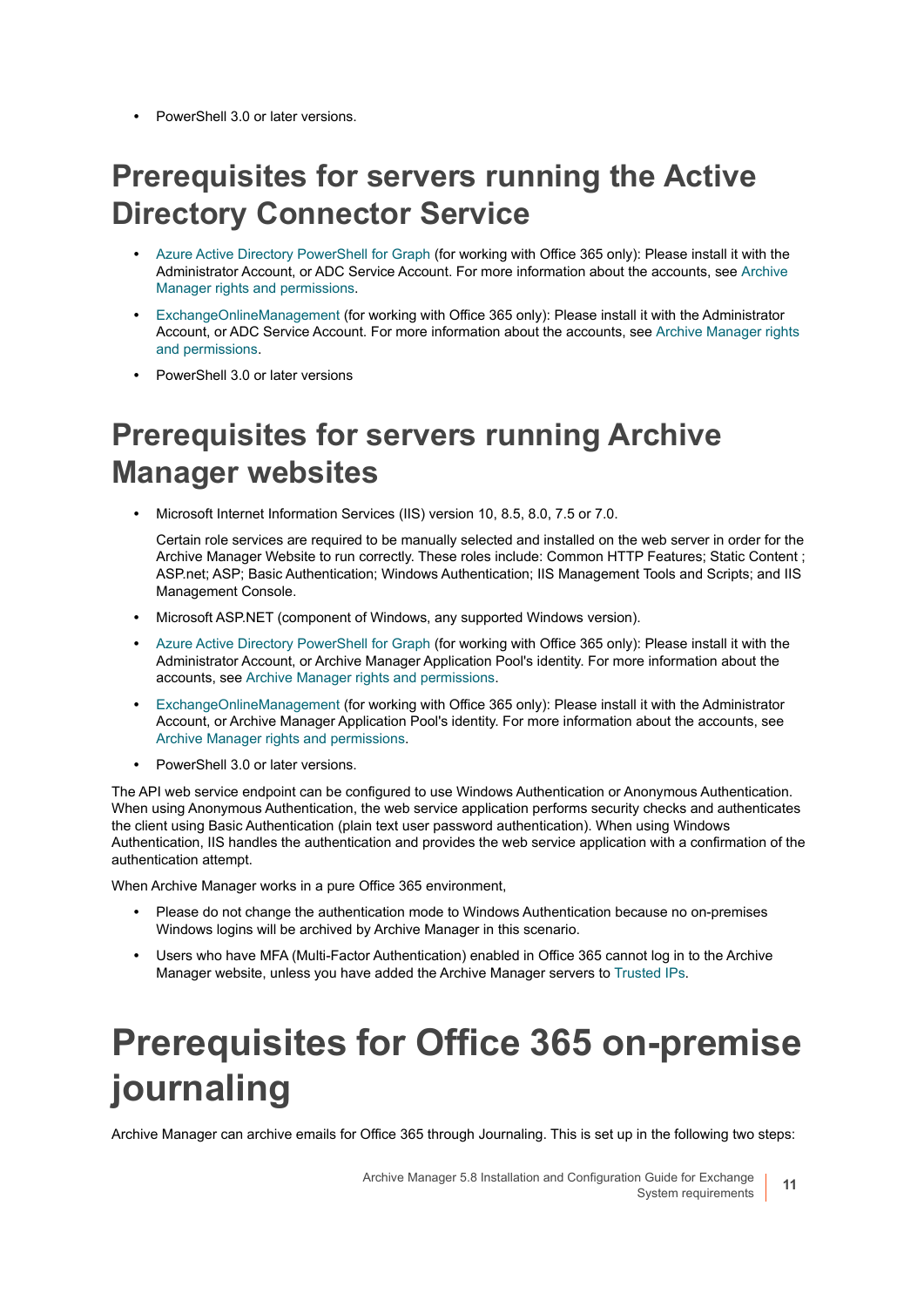- 1 Setup on-premise journaling for Office 365 users with a local Exchange email address.
- 2 Setup Archive Manager MAPI Data Loader for journal email address.

### *To setup on-premise journaling for Office 365:*

- 1 Prepare a local Exchange email address as the journal email address.
- 2 Go to [https://login.microsoftonline.com.](https://login.microsoftonline.com)
- 3 Login with your administrative account.
- 4 On the top left corner, click **View all my apps** to launch the view.
- 5 Select **Admin** to open the Admin center (preview) page. (Or under the text **Collaborate with Office Online**, select **Admin**).
- 6 Click the **Admin centers** menu in the left menu list to view all the apps.
- 7 Select **Exchange** to open the Exchange admin center page.
- 8 Click the **compliance management** menu in the left menu list to open the compliance management page.
- 9 Select the **journal rules** tab to open the journal rules view.
- 10 Delete any existing rule.
- 11 Click the **+** button to open the Journal Rule wizard.
- 12 In the **Send journal reports to:** textbox, enter the email address you prepared at the beginning of the procedure. Fill in other information as necessary and click **Save** to create the journal rule.

Once the journal rule is created, each message sent to/from users in the Office 365 tenant will have an envelope journal report sent to the email address you specified in the journal rule.

To setup Archive Manager MAPI Data Loader for journal email address, see [Adding MAPI data loaders for](#page-43-4)  [Exchange Journal mailboxes on page 44](#page-43-4).

After configuring the MAPI Data Loader, all messages in the journal email address will be exported by the MAPI Data Loader and loaded by the File System Data Loader to Archive Manager database.

# <span id="page-11-0"></span>**Attachment store types**

Some attachment store types are deprecated in Archive Manager for new installations. Existing customers on deprecated file storage types are fully supported till next release**.**

**TIP:** A full or nearly full attachment store can dramatically slow loading of the Archive Manager website due ÷. to disk-read bottlenecks. A minimum buffer of 300 MB free space on all attachment store volumes is recommended to preempt such performance issues.

| <b>External storage type</b>                              | <b>Support status</b> |
|-----------------------------------------------------------|-----------------------|
| File System                                               | Supported.            |
| NetApp SnapLock 7.2.4                                     | Supported.            |
| EMC Centera 4.2.1, 4.2, 4.1, 4.0, 3.1.4, or EMC Atmos 2.0 | Supported.            |
| Caringo CAStor 6.5.4                                      | Supported.            |
| Hedvig Distributed Storage Platform Version 3.7.1         | Supported.            |

#### **Table 1. External store types**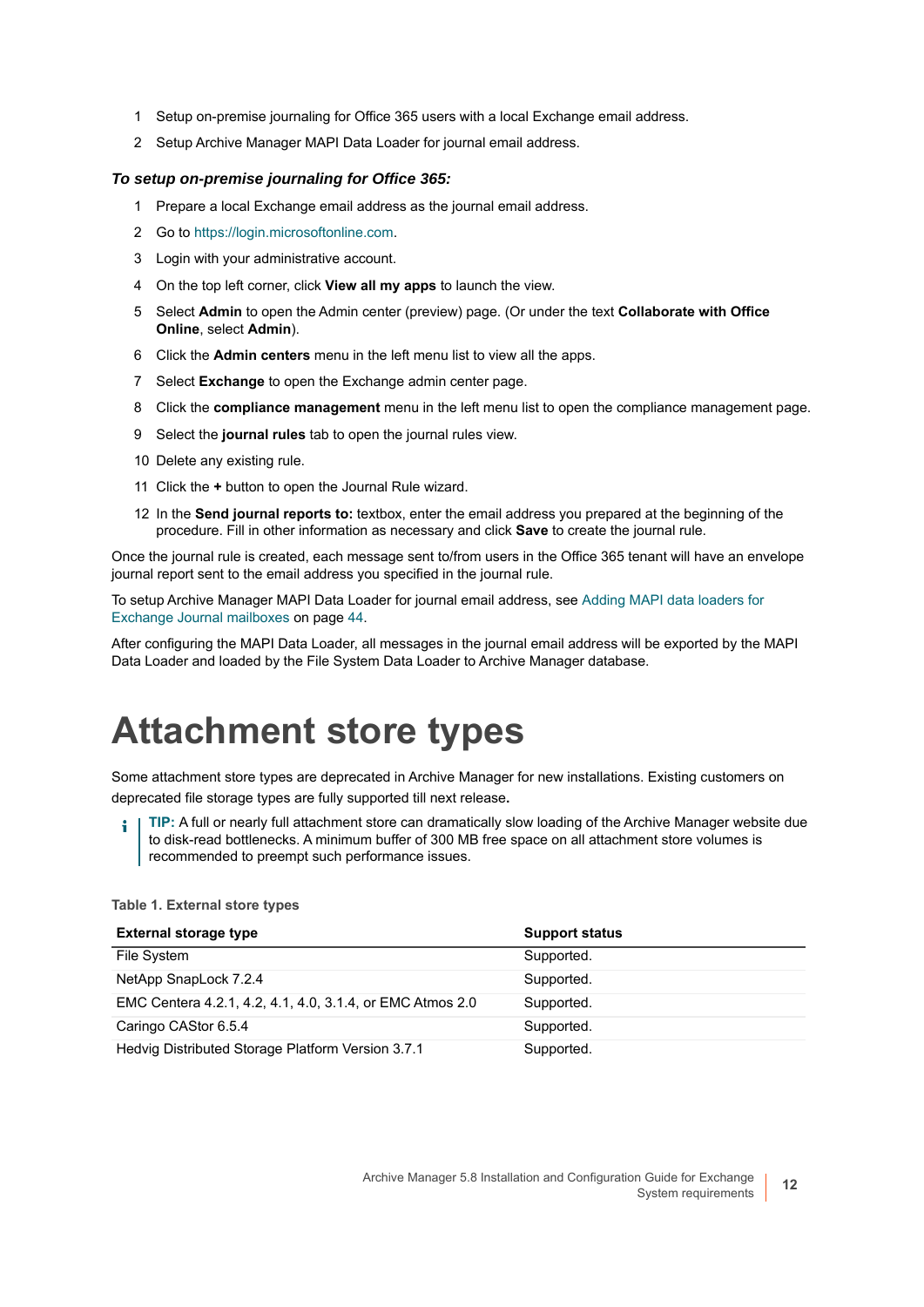# <span id="page-12-0"></span>**Client workstation**

Stubbed message reconstruction using the Outlook Form requires the following:

- **•** Microsoft Outlook for Office 365 ProPlus, **or**
- **•** Microsoft Outlook 2019, **or**
- **•** Microsoft Outlook 2016, 64-bit or 32-bit, running on Windows 10, 8.1, 8, or 7 SP1, **or**
- **•** Microsoft Outlook 2013, 64-bit or 32-bit, running on Windows 10, 8.1, 8, or 7, **or**
- **•** Microsoft Outlook 2010, 64-bit or 32-bit, running on Windows 10, 8, 7, or Vista SP1

The Offline Client requires the following:

- **•** Microsoft Outlook for Office 365 ProPlus, **or**
- **•** Microsoft Outlook 2019, **or**
- **•** Microsoft Outlook 2016, 64-bit or 32-bit, running on Windows 10, 8.1, 8, or 7 SP1, **or**
- **•** Microsoft Outlook 2013, 64-bit or 32-bit, running on Windows 10, 8.1, 8, or 7, **or**
- **•** Microsoft Outlook 2010, 64-bit or 32-bit, running on Windows 10, 8, 7, or Vista SP1, **and**
- **•** Windows Installer 3.1 or later (only for installation).
- **•** Microsoft .NET Framework Version 4.5.2 and 3.5 SP1.
- **•** Microsoft SQL Server Compact 4.0
- **•** Visual Studio 2010 Tools for Office Runtime
- **•** MSXML 6.0 SP1

The Search Exporter requires the following:

- **•** Microsoft Outlook for Office 365 ProPlus, 32-bit, **or**
- **•** Microsoft Outlook 2019, 32-bit only, **or**
- **•** Microsoft Outlook 2016, 32-bit only, running on Windows 10, 8.1, 8, or 7 SP1, **or**
- **•** Microsoft Outlook 2013, 32-bit only, running on Windows 10, 8.1, 8, or 7, **or**
- **•** Microsoft Outlook 2010, 32-bit only, running on Windows 10, 8, 7, or Vista SP1, **and**
- **•** Windows Installer 3.1 or later (only for installation)
- **•** Microsoft .NET Framework Version 4.5.2 and 3.5 SP1.

## <span id="page-12-1"></span>**Web browsers**

### Any of:

**•** Microsoft Internet Explorer 11, 10 or 9

**NOTE:** When using enhanced security on any server-based operating system, the Archive Manager ÷ website must be added to the list of trusted sites to work correctly.

- **•** Microsoft Edge
- **•** Firefox (latest version) running on Windows or Macintosh
- **•** Chrome (latest version) running on Windows or Macintosh
- **•** Safari running on Macintosh or mobile devices
- **•** Android browsers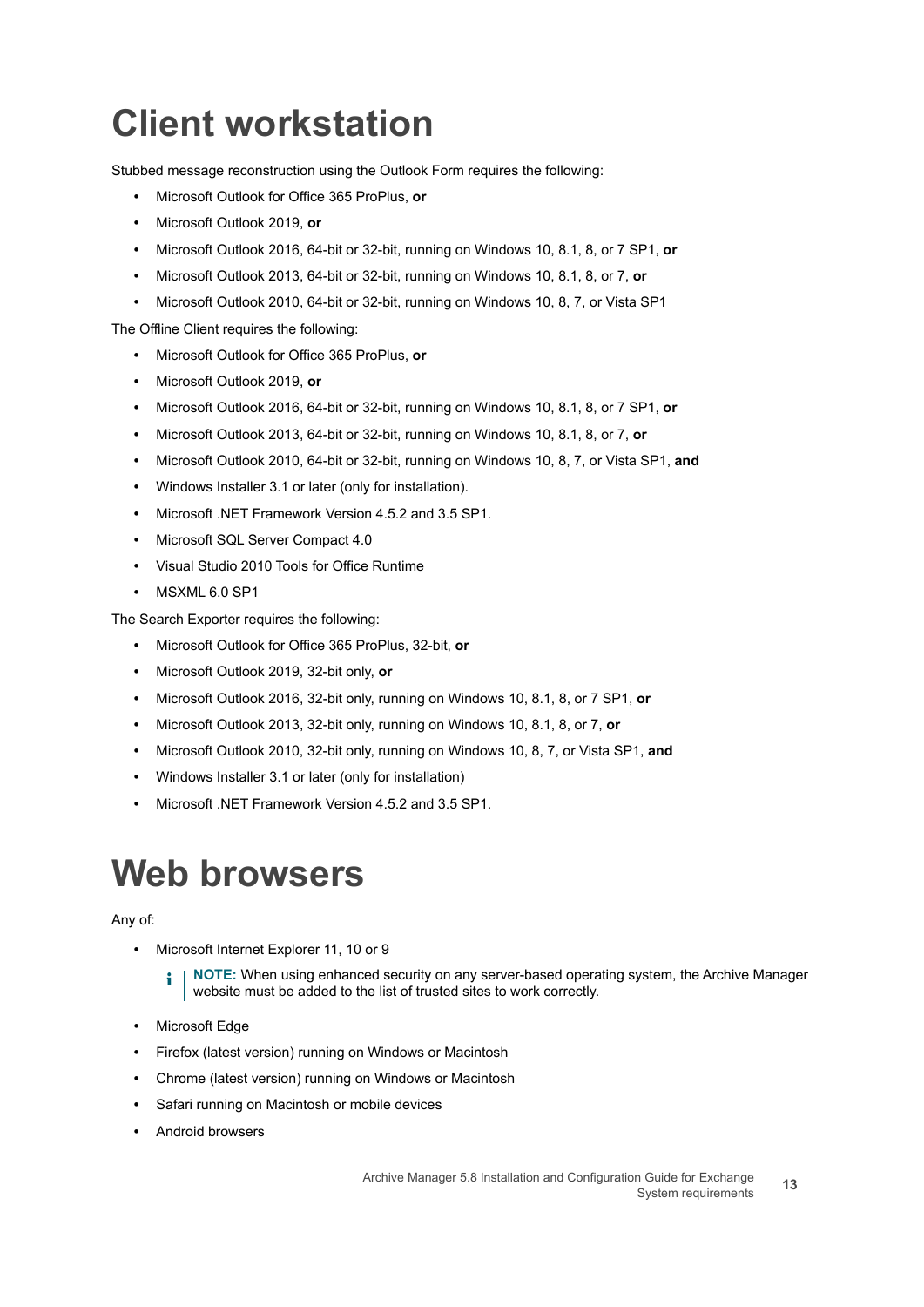# <span id="page-13-0"></span>**Archive Manager rights and permissions**

- **Administrator Account:** The account you are logged in with when you run the Archive Manager Install program.
	- The user who runs the installer must be an administrator over the local computer, as well as on the SQL Server and the Exchange Server.
	- The account you specify during the installation must have the same permissions.
- **Service Account** (default account name is *ArchiveMgr\_Service*): Specified in the configuration Console. Used by the Directory Connector, Alert Service, Full-Text Index, Full-Text Search and Message Retention Services. If no Journal dataloader is created at install time, then this account will be used for the Data Load Service too.
	- Account is granted full access to the Archive Manager and AfterMail TEMP databases by the installer.
	- Requires read access to AD, and to the Exchange Organization so it can determine Storage Group information.
	- **■** Must be in the Users group on the local machine, and a member of the local IIS WPG group on the Web Servers. This is typically done by the installer.
	- **▪** Is a member of ArchiveManagerServiceUsers group.
	- You may want to add the service account to the Domain Administrators group. This will ensure that the Active Directory Connector has access to deleted user accounts for the purpose of disabling the accounts in Archive Manager. Or, Microsoft provides a program that grants Administrator rights on a per user basis. The utility is available at <http://support.microsoft.com/kb/892806>.
- **Journal Account** (default account name is *ArchiveMgr\_Journal*): Specified after the Database Install/Upgrade in the installer. Used by the Dataloader. This is configured for use by the DataLoader only if a Journal DataLoader is configured. If Journaling is not present, then the ArchiveMgr\_Service user is used.
	- **▪** Account requires "Receive-As" rights to any account nominated as a Journal Mailbox Account. This user must also be an Exchange View-Only Administrator.
	- **▪** Should be a Domain User; does not need to be an Administrator.
	- Is a member of ArchiveManagerServiceUsers group.
- **ESM Account** (default account name is *ArchiveMgr\_ESM*): Specified after the Database Install/Upgrade in the installer. Used by the Exchange Store Manager Service.
	- **▪** Account needs access to all mailboxes; however this permission is granted to the group Archive Manager Exchange Admins, rather than to the account itself.
	- **▪** Should be a domain user; does not need to be an Administrator.
	- Is a member of ArchiveManagerServiceUsers group.
- **ArchiveManagerServiceUsers Group:** A Domain Group containing the Service, Journal and ESM accounts.
	- **▪** Group is used by installer to apply permissions to file-system locations used by Archive Manager.
- **Archive Manager Exchange Admins Group:** A Domain Group containing the ESM Account. Note that this group is *not* created by the installer, so must be created manually. It is recommended that this account be created *before* Archive Manager is installed.
	- Group must contain the ArchiveMgr\_Service and ArchiveMgr\_ESM users. If journaling is enabled on the Exchange Server and a MAPI DataLoader is required, then the ArchiveMgr\_Journal user must also be added to this group. This group must be granted Exchange "Receive-As" permission on all mailboxes. Should also be a member of the Exchange View-Only Administrators group.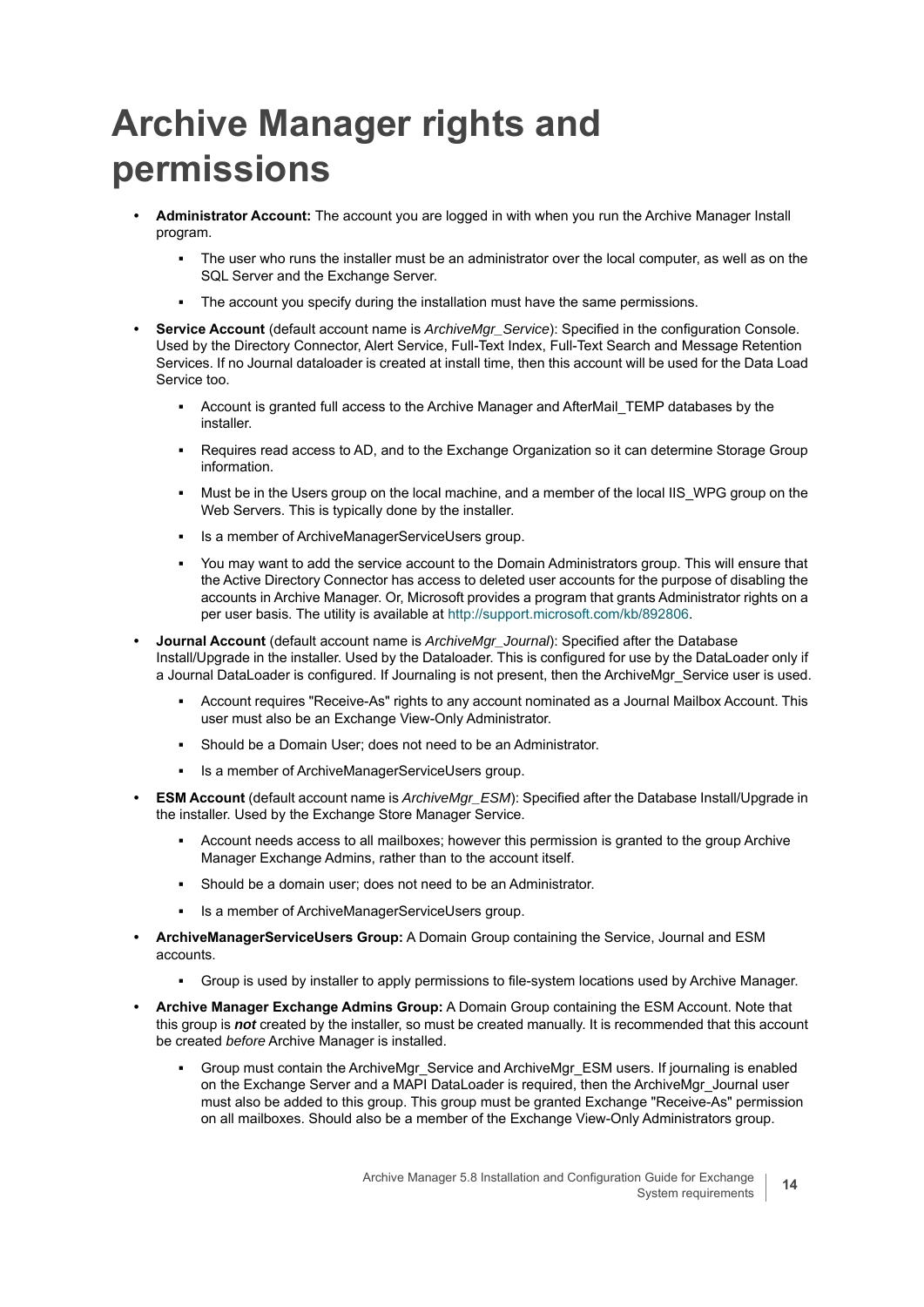**▪** If a new Exchange mailbox store is added after Archive Manager is installed, the permissions for this group must be set again. Otherwise, an error may occur when the ESM processes mailboxes in the new mailbox store.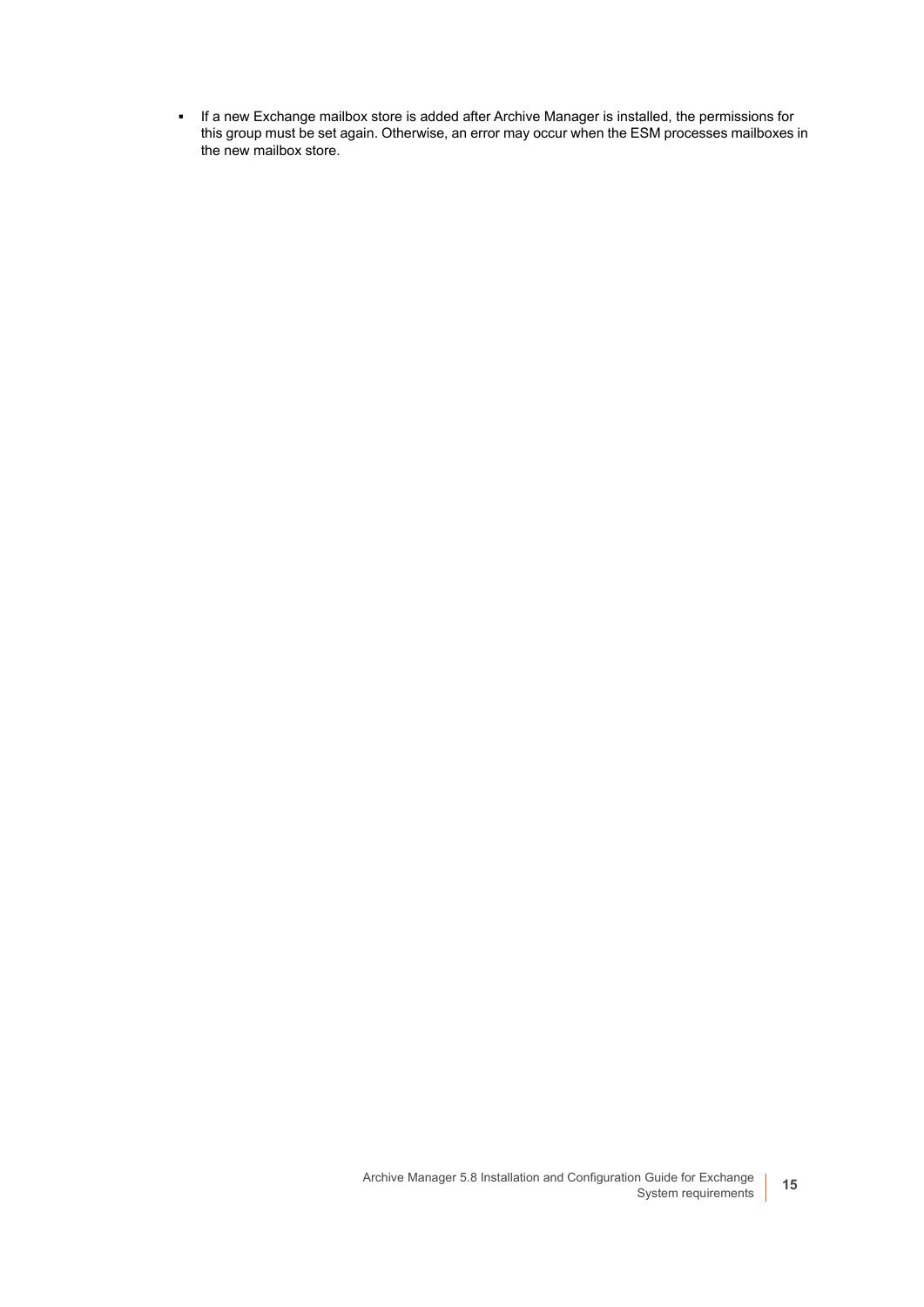# <span id="page-15-3"></span>**Hardware recommendations**

- <span id="page-15-0"></span>**•** [Archive Manager Services server](#page-15-1)
- **•** [Archive Manager SQL database server](#page-15-2)
- **•** [Archive Manager hardware recommendations](#page-16-0)
- **•** [Sizing the Microsoft SQL database and Archive Manager attachment store](#page-18-1)

## <span id="page-15-1"></span>**Archive Manager Services server**

The services listed below are installed on the Archive Manager Services server. These services can also be spread among other server hardware:

- **Active Directory Connector (ADC):** The ADC synchronizes Archive Manager with users and security maintained in your existing Active Directory store.
- **Exchange Store Manager (ESM):** The ESM synchronizes Archive Manager with the current state of the enterprise's Exchange mail server.
- **Data Loader:** The Data Loader populates Archive Manager with email messages from the enterprise mail server and/or other data sources.

**TIP:** Archive Manager supports multiple instances of Data Loader.i.

- **Search Service:** The Search Service consists of two separate services: **Full Text Index Service (FTI)** and **Full Text Search Service (FTS)**. The Full Text Index Service indexes the full text of messages within the Archive Manager store, storing security context as well, for high-speed full-text searches. The Full Text Search Service performs full-text searches against the Archive Manager Full Text Index, providing results to the Archive Manager core search engine.
- **Message Retention Policy Service:** The Retention Policy Service deletes email messages from the archive according to the retention rules and policies defined in the Retention Policy Editor.
- **Alert Service:** The Alert Service runs SQL queries on the Archive Manager database, and WMI queries on your server and sends Alert emails.
- **Website:** The Archive Manager website allows you to search your archive and administer various components of Archive Manager. The installer can place the Archive Manager website on a different server than the services server.

# <span id="page-15-2"></span>**Archive Manager SQL database server**

The Archive Manager SQL database server performs the following functions:

**•** The Archive Manager SQL database server hosts your the Archive Manager database, which contains all message and user data, except for attachments.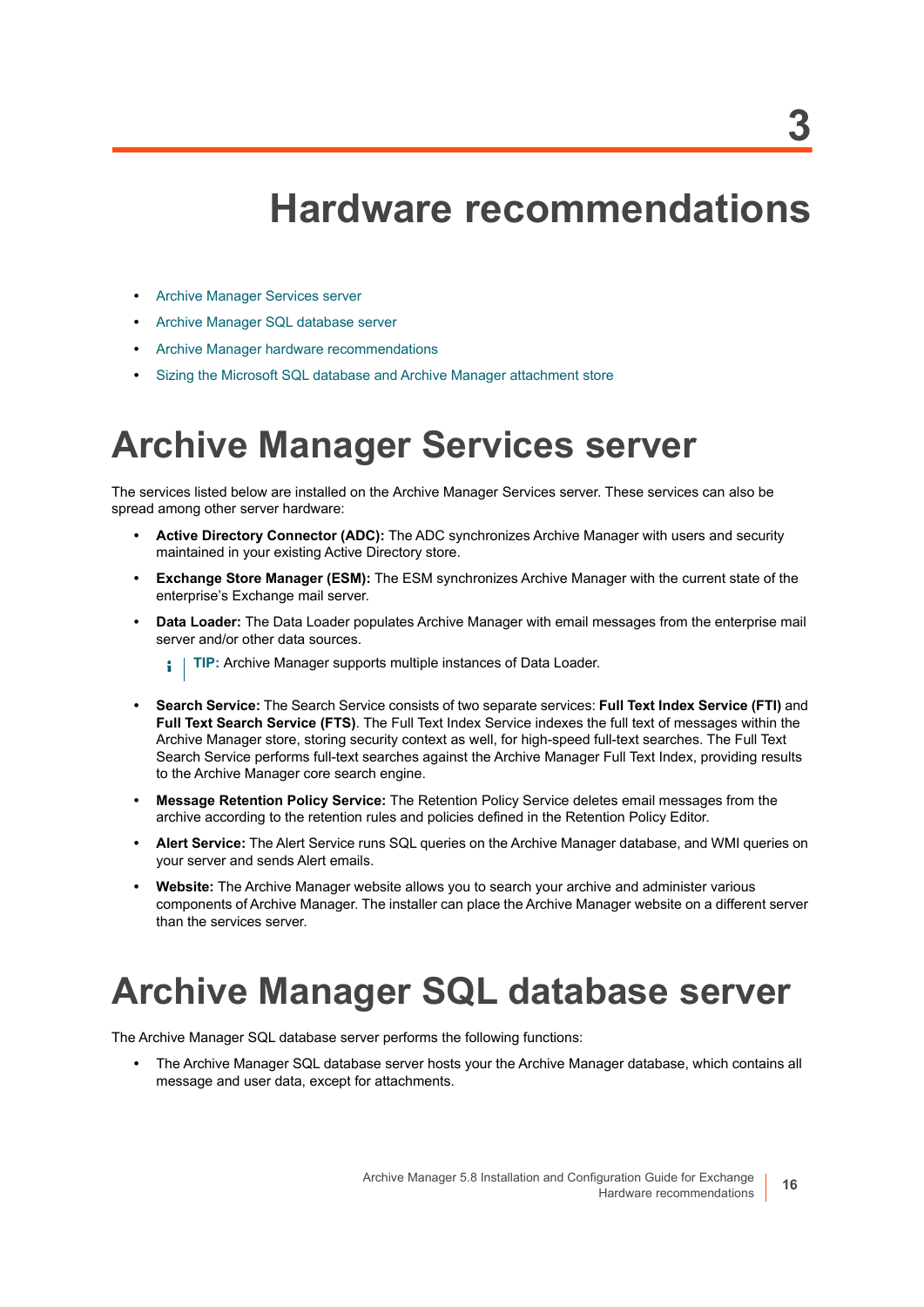# <span id="page-16-0"></span>**Archive Manager hardware recommendations**

This following sections show the estimated hardware recommendations for Archive Manager Services server and SQL database server. These are minimum recommendations and are subject to change based upon your messaging environment. For operating systems and other software requirements, see the [System requirements](#page-6-3) in this Guide.

## <span id="page-16-1"></span>**SQL database server**

| <b>SQL Server</b>                                                                   |           |                              |       |       | ~100 Msg/Day Per Mailbox                              |               |
|-------------------------------------------------------------------------------------|-----------|------------------------------|-------|-------|-------------------------------------------------------|---------------|
| Operating System                                                                    |           | Microsoft Windows 2008R2 x64 |       |       |                                                       |               |
| <b>Light Access</b>                                                                 | 500 users |                              |       |       | 1000 users 2500 users 5000 users 7500 users           | 10,000+ users |
| CPU (Total Cores)   4 x 2.4 GHz   4 x 2.4 GHz   4 x 2.4 GHz 8 x 3.0 GHz 8 x 3.0 GHz |           |                              |       |       |                                                       | 8+ x 3.0 GHz  |
| Memory* 8 GB                                                                        |           | 8 GB                         | 16 GB | 16 GB | 32 GB                                                 | 64+ GB        |
| <b>Moderate Access</b>                                                              |           |                              |       |       | 500 users 1000 users 2500 users 5000 users 7500 users | 10,000+ users |
| CPU (Total Cores)   4 x 2.4 GHz   4 x 2.4 GHz   4 x 2.4 GHz 8 x 3.0 GHz 8 x 3.0 GHz |           |                              |       |       |                                                       | 12+ x 3.0 GHz |
| Memory*   16 GB                                                                     |           | 16 GB                        | 32 GB | 32 GB | 64 GB                                                 | 64+ GB        |
| <b>Heavy Access</b>                                                                 |           |                              |       |       | 500 users 1000 users 2500 users 5000 users 7500 users | 10,000+ users |
| CPU (Total Cores)   4 x 2.4 GHz   4 x 2.4 GHz + 4 x 3.0 GHz 8 x 3.0 GHz 8 x 3.2 GHz |           |                              |       |       |                                                       | 16+ x 3.2 GHz |
| Memory* 16 GB                                                                       |           | 16 GB                        | 32 GB | 64 GB | 64 GB                                                 | 64+ GB        |
| <b>Disk Configuration</b>                                                           |           |                              |       |       |                                                       |               |
| OS Disk                                                                             |           | 15K SCSI, RAID 1 or RAID 5   |       |       |                                                       |               |
| SQL Temp DB                                                                         |           | Can be placed on OS Disk     |       |       |                                                       |               |
| AM Database Data**                                                                  |           | 15K SCSI, RAID 0+1           |       |       |                                                       |               |
| AM Database Loas                                                                    |           | 15K SCSI, RAID 1 or RAID 0+1 |       |       |                                                       |               |

- **Memory\***: The total amount of required operating memory may be lower during initial archiving. As more data is archived and indexed, the memory footprint will increase.
- **AM Database Data\*\*:** Database read/write speeds are key to Archive Manager performance. The faster the data can be read from the database, the faster a request is returned to the user.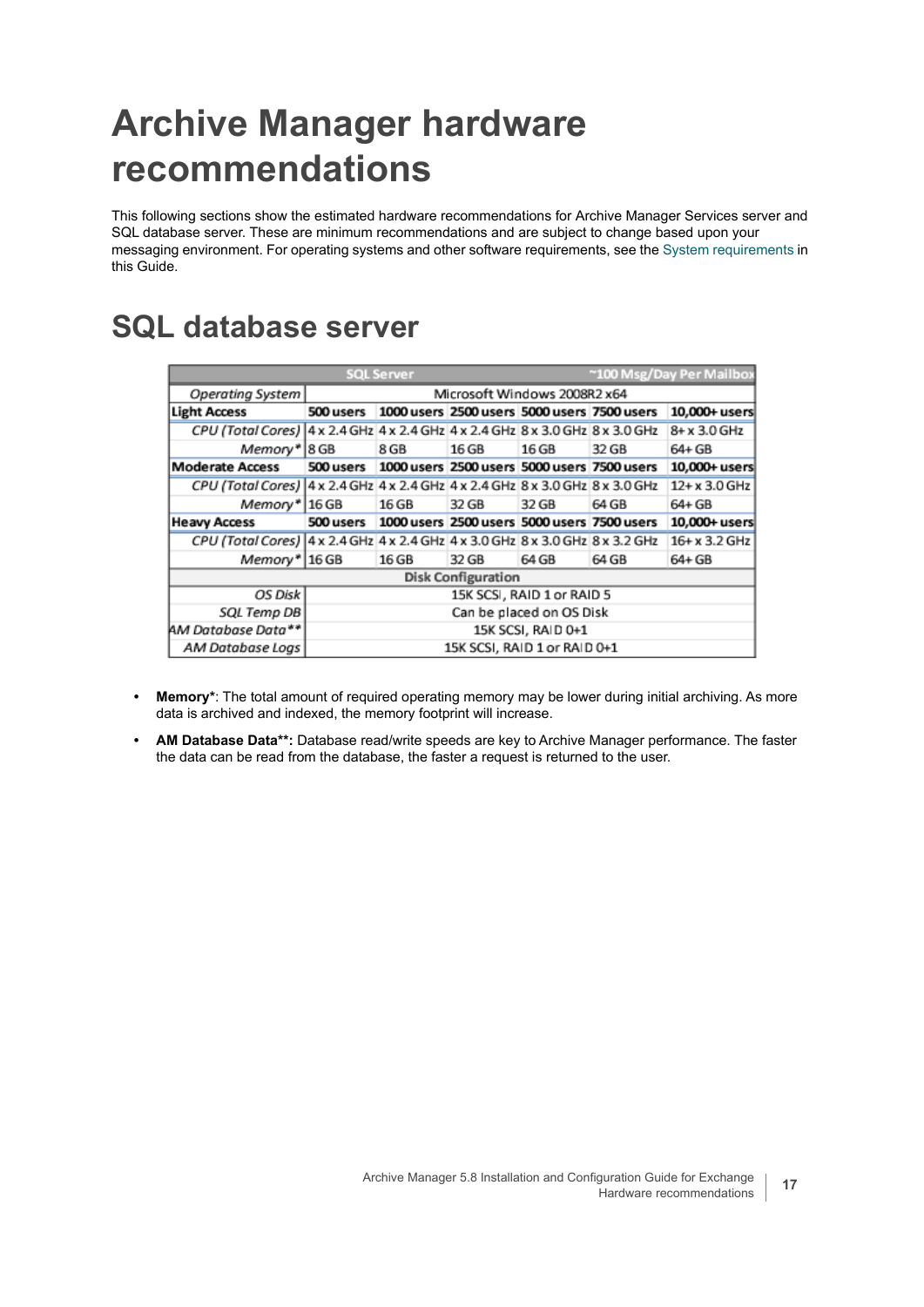## <span id="page-17-0"></span>**Services server**

|                                                                                |                                  | <b>Archive Manager Server</b>               |                                             |       |       | ~100 Msg/Day Per Mailbox |
|--------------------------------------------------------------------------------|----------------------------------|---------------------------------------------|---------------------------------------------|-------|-------|--------------------------|
| Operating System                                                               |                                  | Microsoft Windows 2008R2 x64                |                                             |       |       |                          |
| <b>Light Access</b>                                                            | 500 users                        |                                             | 1000 users 2500 users 5000 users 7500 users |       |       | 10,000+ users            |
| CPU (Total Cores)* 4 x 2.4 GHz 4 x 2.4 GHz 4 x 2.4 GHz 8 x 3.0 GHz 8 x 3.0 GHz |                                  |                                             |                                             |       |       | 12+ x 3.2 GHz            |
| Memory** 8 GB                                                                  |                                  | 8 GB                                        | 16 GB                                       | 16 GB | 16 GB | 32 GB                    |
| <b>Moderate Access</b>                                                         | 500 users                        | 1000 users 2500 users 5000 users 7500 users |                                             |       |       | 10,000+ users            |
| CPU (Total Cores)* 4 x 2.4 GHz 4 x 2.4 GHz 4 x 2.4 GHz 8 x 3.0 GHz 8 x 3.2 GHz |                                  |                                             |                                             |       |       | 16+ x 3.2 GHz            |
| Memory** 8 GB                                                                  |                                  | 16 GB                                       | 16 GB                                       | 16 GB | 16 GB | 32 GB                    |
| <b>Heavy Access</b>                                                            | 500 users                        |                                             | 1000 users 2500 users 5000 users 7500 users |       |       | 10,000+ users            |
| CPU (Total Cores)* 4 x 2.4 GHz 4 x 2.4 GHz 4 x 3.0 GHz 8 x 3.2 GHz 8 x 3.2 GHz |                                  |                                             |                                             |       |       | 16+ x 3.2 GHz            |
| Memory** 8 GB                                                                  |                                  | 16 GB                                       | 16 GB                                       | 16 GB | 32 GB | 32+ GB                   |
| <b>Disk Configuration</b>                                                      |                                  |                                             |                                             |       |       |                          |
| OS Disk                                                                        |                                  | 15K SCSI, RAID 1                            |                                             |       |       |                          |
| Work Disk                                                                      | Can be placed on OS Disk         |                                             |                                             |       |       |                          |
| Index Disk(s)***                                                               | 15K SCSI, RAID 0+1, 1+0, or 5    |                                             |                                             |       |       |                          |
| Attachment Disk****                                                            | 10K - 15K SCSI, RAID 5 or RAID 6 |                                             |                                             |       |       |                          |

- **CPU (Total Cores)\***: The total amount of required CPU cores increases as the number of active threads increases. The store management service will export a single mailbox in a single thread. More active threads allow a faster ingestion rate. Full Text Index also has the ability to run multiple processing threads. The administrator needs to find the appropriate balance.
- **Memory\*\***: The total amount of required operating memory may be lower during initial archiving. As more data is archived and indexed, the memory footprint will increase.
- **Index Disk(s)\*\*\***: The performance of the index disk will greatly impact the general performance of the product. For best results, use dedicated attached storage. New indexing technology allows the ability to span the index across multiple disk for both performance and fault tolerance.
- **Attachment Disk\*\*\*\***: The performance of the attachment disk has less impact on the general performance of the product, but for the fastest retrievals, a faster disk is recommended.
- **NOTE:** When running the 64-bit Archive Manager Full Text Search service, a minimum of 8 GB RAM is ÷ recommended. The total amount of memory recommended can be calculated by determining the disk space used by the indexes (messages + attachments) in GB, dividing that number by 100, and adding it to the 8 GB RAM minimum. For example, if the total space used for your indexes is 400 GB, then you should have (8 + 400/100) or 12 GB of RAM installed on your Archive Manager system.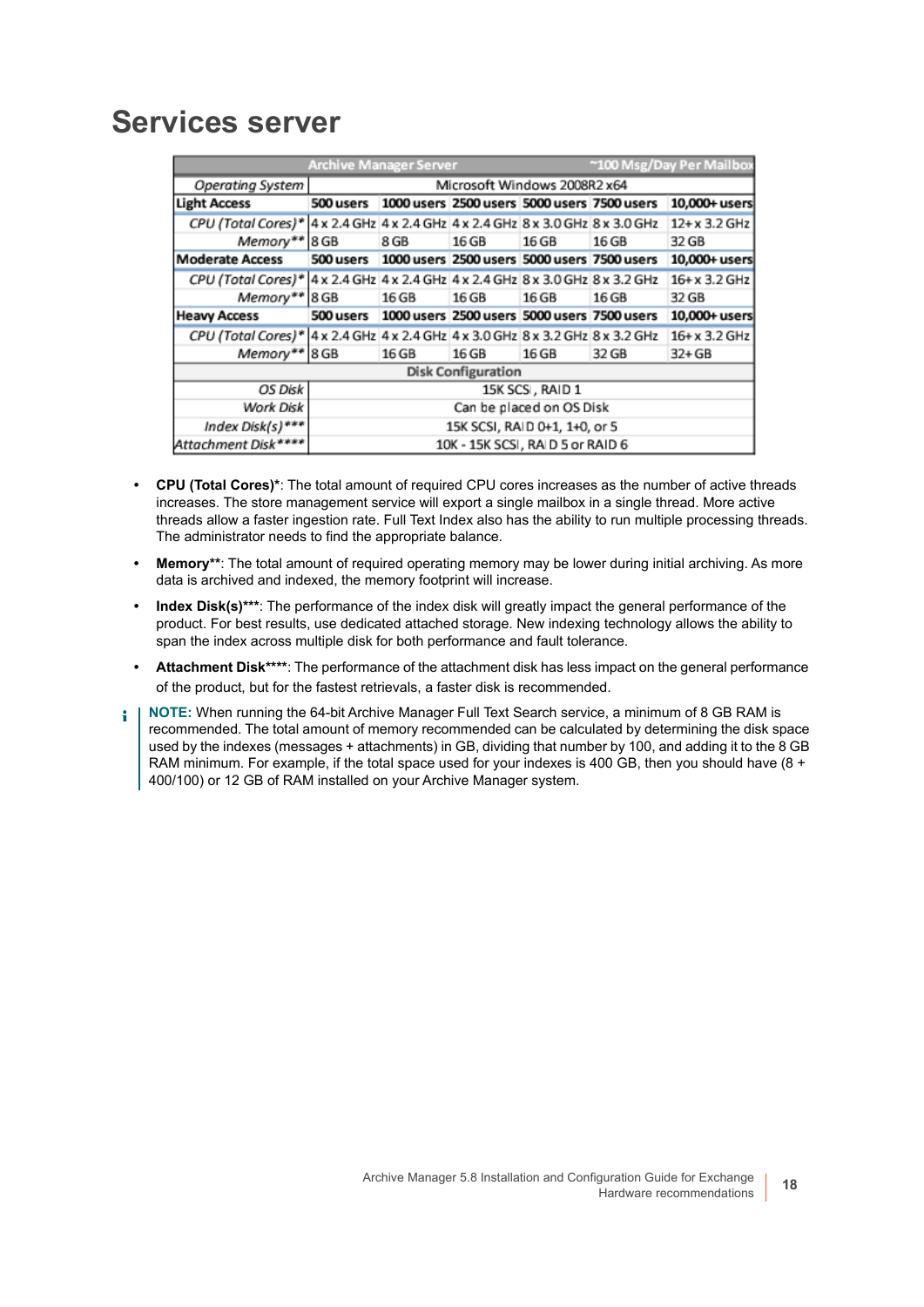## <span id="page-18-0"></span>**Dedicated IIS server**

|                                                                                           |                        | Dedicated IIS Server*        |                                             |      |      | ~100 Msg/Day Per Mailbox |
|-------------------------------------------------------------------------------------------|------------------------|------------------------------|---------------------------------------------|------|------|--------------------------|
| Operating System                                                                          |                        | Microsoft Windows 2008R2 x64 |                                             |      |      |                          |
| Light Access                                                                              | 500 users              |                              | 1000 users 2500 users 5000 users 7500 users |      |      | 10,000+ users            |
| CPU (Total Cores)**   4 x 2.4 GHz   4 x 2.4 GHz   4 x 3.0 GHz   4 x 3.2 GHz   4 x 3.2 GHz |                        |                              |                                             |      |      | 4+ x 3.2 GHz             |
| Memory   4 GB                                                                             |                        | 4 GB                         | 4 GB                                        | 8 GB | 8 GB | 8 GB                     |
| Moderate Access                                                                           | 500 users              |                              | 1000 users 2500 users 5000 users 7500 users |      |      | 10,000+ users            |
| CPU (Total Cores)**   4 x 2.4 GHz   4 x 2.4 GHz   4 x 3.0 GHz   4 x 3.2 GHz   8 x 3.2 GHz |                        |                              |                                             |      |      | 8+ x 3.2 GHz             |
| Memory   4 GB                                                                             |                        | 4 GB                         | 4 GB                                        | 8 GB | 8 GB | 8 GB                     |
| <b>Heavy Access</b>                                                                       | 500 users              |                              | 1000 users 2500 users 5000 users 7500 users |      |      | 10,000+ users            |
| CPU (Total Cores)**   4 x 2.4 GHz   4 x 2.4 GHz   4 x 3.0 GHz   8 x 3.2 GHz   8 x 3.2 GHz |                        |                              |                                             |      |      | 8+ x 3.2 GHz             |
| Memory   4 GB                                                                             |                        | 4 GB                         | 4 GB                                        | 8 GB | 8 GB | $8 + GB$                 |
| <b>Disk Configuration</b>                                                                 |                        |                              |                                             |      |      |                          |
| OS Disk***                                                                                | 10K - 15K SCSI, RAID 1 |                              |                                             |      |      |                          |

- **Dedicated IIS Server\*:** The IIS Server can host multiple instances of the Archive Manager website. The website also supports Network Load Balancing (NLB) with IP-based affinity. Multiple web servers can be configured to host multiple Archive Manager website instances.
- **CPU (Total Cores)\*\*:** Total cores required will vary based on message policies. If stubbing is used, consider your environment moderate access or heavy access and plan accordingly.
- **OS Disk\*\*\*:** The OS disk will store attachments temporarily while users are downloading them. Disk speeds are typically not a bottleneck.

# <span id="page-18-1"></span>**Sizing the Microsoft SQL database and Archive Manager attachment store**

Archive Manager's storage recommendations must be considered when planning storage, whether the data is to be stored on the same hardware as the software or stored on a separate high-speed disk. Specifically, there needs be either capacity for growth of archive data when Archive Manager is installed or the ability to increase capacity

as the archive grows, or both.

**IMPORTANT:** For best performance, it is recommended that the full-text index files **not** reside on the same ÷ physical disk as other Archive Manager data repositories—neither the SQL database nor an attachment store.

The Archive Manager database must always be stored on high performance disks, such as a local SCSI RAID 5 disk (with as many physical spindles as possible), or a fast high-speed attached disk.

The Archive Manager attachment store may be stored on a slower disk to reduce cost, as archived attachment retrieval is not as speed-sensitive as a database.

| Number of users | Number of<br>messages<br>(millions) | <b>SQL Server</b><br>database (GB) | <b>Full Text</b><br>Index | <b>Attachment store</b><br>(GB) |
|-----------------|-------------------------------------|------------------------------------|---------------------------|---------------------------------|
| 100             |                                     | 4                                  | 1.6                       | 40                              |
| 1,000           | 10                                  | 40                                 | 16                        | 400                             |
| 5,000           | 50                                  | 200                                | 80                        | 2,000                           |
| 10,000          | 100                                 | 400                                | 160                       | 4,000                           |

**Table 2. Archive Manager storage recommendations**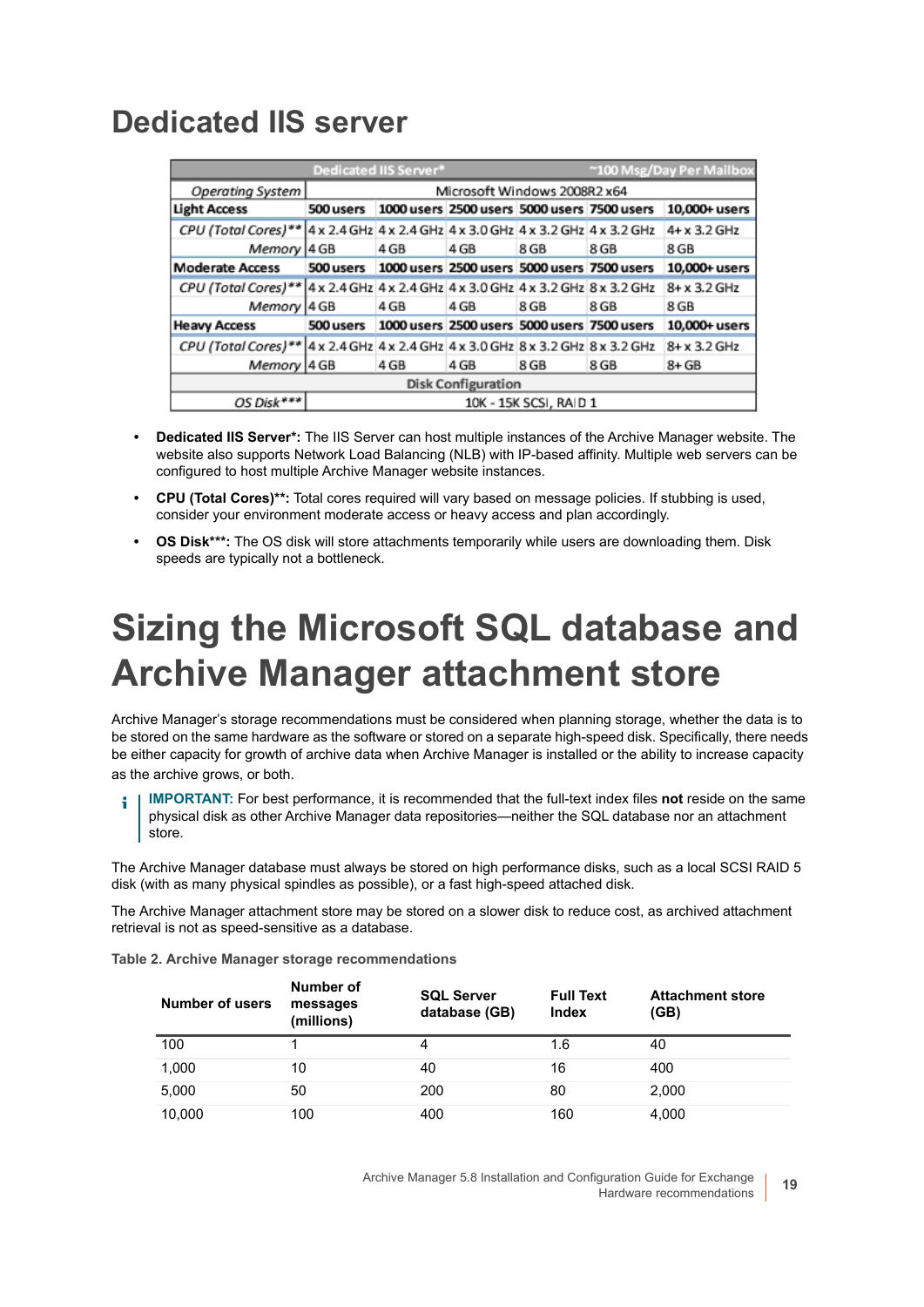# <span id="page-19-2"></span>**Pre-installation preparations**

- <span id="page-19-0"></span>**•** [Configuring the Archive Manager Services server](#page-19-1)
- **•** [Configuring the Archive Manager SQL database server](#page-20-0)
- **•** [Creating accounts and granting permissions](#page-20-1)
- **•** [Configuring the Exchange server for journaling](#page-22-0)

### *Before installing Archive Manager, complete the following pre-installation steps:*

- **•** Install the required prerequisites and configure the Archive Manager Services server.
- **•** Set up and configure the Archive Manager database server.
- **•** Create the accounts required for Archive Manager and grant permissions.
- **•** Configure your Exchange server for journaling, if necessary.
- **NOTE:** You can install Archive Manager Services and the Archive Manager SQL database on the same f computer.

Each of these steps is explained in detail in the sections below.

# <span id="page-19-1"></span>**Configuring the Archive Manager Services server**

**TIP:** See the System requirements chapter for required versions of the components cited in this section,

### *To configure the Archive Manager Services server:*

- 1 Update the server. Install the latest supported service pack levels for use with Archive Manager.
- 2 Configure your antivirus software.
	- **▪** Disable real-time scanning.
	- **▪** Prevent your antivirus software from scanning the Data Load directory and the Microsoft SQL Server database files.
	- **▪** Remove Antivirus scanning from the %temp% directory.
- 3 Configure your firewall.
	- **▪** If you are installing Archive Manager from a remote computer, open port 8686 for the Installation Wizard. The port should be opened during the installation session only.
	- If you are planning to install web services and the Full-Text search service on separate computers, open port 8687 for the Archive Manager search service.
	- **▪** Note that this is not the common configuration, but it is available if needed. If an application-level firewall is installed, the Archive Manager Full-Text Search Service must be allowed to listen on port 8687.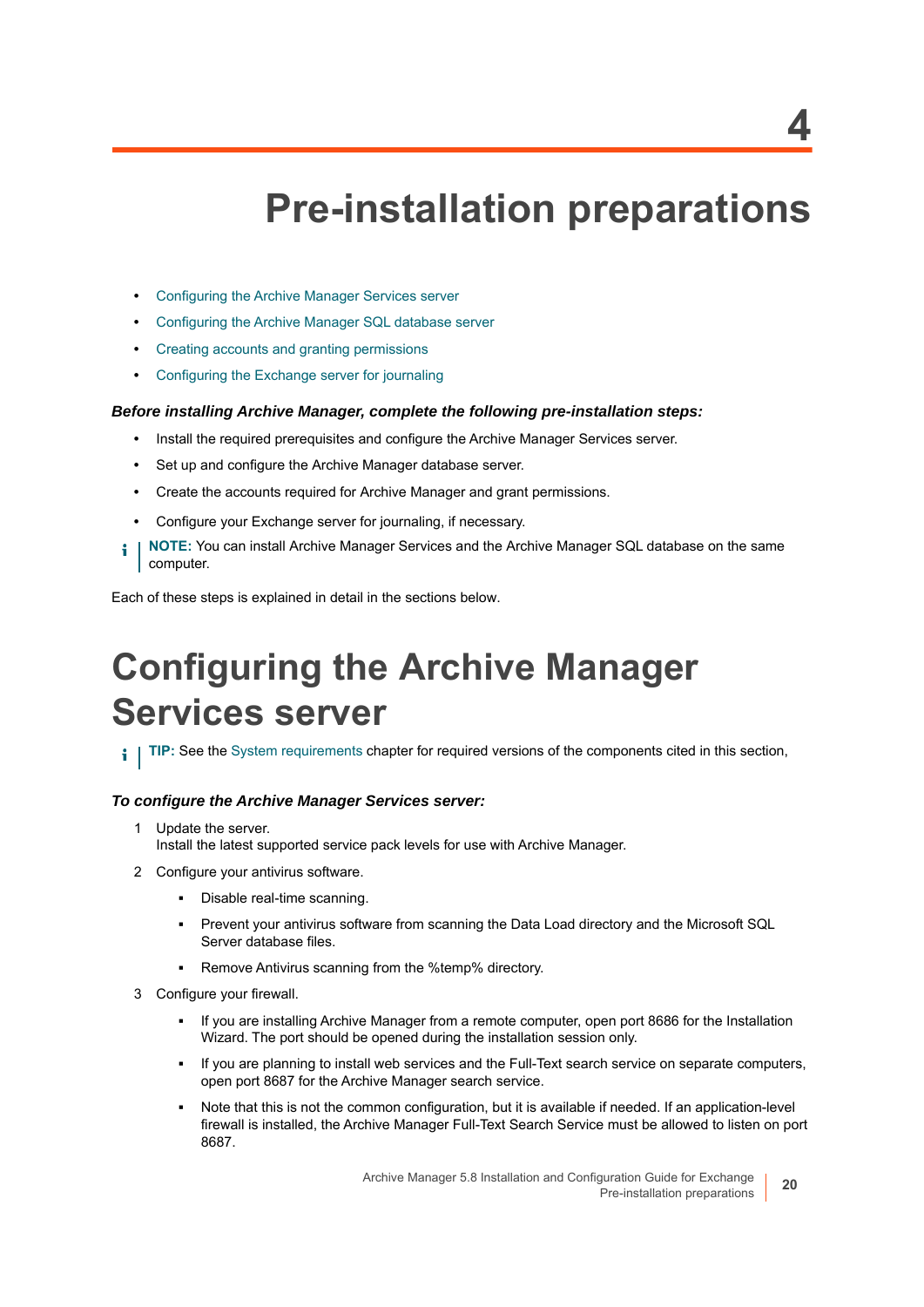4 (Optional) Install IFilters.

Install third-party IFilters to enable searching attachment file formats. Searching and indexing of all attachment file types is enabled by the installation of particular IFilters for particular file types. See the System requirements chapter of this guide for more information about obtaining the IFilters you need.

5 (Optional) Create a DNS Entry.

Create a DNS entry for "ArchiveManager" that points to the Archive Manager web server. If necessary, refer to Microsoft's KnowledgeBase [article #814591](http://support.microsoft.com/kb/814591) (link current as of this document release) for more information.

# <span id="page-20-0"></span>**Configuring the Archive Manager SQL database server**

### *To configure the Archive Manager SQL database server:*

- 1 Install Microsoft SQL Server. Ensure the folder containing the database files is not compressed.
- 2 Configure the SQL Agent service. Make sure the SQL Agent service is started and that its startup method is set to Automatic.

# <span id="page-20-1"></span>**Creating accounts and granting permissions**

Archive Manager requires the creation of several accounts and one group in Active Directory Users and Computers:

**NOTE:** When creating the accounts, remember to clear the **User must change password at next logon** i check box and mark **Password never expires**.

| <b>Account or group</b>                                 | <b>Purpose</b>                                                                                                                                                                                                                                                                                                                                                                                                                                                  |
|---------------------------------------------------------|-----------------------------------------------------------------------------------------------------------------------------------------------------------------------------------------------------------------------------------------------------------------------------------------------------------------------------------------------------------------------------------------------------------------------------------------------------------------|
| Exchange Storage Manager<br>account<br>(ArchiveMgr ESM) | This account will be used to run the Exchange Store Manager Service. If you<br>have a parent/child domain setup and are installing Archive Manager in the<br>child domain, you need to create two accounts. An Exchange Store Manager<br>account must be created in the child domain for the Archive Manager<br>installation, and another Exchange Store Manager account must be created in<br>the parent domain. Remember to make the account mailbox-enabled. |
| <b>Archive Manager Service</b>                          | This account will be used to run other Archive Manager services, the Web site,                                                                                                                                                                                                                                                                                                                                                                                  |
| account (ArchiveMgr_Service)                            | and any other processes that do not require specific access to Exchange.                                                                                                                                                                                                                                                                                                                                                                                        |
| Journaling account                                      | This account will be used to access the journal mailbox. Remember to make                                                                                                                                                                                                                                                                                                                                                                                       |
| (ArchiveMgr_Journal)                                    | the account mailbox-enabled.                                                                                                                                                                                                                                                                                                                                                                                                                                    |

#### **Table 3. Account purposes**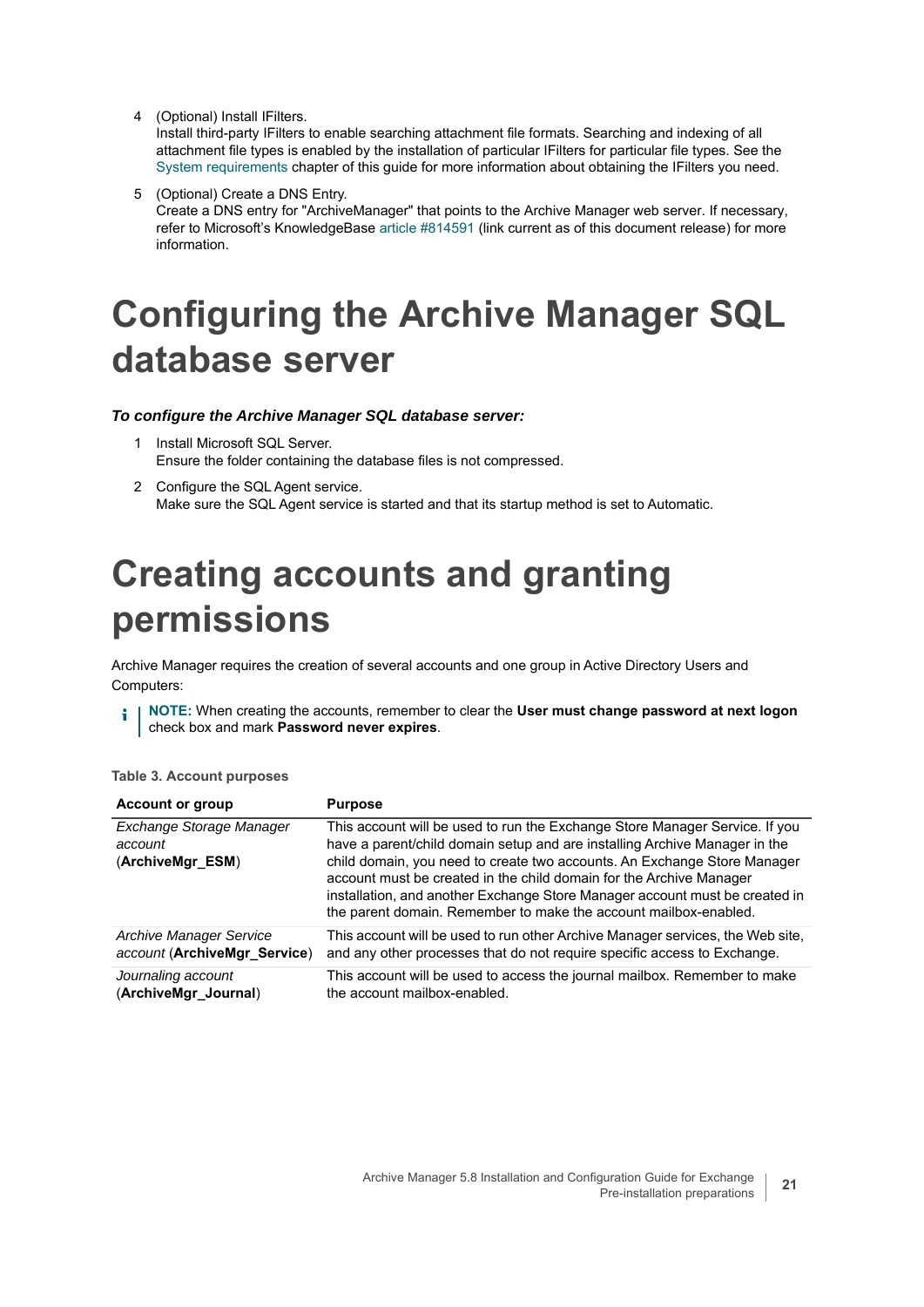**Table 3. Account purposes**

| <b>Account or group</b>                               | <b>Purpose</b>                                                                                                                                                                                                                                                                                                                                                                                                                                                                                                                                                                                           |
|-------------------------------------------------------|----------------------------------------------------------------------------------------------------------------------------------------------------------------------------------------------------------------------------------------------------------------------------------------------------------------------------------------------------------------------------------------------------------------------------------------------------------------------------------------------------------------------------------------------------------------------------------------------------------|
| Global security group<br>(ArchiveManagerServiceUsers) | This group will include the Exchange Storage Manager account and the<br>Journaling account.                                                                                                                                                                                                                                                                                                                                                                                                                                                                                                              |
| Archive Manager Exchange<br><b>Admins Group</b>       | A Domain Group containing the ESM Account. Note that this group is not<br>created by the installer, so must be created manually. This account should be<br>created before Archive Manager is installed. Group must contain the<br>ArchiveMgr Service and Archive-Mgr ESM users. If journaling is enabled on<br>the Exchange Server and a MAPI DataLoader is required, then the<br>ArchiveMgr Journal user must also be added to this group. This group must<br>be granted Exchange "Receive-As" permission on all mailboxes. Should also<br>be a member of the Exchange View-Only Adminstra- tors group. |

## <span id="page-21-0"></span>**Granting permissions to the Exchange Admin group**

Microsoft Exchange security needs to be configured in order to run the Archive Manager Exchange Store Manager Service and to export email from the current Exchange store into Archive Manager.

We recommend that you create the **Archive Manager Exchange Admin** group and grant permissions to the group; however, you can instead just grant the permissions to a user. The advantage to adding the permissions to a group is that you don't have to modify Exchange if you want to change the user; you can just add a user to or remove a user from the group.

Permissions can be granted at various levels within Exchange: at a site level, across multiple servers, on an individual server, or for a single mailbox.

### *To grant permissions in Exchange 2019, 2016, 2013 or 2010:*

- 1 Add <*your Archive Manager user or group*> to the "View-Only Organization Management" role group.
- 2 Run this PowerShell command:

```
get-mailboxdatabase | add-adpermission -extendedright receive-as -user <your 
Archive Manager user or group>.
```
**NOTE:** These permission changes may take quite some time to propagate. To speed the process, it may be ÷ worth restarting the Exchange Information Store service or rebooting the Exchange server.

**NOTE:** When Exchange 2019, 2016 or 2013 works with Outlook 2019 or Outlook 2013 SP1 (32-bit, with KB3114941 and KB4022169 installed), and MAPI over HTTP is enabled on both ends,

**•** The ESM service account must have full access permissions to the exported mailboxes. To grant full access, run the following command at the Exchange PowerShell command prompt:

```
Add-MailboxPermission -Identity <mailboxIdentity> -User <your Archive 
Manager user or group> -AccessRights FullAccess -InheritanceType All -
AutoMapping $false
```
To test your changes, go to a PC that has Microsoft Outlook installed and sign in as the user or a user in the group to which you granted permission. Try to add the new mailboxes that have been created to that user's profile. If the user is able to access those mailboxes, the security has been configured successfully.

## <span id="page-21-1"></span>**Granting permissions to Lync Admin group**

Microsoft Exchange security needs to be configured in order to run the Archive Manager Exchange Store Manager Service and to export email from the current Exchange store into Archive Manager.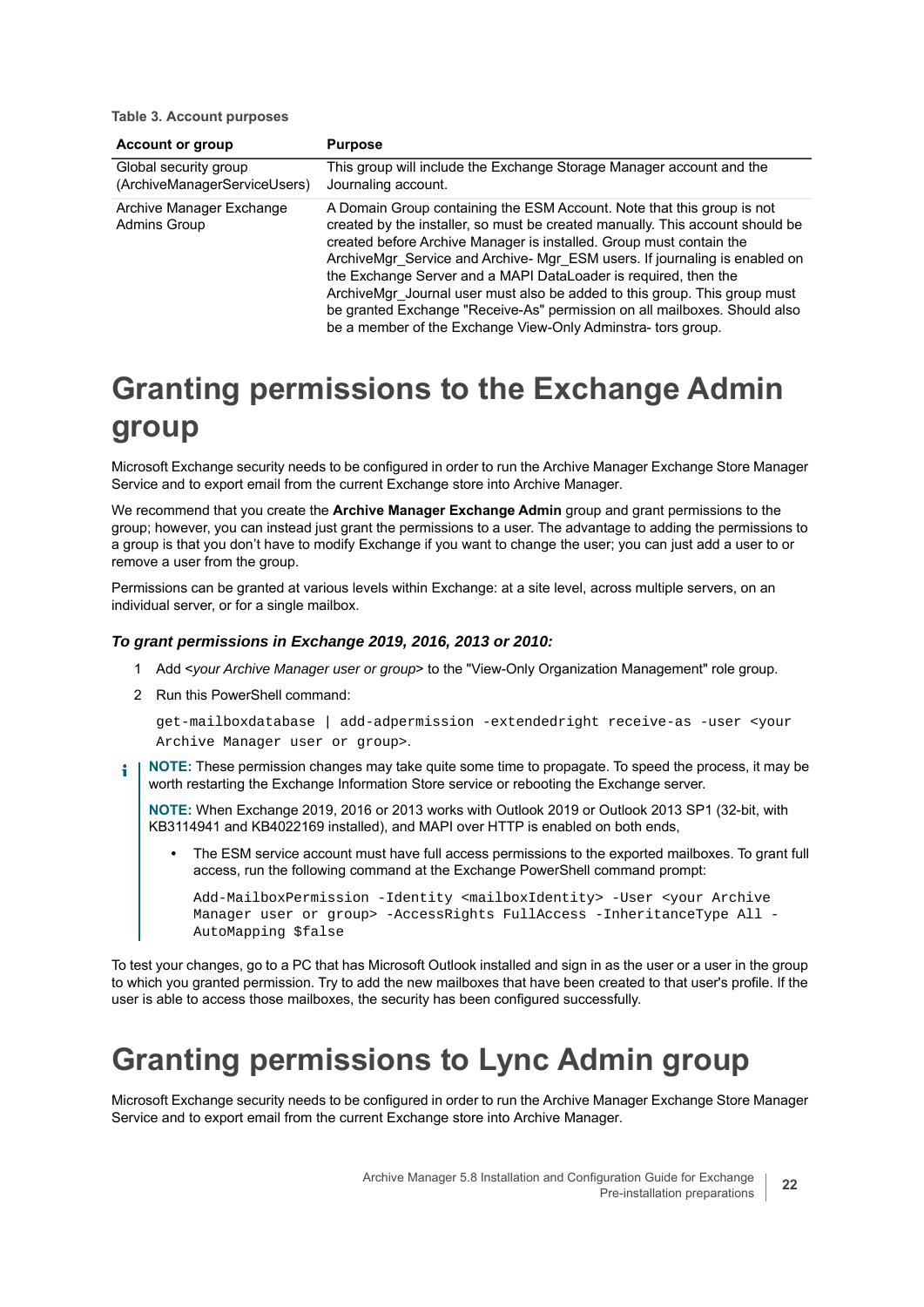To grant permissions in Skype for Business Server 2019, 2015, 2013 or 2010, add the Service Account to the following groups (default account name is ArchiveMgr\_Service):

- **•** CSAdministrator
- **•** RTCHSUniversalServices
- **•** RTCComponentUniversalServices
- **•** RTCUniversalServerAdmins
- **•** RTCUniversalConfigReplicator

# <span id="page-22-0"></span>**Configuring the Exchange server for journaling**

Journaling is not required for store management. If you intend to install Archive Manager with journaling, to capture messages to meet a legal standard of compliance, you can enable envelope journaling with Archive Manager. In that case, you must first turn on envelope journaling and then enable journaling for each mailbox store you want to journal.

## <span id="page-22-1"></span>**Configuring Exchange 2019, 2016 or 2013**

### *To configure Exchange 2019, 2016 or 2013:*

- 1 Open the Exchange Management Shell.
- 2 Add your Archive Manager Service user account (ArchiveMgr\_Service) to the "View-Only Organization Management" security role.

Sample syntax:

>Add-RoleGroupMember "View-Only Organization Management" -Member <youruseraccount>

### *To create a Journal Mailbox in Exchange 2019, 2016 or 2013:*

- 1 Create a new mailbox for Archive Manager on the Exchange Server. For example, name the mailbox **ArchiveMgr\_Journal**.
- 2 Create a user mailbox object in the Microsoft Exchange Admin Center recipients page.

### *To implement Journaling Rules for Exchange 2019, 2016 or 2013:*

- 1 Open the Exchange Admin Center to begin setting up journaling rules.
- 2 In the compliance management page, select the **Journal Rules** tab.
- 3 In the Actions pane, select **New.**
- 4 In the **Send Journal reports to email address** box, enter the name of the mailbox you created for journaling on the Exchange Server for Archive Manager. This refers to the ArchiveMgr\_Journal mailbox created in the Create a Journal Mailbox section.
- 5 In the **Rule name** box, enter a name for the journal rule you are about to create.
- 6 In **\*If the message is sent to or received from**, select **[Apply to all messages]**
- 7 In **\*Journal the following messages …**, select **All Messages**.
- 8 Click **Save.**
- 9 In the warning "Do you want this rule to apply to all future messages? ", click **Yes**.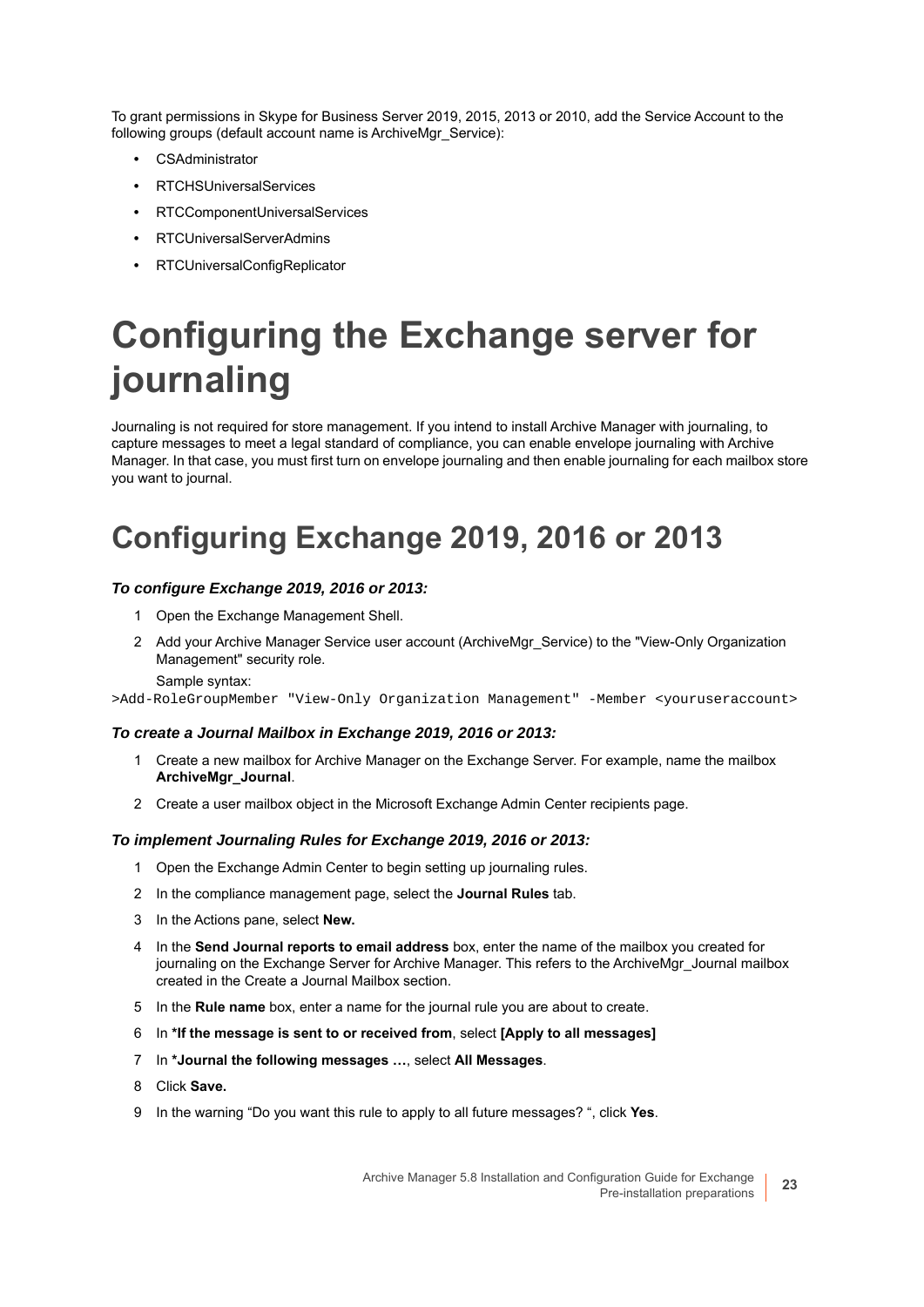### *To configure the Hub Transport for Exchange 2019, 2016 or 2013:*

To allow the Archive Manager Website to send email using SMTP through Exchange 2019, 2016 or 2013, you must configure the Hub Transport Receive Connector to accept anonymous connections.

### *Use the Exchange Admin Center Console (ECP) to perform this procedure:*

- 1 In the **Mail Flow Configuration** page, select the **Receive Connectors** tab.
- 2 Double-click the default connector for the Exchange server, for which the role must be HubTransport.
- 3 Click the **Security** tab, and locate the **Permission Groups** area.
- 4 Check the **Anonymous users** check box.
- 5 Click **Save**.

## <span id="page-23-0"></span>**Configuring Exchange 2010**

### *To configure Exchange 2010:*

- 1 Open the Exchange Management Shell.
- 2 Add your Archive Manager Service user account (ArchiveMgr\_Service) to the "View-Only Organization Management" security role.

Sample syntax:

>Add-RoleGroupMember "View-Only Organization Management" -Member <youruseraccount>

### *To create a Journal Mailbox in Exchange 2010:*

- 1 Create a new mailbox for Archive Manager on the Exchange Server. For example, name the mailbox ArchiveMgr\_Journal.
- 2 Create a recipient object in the Microsoft Exchange Management Console. The recipient should be an Exchange 2010 mailbox set up specifically for journaling.

### *To implement Journaling Rules for Exchange 2010:*

- 1 Open the Exchange Management Console to begin setting up journaling rules.
- 2 Under the Organization Configuration node, select **Hub Transport**.
- 3 In the **Hub Transport** page, select the **Journal Rules** tab.
- 4 In the **Actions** pane, select **New Journal Rule**.
- 5 In the **Rule name** box, enter a name for the journal rule you are about to create.
- 6 In the **Send Journal reports to email address** box, enter the name of the mailbox you created for journaling on the Exchange Server for Archive Manager.

This refers to the ArchiveMgr Journal mailbox created in the Create a Journal Mailbox section.

- 7 In the **Scope** field, select **Global all messages**.
- 8 Leave the **Journal messages for recipient** check box unchecked.
- 9 Check the **Enable Rule** check box to activate this journaling rule for the Exchange Server.
- 10 Click **New** to save your changes.
- 11 Click **Finish** to exit the New Journal Rule wizard.

### *To configure the Hub Transport for Exchange 2010:*

To allow the Archive Manager Website to send email using SMTP through Exchange 2010, you must configure the Hub Transport Receive Connector to accept anonymous connections.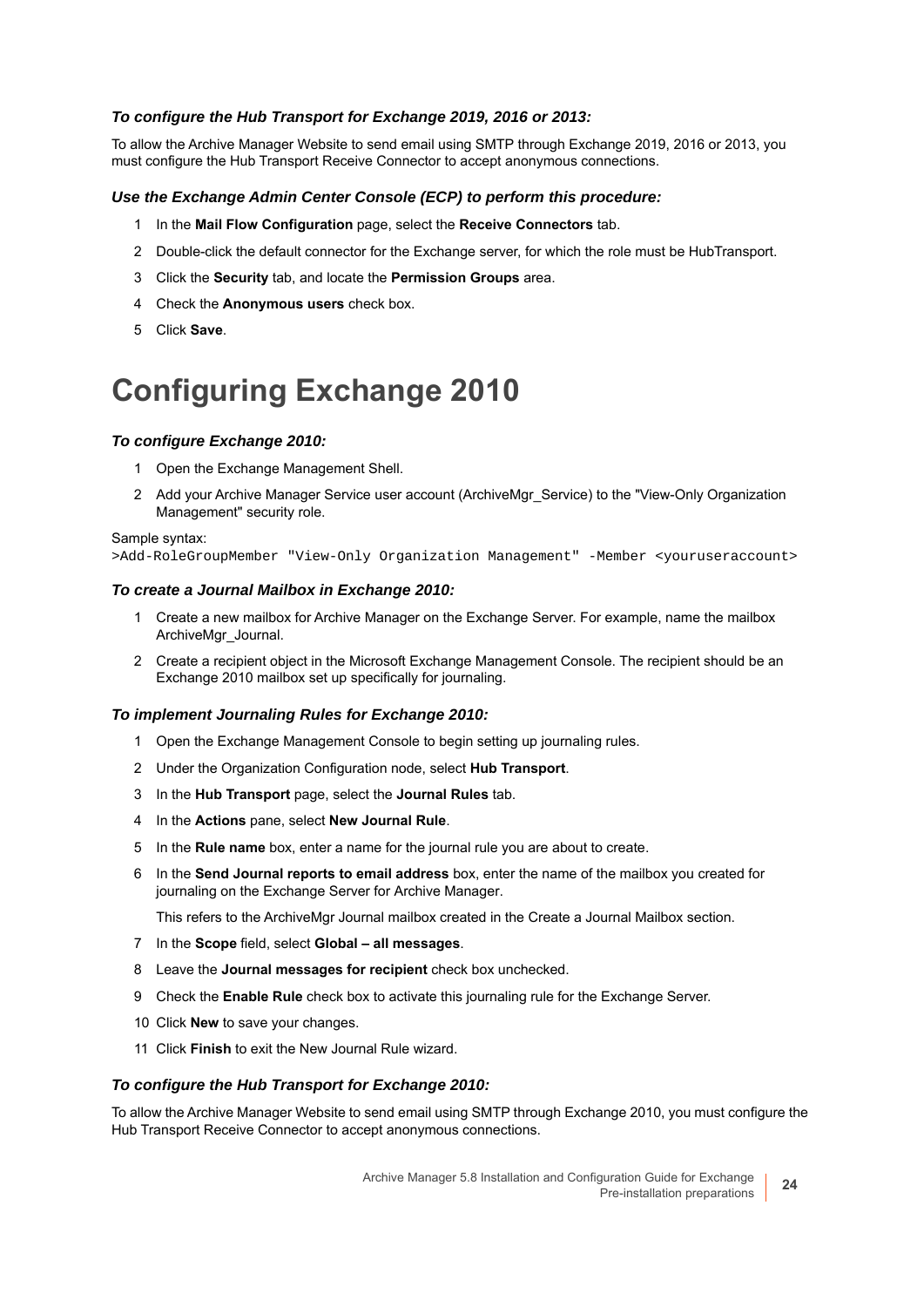### *Use the Exchange Management Console (EMC) to perform this procedure:*

- 1 Select the **Server Configuration | Hub Transport** node.
- 2 Double-click the default connector for the Exchange server that you will use as your SMTP server for the Archive Manager Website.
- 3 Click on the **Permission Groups** tab.
- 4 Check the **Anonymous users** check box.
- 5 Click **Apply**.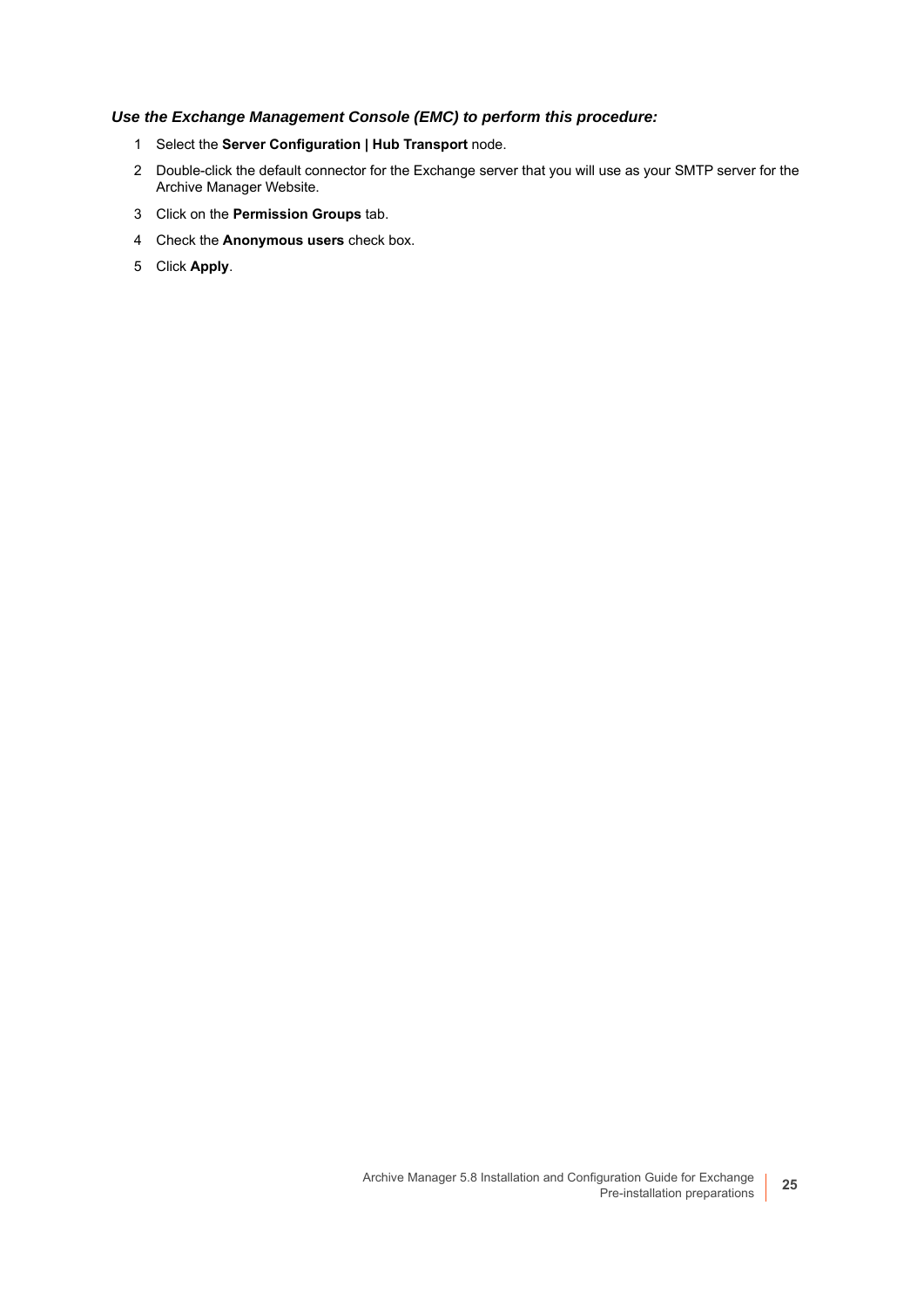# <span id="page-25-0"></span>**Installing and configuring Archive Manager**

- **•** [Installing Archive Manager](#page-25-1)
- **•** [Configuring Archive Manager](#page-26-0)
- **•** [Useful configuration settings](#page-34-0)

# <span id="page-25-3"></span><span id="page-25-1"></span>**Installing Archive Manager**

### *To access the installer for Archive Manager:*

- 1 From the Archive Manager installation CD, run the **AutoRun** program.
- 2 Click the **Install** tab.
- 3 Under Product, click the **Archive Manager** link to run the installer.

In addition to providing a link to the Archive Manager installer, the AutoRun program provides other useful information about Archive Manger including: a link to distribute the Outlook Form, prerequisites and redistributables, integrations, documentation, information on the Archive Manger Online Community, and contact information.

**NOTE:** Please refer to the [System requirements](#page-6-3) chapter of this guide prior to installing Archive Manager.i I

### *To install Archive Manager:*

- 1 On the **Welcome to the Quest® Archive Manager Setup Wizard** screen, click **Next**.
- 2 On the **License** screen, scroll through the license agreement and then select the **I accept the terms of the license agreement** check box and click **Next** to continue.
- <span id="page-25-2"></span>3 On the **SQL Server settings** screen, enter the following information:
	- a **Server name:** The name of the SQL Server you plan to use.

To specify a SQL Server availability group, enter the availability group listener name.

- b In the **Log on to the server** section, select either **Use Windows Authentication** or **Use SQL Server Authentication** and specify credentials, if required. The authentication mode you specify will be used to install the Archive Manager database.
- c **Database name:** Enter a name for the Archive Manager database.
- 4 Click **Next**. If no database exists, the following message is displayed:

The specified database does not exist. Create it now?

If a database does exist, you will be asked if you want to upgrade.

5 Click **Yes** to create a new database.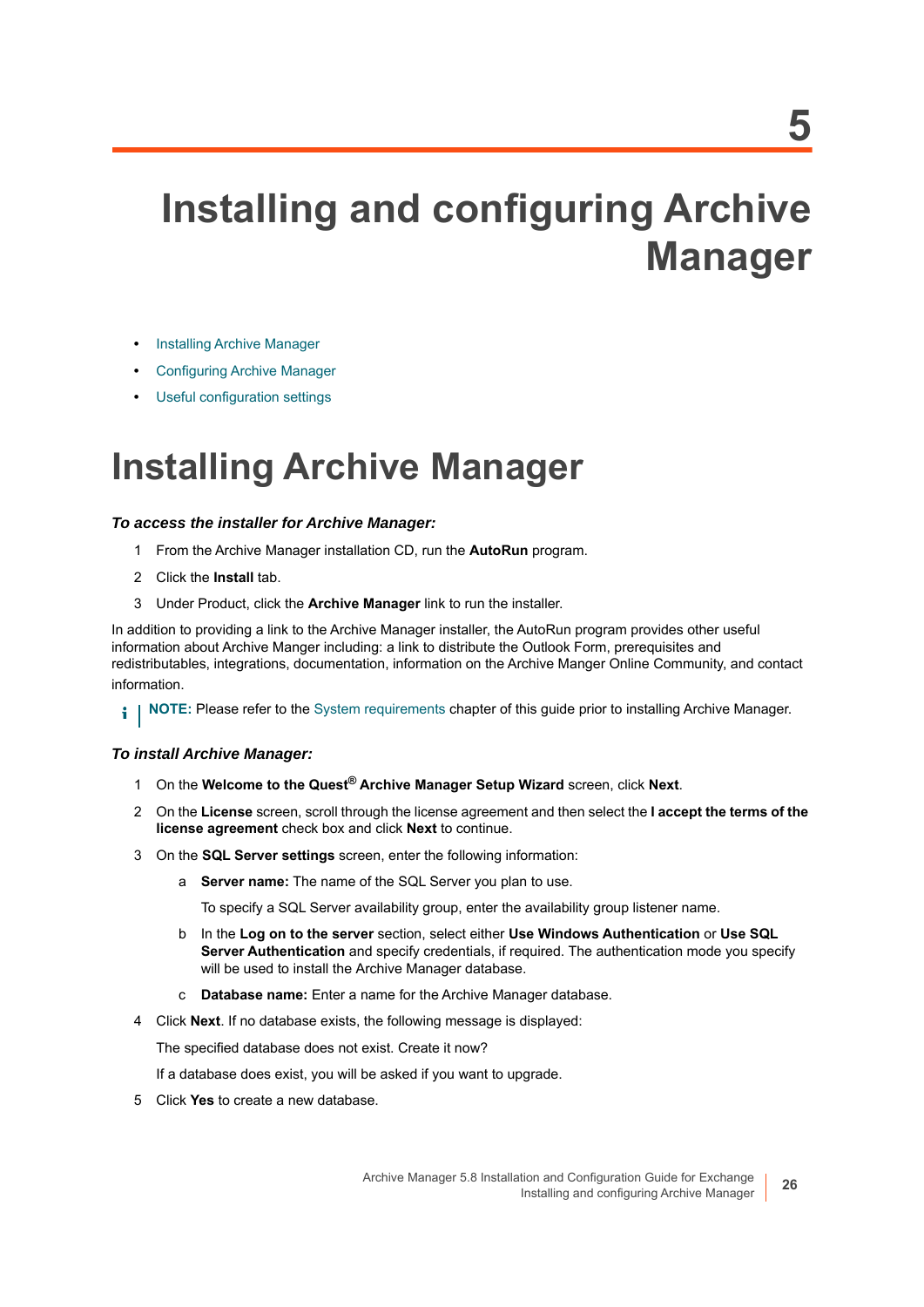- 6 On the **Log folder** screen, click **Next** to install to the default log folder or click **Change...** to select another folder.
- **CAUTION: The Log folder should not be installed in the Archive Manager installation path.** Ū.
	- 7 On the **Destination Folder** screen, click **Next** to install to the default destination folder or click **Change...** to select another folder.
	- 8 On the **Custom Setup** screen, select your environment and the product features to be installed. Each feature can be installed independently.

Product features include:

- **▪** Exchange Environment
	- **▫** Active Directory Connector
	- **▫** Exchange Store Manager
	- **▫** Lync Store Manager
- **▪** GroupWise Environment
	- **▫** GroupWise Directory Connector Service
	- **▫** GroupWise Store Manager Service
- **Data Load Service**
- **▪** Full Text Index and Search Service
- **Message Retention Policy Service**
- **Alert Service**
- **▪** Website
- 9 The **Features to Install** screen displays the features that you have selected for installation, and the prerequisite software that will also be installed. If the list is correct, click **Next**.
- 10 On the **Ready to install Quest® Archive Manager** screen, click **Install** to begin the installation. If you want to review or change any of your installation options prior to starting the installer, click **Back** to go to the previous screens.
- 11 The **Installing Quest® Archive Manager** screen provides installation status messages as the installation progresses.
- 12 The **Completed the Quest® Archive Manager Setup Wizard** screen is displayed when the installation has completed. The **Launch the Configuration Console when setup exits** check box is checked by default. If you do not want to go straight to the Configuration Console, deselect the check box.

If there were any problems installing the prerequisites, a **View Installation Warnings** check box is displayed. Select this check box to get detailed list of the installation warnings.

- 13 Click **Finish** to exit the setup wizard and launch the Configuration Console if you have selected to do so.
- **NOTE:** If a SQL Server availability group has been specified when you install Archive Manager, you must add the databases Archivemanager (the one you specified in [Step 3](#page-25-2)) and Aftermail TEMP to the **Availability Databases** of the owner node after the installation. To check which is the owner node with **Failover Cluster Manager,** expand the cluster name, and click **Roles**.

# <span id="page-26-0"></span>**Configuring Archive Manager**

The Archive Manager Configuration Console allows you to configure the settings needed to begin using Archive Manager. The first time you configure Archive Manager, you must walk through the screens in order by clicking **Next** after each screen.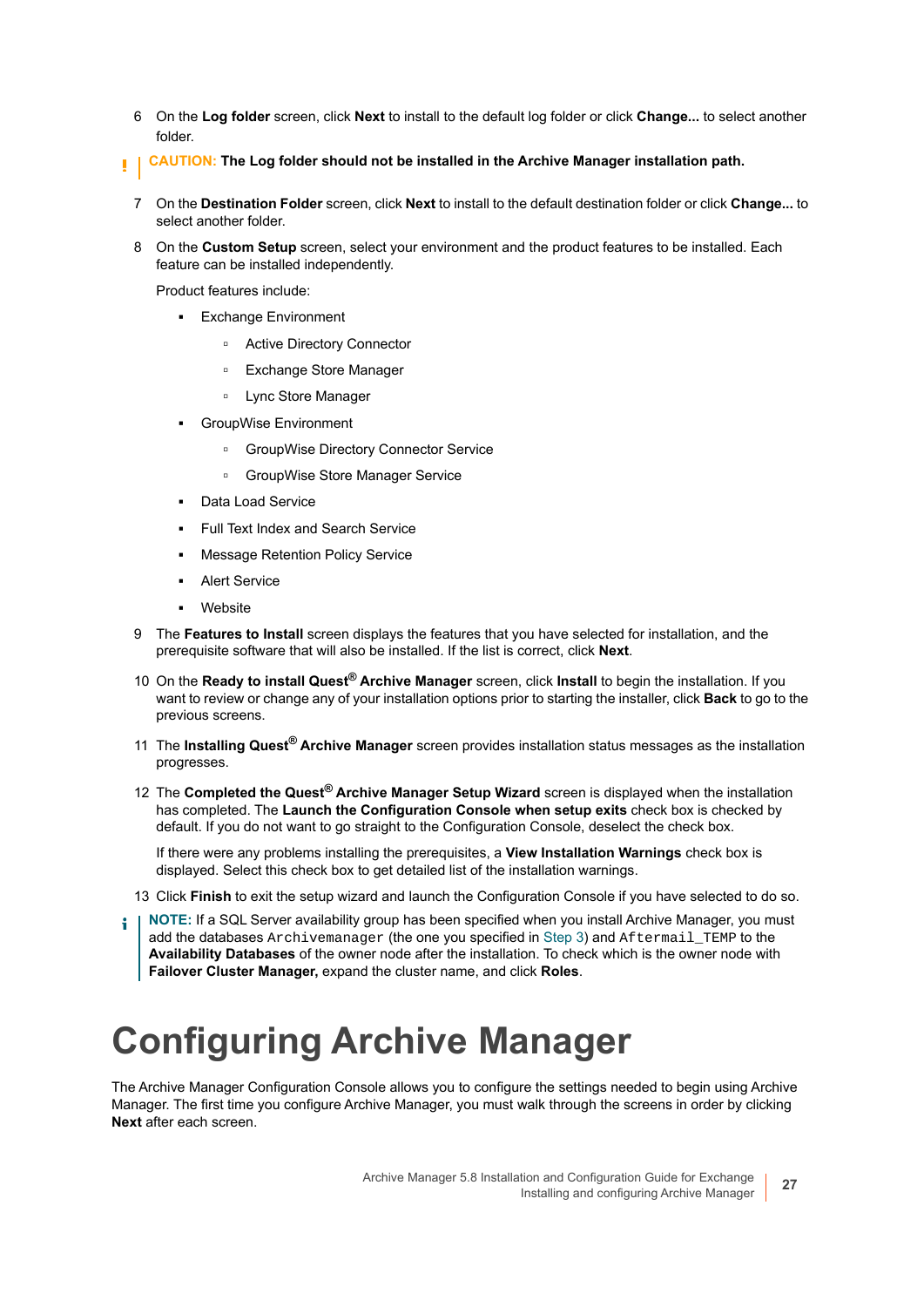After completing the initial configuration, the Configuration Console will switch to an edit mode where any screen can be configured in any order. In edit mode, click **Apply** to save your settings.

Configuration pages are displayed only for the features that you selected during installation.

If you are upgrading from a previous version of Archive Manager, the settings are populated with your previous selections.

#### **CAUTION: Configurable paths, such as Base Data Directory, Attachment Store, Index, or Export,**  п **should not be installed in the Archive Manager installation path.**

- 1 The **Welcome** screen provides a list of information that you need to gather to configure Archive Manager. Review this list and click **Next** to begin configuring Archive Manager.
- 2 On the **License** screen, click **Browse...** to locate your license andclick **Install** to install it. You can overwrite an existing license by entering a new license and installing it. Once a valid license is installed, the following information is displayed:
	- **Type:** The type of license purchased.
	- **Expires:** The expiration date of the license.
	- **Seats Licensed:** The number of seats available from the license.
	- **Seats Used:** The number of seats currently used.

License information can also be viewed at any time by clicking the Help icon and selecting the **Licenses** tab.

- 3 On the **Service User Credentials** screen, enter credentials for the following Archive Manager service users:
	- **▪** General Service User
	- **▪** Exchange Store Manager Service User
	- **▪** Journaling Service User
	- **▪** Archive Manager Administrative Group

Use the default credentials or enter new credentials. If the service accounts exist you will need to confirm the password. If it does not exist, enter the password twice and the account will be created.

- 4 On the **General Settings** screen, enter the directory path for the base data directory and the log path.
	- **Base Data Directory: Directory Path:** The Base Data Directory path contains storage for errors, exclusions, exporting, and temporary storage for searching. Make sure to select a directory with adequate free space. Enter a directory for the Archive Manager base data directory. The default path is the following: C:\Quest\ArchiveManager
	- **Log Path: Directory Path:** Enter the path to the Archive Manager log folder. The default path is the following: C:\Quest\ArchiveManager\Logs\
- <span id="page-27-0"></span>5 On the **AD Connector** screen, configure the directory services. Click **None** to not enable archiving within any on-premises domains, and you will need to configure the Azure AD Connector on the next screen. Click **Simple** to enable archiving within the currently joined domain. Click **Advanced** to add multiple domains or specify a domain configuration. Click **Add** to access the **Directory Connector Setup** screen and configure the following screens. Click **Edit** to edit an existing directory connector, or **Remove** to remove an existing directory connector.

Select the checkbox **Skip all domains above for ADC service** to NOT synchronize AD objects from the domains in the list above.

When upgrading, the adc.config file will be discovered and imported into the settings.

### **New Domain:**

- **NetBIOS Name:** The NetBIOS name of the target domain.
- **Domain Topology:** Select one of the following options from the drop-down list. See Appendix C, *Active Directory Connector*, for a description of domain topologies.
	- **▫** Active Directory Single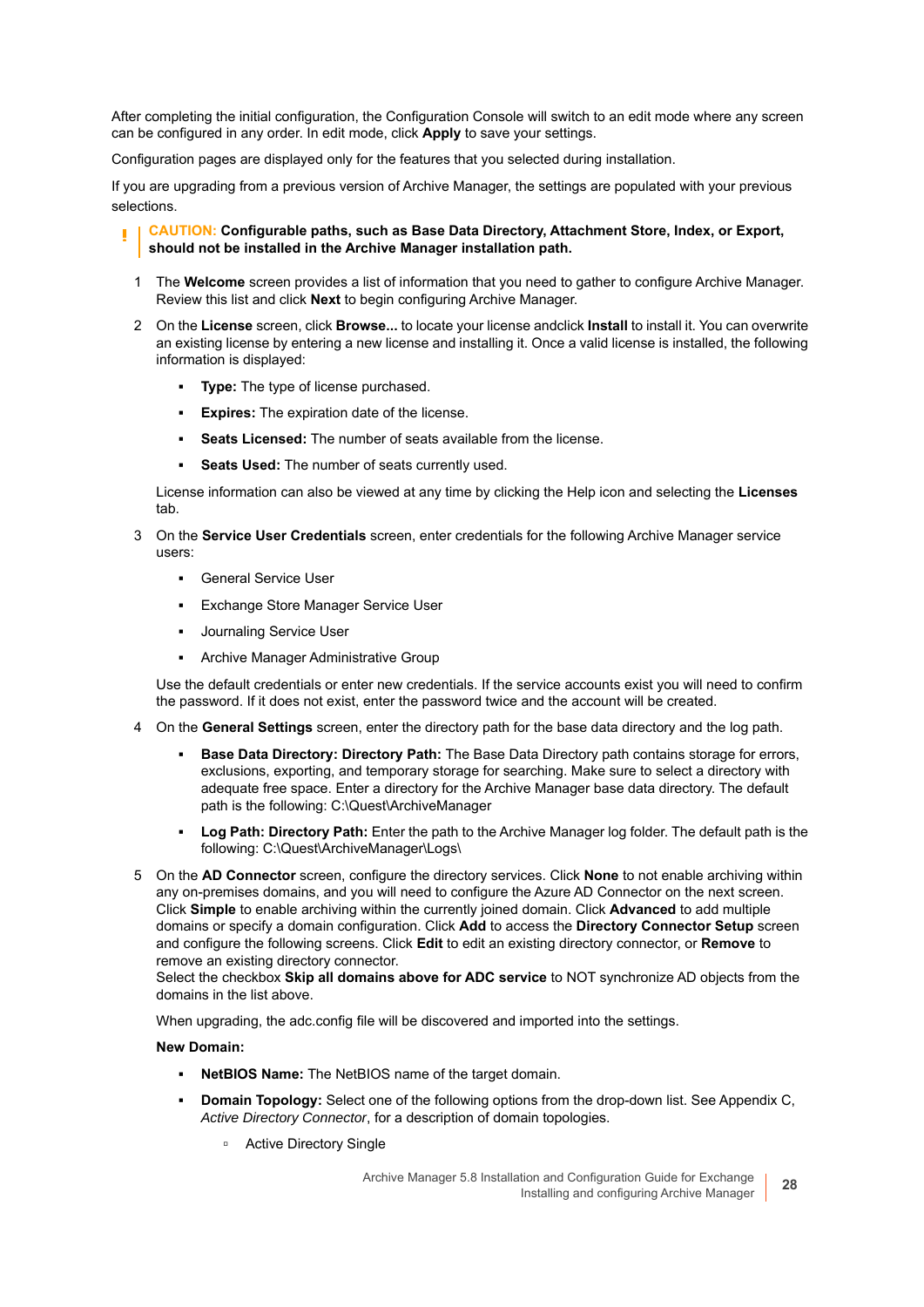- **▫** Active Directory User/Resource Forest
- **▫** Active Directory Lightweight Directory Services (AD LDS)

If you select **Active Directory Single**, enter the following information**:**

- **Server Address:** Specify either a domain (corp.company.com), or a host name (dc1.corp.company.com).
	- **▫** Use SSL: Select this check box to connect to the AD using LDAP over SSL.

You can also specify a protocol and port. For example, LDAP:\\corp.company.com:636.

- **Address Type:** Select one of the following:
	- **▫** Domain
	- **▫** Host
- **Require Additional Credentials:** If the domain that you are connecting to requires additional credentials, select this check box to provide an authentication method, username and password.
- **Authentication Method:** Select one of the following:
	- **▫** NTLM
	- **▫** Basic
- **Username (DOMAIN\Administrator):** The username used to connect to the domain.
- **Password:** The password for the user account used to connect to the domain.
- **Do Not Sync:**
	- **All AD objects from this domain:** Select this check box to NOT synchronize AD objects from the domain.

### **Advanced Configuration (Optional):**

- **Search Base:** The root container for object discovery. For example: OU=America,DC=corp,DC=company,DC=com
- **Containers:** Restricts searches to the specified containers. For example, OU=Sales would search within the OU=Sales,OU=America,DC=corp,DC=company,DC=com search base.
- **Filters:** Provide LDAP filters for various object types. For example a User filter of (!cn=User1) would filter out anyone with a commonName of User1.
- **Import:** Select the Users Without Mailboxes check box to allow users without mailboxes to log in to Archive Manager.

### **Summary:**

The **Summary** screen displays a list of the settings that you have selected. Review the settings and click **Finish** to set up the directory connector.

If you select **Active Directory User/Resource Forest**, enter configure the following pages.

### **Active Directory User Forest**

- **Server Address:** Specify either a domain (corp.company.com), or a host name (dc1.corp.company.com).
	- **▫** Use SSL: Select this check box to connect to the AD using LDAP over SSL.

You can also specify a protocol and port. For example, LDAP:\\corp.company.com:636.

- **Address Type:** Select one of the following:
	- **▫** Domain
	- **▫** Host
- **Require Additional Credentials:** If the domain that you are connecting to requires additional credentials, select this check box to provide an authentication method, username and password.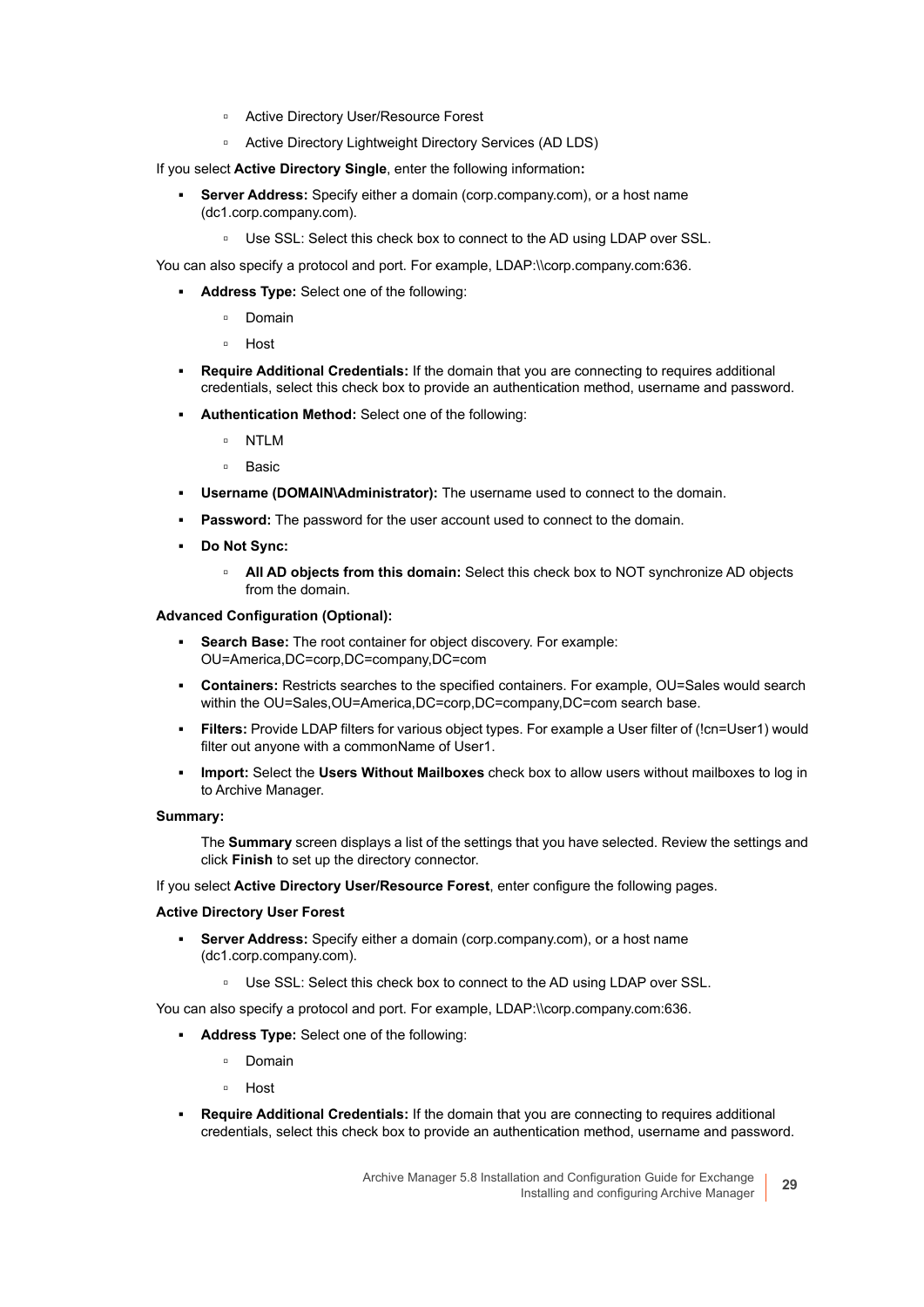- **Authentication Method:** Select one of the following:
	- **▫** NTLM
	- **▫** Basic
- **Username (DOMAIN\Administrator):** The username used to connect to the domain.
- **Password:** The password for the user account used to connect to the domain.

### **User Advanced:**

- **Search Base:** The root container for object discovery. For example: OU=America,DC=corp,DC=company,DC=com
- **Containers:** Restricts searches to the specified containers. For example, OU=Sales would search within the organizational unit, Sales, relative to the search base. To add a container, type in the container name and click **Add**. To remove a container, select a container and click **Remove**.
- **Filters:** Provide LDAP filters for various object types. For example a User filter of **(!cn=User1)** would filter out anyone with a commonName of User1. To add a filter, select the type of filter from the drop-down list, enter a name for the filter, and click **Add**. To remove a filter, select the filter and click **Remove**.

### **Resource Forest:**

- **Server Address:** Specify either a domain (corp.company.com), or a host name (dc1.corp.company.com).
	- **▫** Use SSL: Select this check box to connect to the AD using LDAP over SSL.

You can also specify a protocol and port. For example, LDAP:\\corp.company.com:636.

- **Address Type:** Select one of the following:
	- **▫** Domain
	- **▫** Host
- **Require Additional Credentials:** If the domain that you are connecting to requires additional credentials, select this check box to provide an authentication method, username and password.
- **Authentication Method:** Select one of the following:
	- **▫** NTLM
	- **▫** Basic
- **Username (DOMAIN\Administrator):** The username used to connect to the domain.
- **Password:** The password for the user account used to connect to the domain.

### **Resource Advanced:**

- **Search Base:** The root container for object discovery. For example: OU=America,DC=corp,DC=company,DC=com
- **Containers:** Restricts searches to the specified containers. For example, **OU=Sales** would search within the organizational unit, Sales, relative to the search base. To add a container, type in the container name and click **Add**. To remove a container, select a container and click **Remove**.
- **Filters:** Provide LDAP filters for various object types. For example a User filter of **(!cn=User1)** would filter out anyone with a commonName of User1. To add a filter, select the type of filter from the drop-down list, enter a name for the filter, and click **Add**. To remove a filter, select the filter and click **Remove**.

### **Summary:**

The **Summary** screen displays a list of the settings that you have selected. Review the settings and click **Finish** to set up the directory connector.

If you select **Active Directory Lightweight Directory Services (AD LDS)**, enter the following information**:**

### **Active Directory (AD LDS):**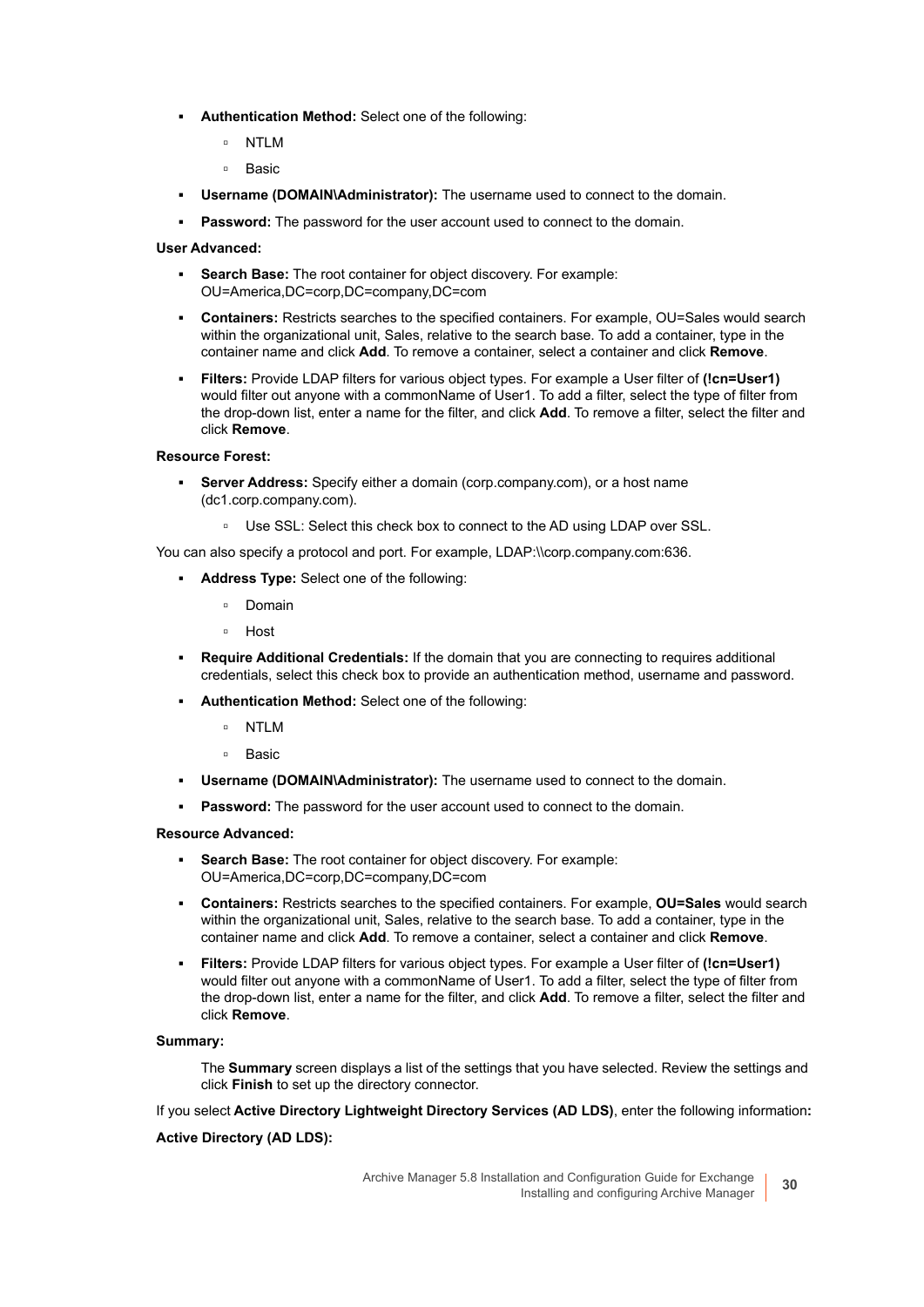- **Server Address:** Specify either a domain (corp.company.com), or a host name (dc1.corp.company.com).
	- **▫** Use SSL: Select this check box to connect to the AD using LDAP over SSL.

You can also specify a protocol and port. For example, LDAP:\\corp.company.com:636.

- **Address Type:** Select one of the following:
	- **▫** Domain
	- **▫** Host
- **Search Base:** The root container for object discovery. For example: OU=America,DC=corp,DC=company,DC=com
- **Import Users: AD LDS/ADAM Users:** Select the **AD LDS/ADAM Users** check box to import user accounts from the AD LDS directory.
- **Username (DOMAIN\Administrator):** The username used to connect to the domain.
- **Password:** The password for the user account used to connect to the domain.
- **Mail Server Display Name:** Enter a name to use for display on the Archive Manager website.

### **Advanced Configuration:**

- **Containers:** Restricts searches to the specified containers. For example, **OU=Sales** would search within the organizational unit, Sales, relative to the search base. To add a container, type in the container name and click **Add**. To remove a container, select a container and click **Remove**.
- **Filters:** Provide LDAP filters for various object types. For example a User filter of **(!cn=User1)** would filter out anyone with a commonName of User1. To add a filter, select the type of filter from the drop-down list, enter a name for the filter, and click **Add**. To remove a filter, select the filter and click **Remove**.

### **Summary:**

The **Summary** screen displays a list of the settings that you have selected. Review the settings and click **Finish** to set up the directory connector.

- 6 On the **Azure AD Connector** screen,
	- Archive from on-premises when object properties conflict with Office 365: Select this checkbox to archive from on-premises for those users and groups migrated to Office 365.
	- **Skip all tenants above for ADC service**: Select this checkbox to NOT synchronize Azure AD objects from the tenants in the list above.

Enter the following tenant information when you add or edit a tenant:

- **New Tenant** 
	- **Tenant Name:** Enter the tenant name.
	- **Do Not Sync**
		- **All Azure AD objects from this tenant:** Select this checkbox to NOT synchronize Azure AD objects from the tenant.
- **Azure Active Directory: Provide credentials to access your tenant.** 
	- **Authentication Method**: Select an authentication method. The default value is **Modern**.
	- **□ User Name/Password:** The credentials must have Recipient Management permissions, and have MFA (Multi-Factor Authentication) not enabled on Office 365 unless you have added the Archive Manager servers to [Trusted IPs](https://docs.microsoft.com/en-us/azure/active-directory/authentication/howto-mfa-mfasettings#trusted-ips).
- Advanced Configuration: Configure the discovery options for the tenant.
	- **Service Provider:** Select your Office 365 service provider.
	- **Overridden URI:** If your Office 365 provider is "Office 365 US Government", please enter your own Exchange Online PowerShell URI. Otherwise, leave it empty.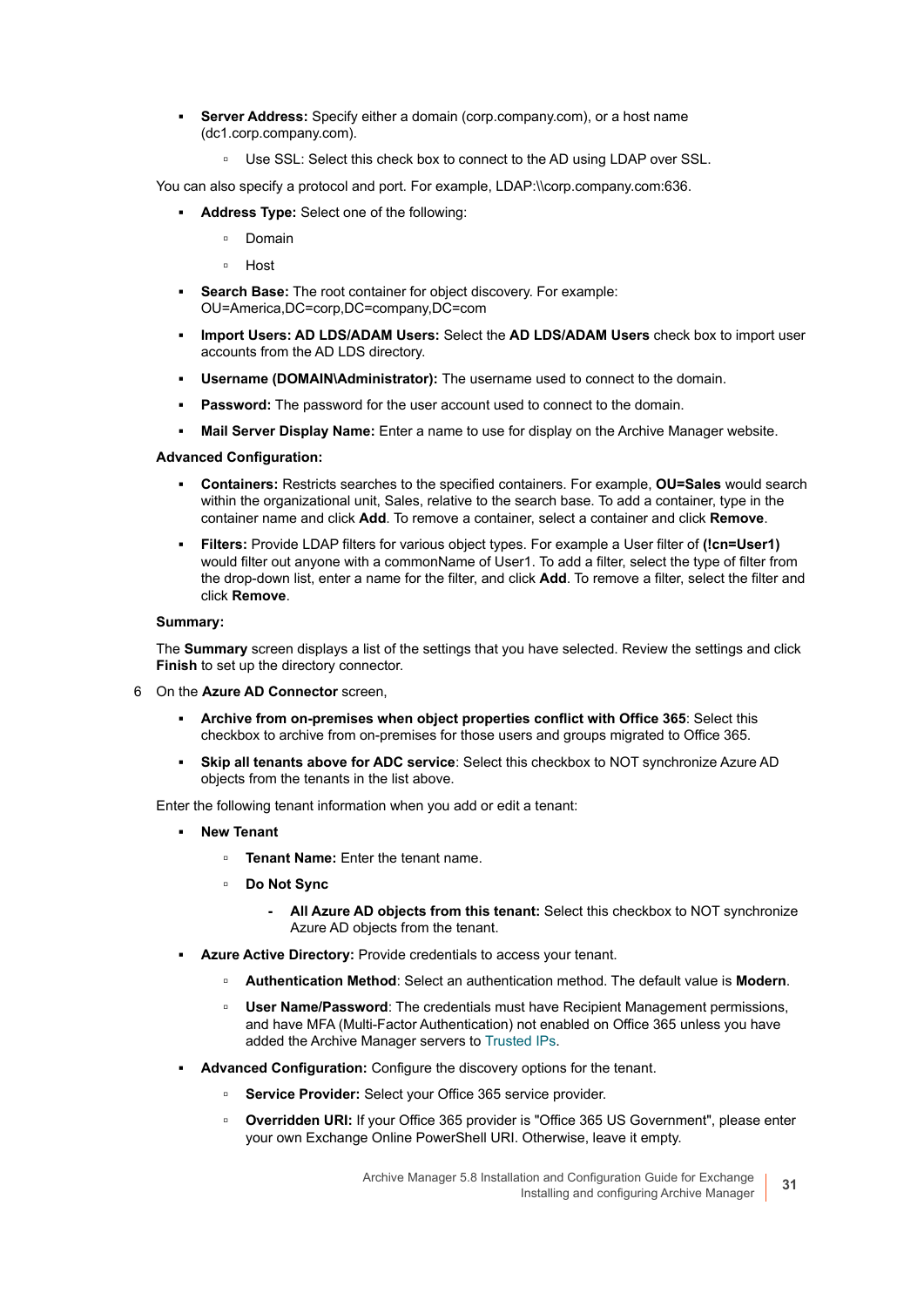**• Organization Unit:** This organization unit name is used to filter the Exchange Online mailboxes. To find all of the organization units, execute the following cmdlet from the Exchange Online PowerShell:

Get-OrganizationalUnit -ResultSize unlimited

- **Filters:** Archive Manager uses PowerShell cmdlets to fetch users ([Get-AzureADUser](https://docs.microsoft.com/en-us/powershell/module/azuread/get-azureaduser?view=azureadps-2.0)), groups ([Get-AzureADGroup](https://docs.microsoft.com/en-us/powershell/module/azuread/get-azureadgroup?view=azureadps-2.0)), and mailboxes ([Get-Mailbox](https://docs.microsoft.com/en-us/powershell/module/exchange/mailboxes/get-mailbox?view=exchange-ps)). Refer to the Filter parameter for each cmdlet.
- **Import Users without mailboxes**: Select this check box to allow users without mailboxes to log in to Archive Manager.
- **Import Migrated Office 365 objects not found on-premises**: Select this check box to allow Archive Manager to synchronize migrated users and groups that are not found in onpremises domain by SID (Security Identifier).
- **Hybrid Configuration:** Configure your on-premises Active Directory for a hybrid environment. See [Step 5](#page-27-0) for more information about the fields.
- **Summary:** This screen displays a list of the settings that you have selected. Review the settings and click **Finish** to set up the Azure AD Connector.
- 7 On the **Exchange Store Manager** screen, enter the directory path for the Exchange Store Manager Export folder, and select the Store Manager Group which you want the Exchange Store Manager to process on the local machine.
	- **Export folder: Directory Path**: You can select a local path or a network share path to store the XML files that are exported by the Export Store Manager.

This data can become quite large, depending on your settings. Select a directory with an adequate amount of space. The default path is the following: C:\Quest\ArchiveManager\Export.

- **Store Manager: Store Manager Group**: Select the Store Manager Group which you want the Exchange Store Manager to process. The selected group name can be configured on the Archive Manager website, in the Mail Servers page.
- 8 On the **Lync Store Manager** screen, enter the directory path for the Lync Store Manager Export folder, and select the Store Manager Group which you want the Lync Store Manager to process on the local machine.
	- **Export folder: Directory Path**: You can select a local path or a network share path to store the XML files that export by the Lync Store Manager.

This data can become quite large, depending on your settings. Select a directory with an adequate amount of space. The default path is the following: C:\Quest\ArchiveManager\Export.

- **Store Manager: Store Manager Group**: Select the Store manager group which you want the Lync Store Manager to process. The selected group name can be configured on the Archive Manager website, in the Lync Servers page.
- 9 On the **Data Loader** screen, select a data loader group from the drop down list to run in the server.
- 10 On the **SMTP Mail Server** screen, enter the information for the outgoing SMTP mail server:
	- **Mail Server Name:** Enter the host name of the SMTP mail server. If your mail server requires SMTP authentication, enter the login details below. Leaving these fields blank forces Archive Manager not to authenticate.
	- **Mail Server Port**: Enter the port number of the SMTP mail server. The default value is 25.
	- **SMTP Login:** The login name for the mail server.
	- **SMTP Password:** The password for the mail server.

If your mail server requires SSL to encrypt the connection, check the checkbox **Enable SSL for SMTP**; When it is checked, you have the option to **Trust All Certificates for SMTP**.

To send messages from a proxy server, check the checkbox **Send Messages from Proxy**.

- 11 On the **Website** screen, enter the settings for the Archive Manager website:
	- **Website Name:** Name for the Archive Manager site.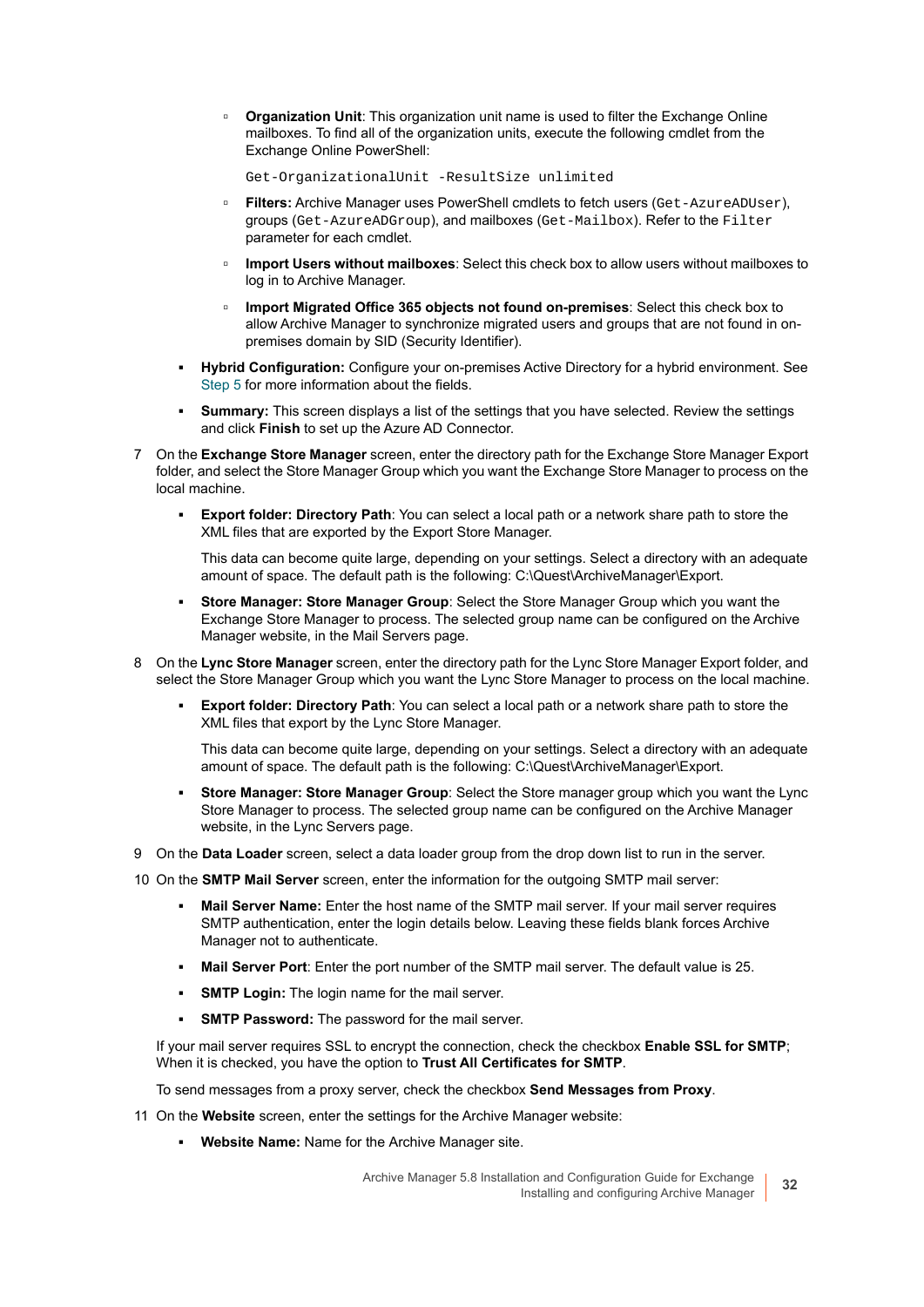- **Host Header:** Name of the server without the protocol prefix (without "http://" or "https://").
- **IP Address:** IP address of the web server.
- **Port:** Port number (default=80) for the Archive Manager web server.
- **Reset Password:** When upgrading from a previous version of Archive Manager, to reset the Admin account password, select the Reset Password check box and enter a new password.
- **Admin Password:** Password for the Archive Manager administrator. You cannot leave the password blank. Note that the Archive Administrator's login name is *Admin*, and this cannot be changed at the time of installation.
- **Confirm Password:** Re-enter the administrator password.

**Secondary Websites:** To add secondary websites, click **Add** under the Secondary Websites section. This opens the Secondary Website Setup screen. Enter the following information:

- **Website Name:** Name for the Archive Manager site.
- **Host Header:** Name of the server without the protocol prefix (without "http://" or "https://").
- **IP Address IP address of the web server.**
- **Port:** Port number for the Archive Manager web server.
- **Share main website files:** Archive Manager will use the same files on disk. Use this option if both instances of Archive Manager use the same authentication type (e.g., Windows or Forms).
- **Create separate files for this website:** Archive Manager will create a copy of the website files for the new website. Use this option if you need different authentication schemes for each of your website instances.

To edit a website, click **Edit...**. To remove a website, click **Remove**.

12 On the **Storage Location** screen, set up the location for the attachment store. Click **Add...** to access the Storage Location Type screen, then select an attachment store type and configure it.

### **File System or other storages deployed as a file system**

- a Select **File System** from the drop-down list and click **Next** to access the **File System Store Setup** screen and enter the following information.
	- **Path:** Click **Browse** to select a path for the attachment store.
	- **Network Share:** Enter the name of the share for the storage location.
	- **Store message data for compliance:** Select this check box to save copies of all of the emails to be stored in external storage. This setting will apply to all storage locations.
	- **Compliance Directory Path:** Enter a storage location path in this box. This can be an absolute path or a shared path with Full Control permissions to the Archive Manager Administrative Group.
	- **□ Default Storage Location:** Select this check box to make the current storage location the default storage location.
- b Click **Next** to access the **Summary** screen. This screen displays a list of the selected options.

### **EMC Centera**

- a Select **EMC Centera** from the drop-down list and click Next to access the EMC Centera Store Setup screen and enter the following information.
	- **Connection String**: The connection string specifies the Centera device.
	- **Store message data for compliance:** Select this check box to save copies of all of the emails to be stored in external storage. This setting will apply to all storage locations.
	- **Default Storage Location:** Select this check box to make the current storage location the default storage location.
- b Click **Next** to access the **Summary** screen. This screen displays a list of the selected options.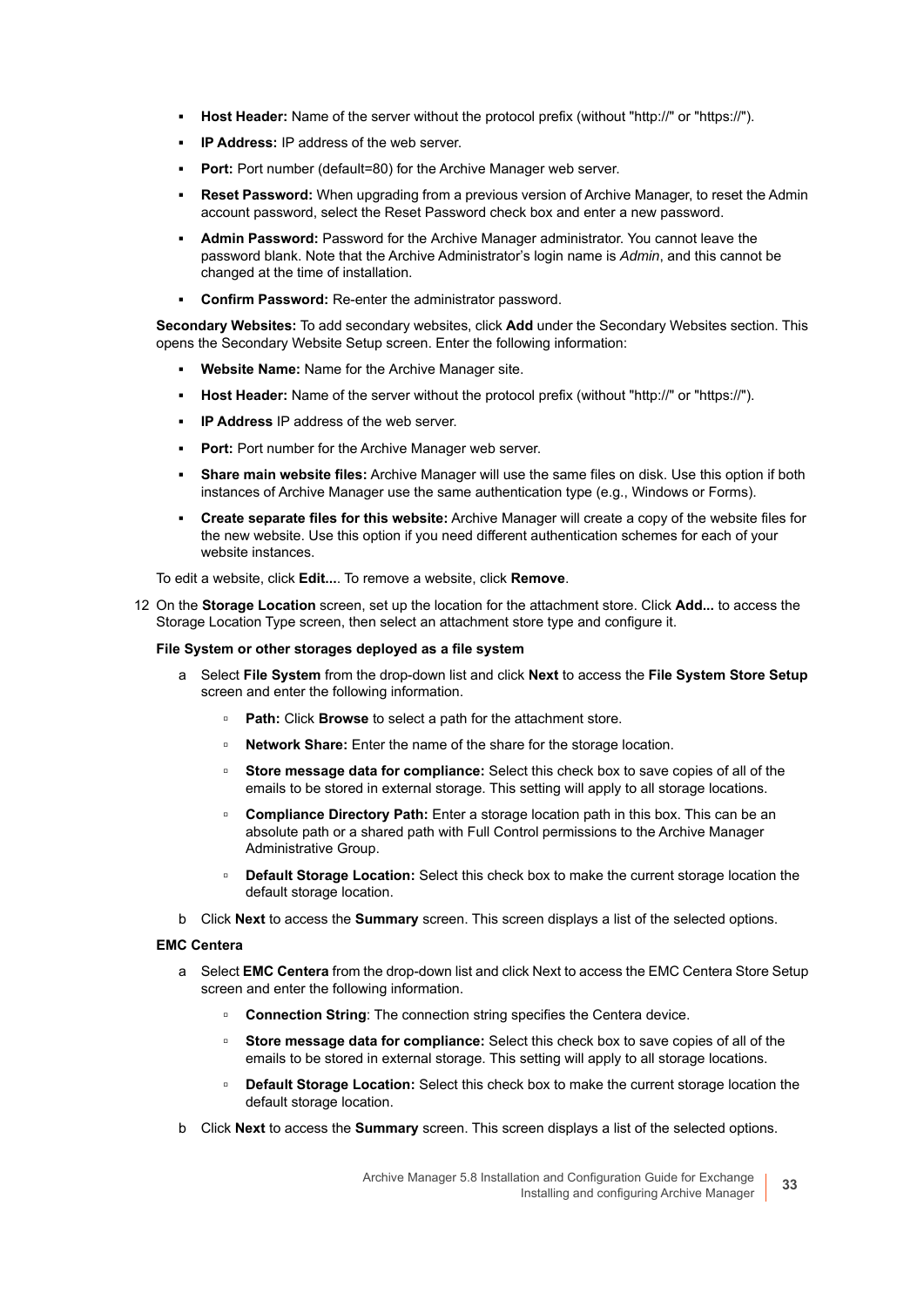#### **NetApp SnapLock**

- a Select **NetApp SnapLock** from the drop-down list and click Next to access the NetApp SnapLock Store Setup screen and enter the following information.
	- **Share Name:** Enter the share name for the storage location.
	- **Retention Mode:** Select **SnapLock Default** or **Archive Manager Default**.
	- **□ Retention Time:** Enter the number of days, months, and years for retention. These settings are enabled only if you have selected **Archive Manager Default**.
	- **Store message data for compliance:** Select this check box to save copies of all of the emails to be stored in external storage. This setting will apply to all storage locations.
	- **Default Storage Location:** Select this check box to make the current storage location the default storage location.
- b Click **Next** to access the **Summary** screen. This screen displays a list of the selected options.

#### **Caringo DX**

- a Select **Caringo DX** from the drop-down list and click Next to access the Caringo DX Store Setup screen and enter the following information.
	- **■ Hosts**: Enter the hosts to connect to. If there are multiple hosts, they should be entered in a comma-separated list.
	- **Port:** The port to connect to.
	- **Username**: The User Name to connect to the Caringo service.
	- **Password:** The password for the account used to connect to the Caringo service.
	- **Store message data for compliance:** Select this check box to save copies of all of the emails to be stored in external storage. This setting will apply to all storage locations.
	- **Default Storage Location:** Select this check box to make the current storage location the default storage location.
- b Click Next to access the **Caringo DX Advanced** configuration screen.

#### **Caringo DX Advanced (Optional)**

- **Cluster Name:** The name of the cluster for the Caringo DX storage location.
- **Proxy Address:** The cluster reverse proxy IP address.
- **Port:** The cluster reverse proxy access port.
- **Realm:** The Caringo security domain/realm.
- **Bucket:** The name of the container within the device.
- **Max Retries:** Maximum number of times to retry a command on a communication or server failure.
- **□ Max Stored Connections:** The maximum number of connections stored in the connection pool.
- **□ Pool Timeout:** The time in seconds that the connection pool will store an open connection.
- **□ Locator Retry Timeout:** The amount of time the locator should wait before retrying a previously discarded host address.
- **Hash Type:** The hash algorithm to use to verify content integrity.
- **Connection Timeout:** Time in seconds that a request will wait for a connection and for activity on a request.
- **Named:** Check to enable the use of Named objects. Uncheck to use automatically generated UUIDs (Unique User IDs).
- **Validate:** Check to enable content integrity verification.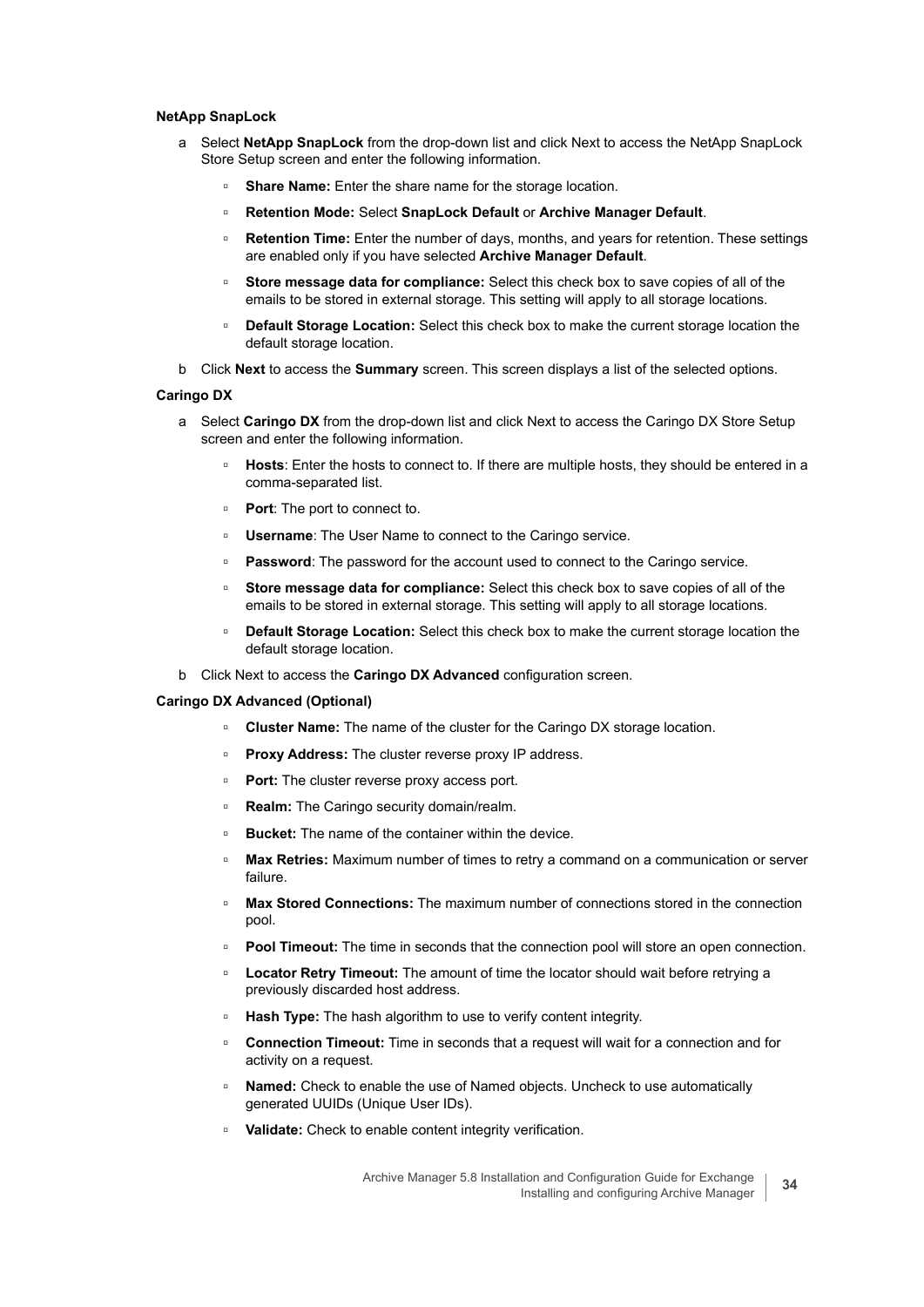- **□ Replicate:** Check to enable immediate replication of objects as they are stored.
- c Click **Next** to access the **Summary** screen. This screen displays a list of the selected options.
- 13 On the **Full Text Index Setup** screen, the **Default Configuration** check box is selected by default. The Full Text Index will be sectioned into partitions based upon the default rollover policy. Using multiple (physical) hard disks may improve indexing and searching performance and is required for automatic index failover (recovery).
	- **Index drives:** Select the drive(s) to use for indexing. Automatic index failover requires 2 or more drives to be selected.
- 14 On the **Outlook Form** screen, enter the following information.

The Outlook Form can be installed automatically if public folders are enabled and you have selected the **Install/Reinstall Outlook Form into Exchange Server** check box. If public folders are not enabled, the Outlook Form can be installed via the Archive Manager Outlook Components tool. See the [Deploying the](#page-43-5)  [Outlook Form using the Archive Manager Outlook Components tool](#page-43-5) section. If the form is not installed, a user can easily access an archived message via a shortcut displayed in the body text of the stub.You can only install the Outlook Form for your on-premises Exchange servers, it will not apply to your Office 365 mailboxes.

- **Install/Reinstall Outlook Form into Exchange Server:** Select this check box to install or reinstall an Outlook Form and then select an Outlook Form from the drop-down list. If you have already installed the Outlook Form, you do not need to install it again. If you have upgraded to a new version of the product, select this check box to install a new version of the Outlook Form.
- **Mail Server:** Select the mail server you want to install the Outlook Form into and enter a delegate email address.
- **Same address for all mail servers:** Click this button to automatically populate all selected mail servers with the delegate address you entered.
- 15 The **Default Policy** screen displays tenants or mail servers that have been found with the directory connector settings entered previously. Enter the following information.
	- **Create a default policy on tenants/servers defined below:** Select this check box to add a default message policy to the tenants or servers listed. Selecting this check box selects the entire server or tenant list. You may deselect individual tenants or servers.
- 16 On the **Advanced Settings** screen, configure the additional optional settings if needed. Click **Add** to add a configuration setting. Click **Remove** to remove a configuration setting. Click **Revert All** to go back to the original settings.

If you are doing an upgrade, your settings will be populated from the previous version of Archive Manager.

- 17 The **Summary** screen lists all of the settings you have entered. Click **Finish** to apply these settings in the Configuration Console.
- 18 Restart the Archive Manager servers.

# <span id="page-34-0"></span>**Useful configuration settings**

The following configuration settings can be added/edited in the Advanced Settings screen in the Configuration Console, if needed.

- **•** [General](#page-35-0)
- **•** [Archive Manager Database](#page-35-1)
- **•** [Autodiscover](#page-35-2)
- **•** [Active Directory Connector \(ADC\)](#page-36-0)
- **•** [Exchange Store Manager \(ESM\)](#page-36-1)
- **•** [Lync Store Manager \(LSM\)](#page-38-0)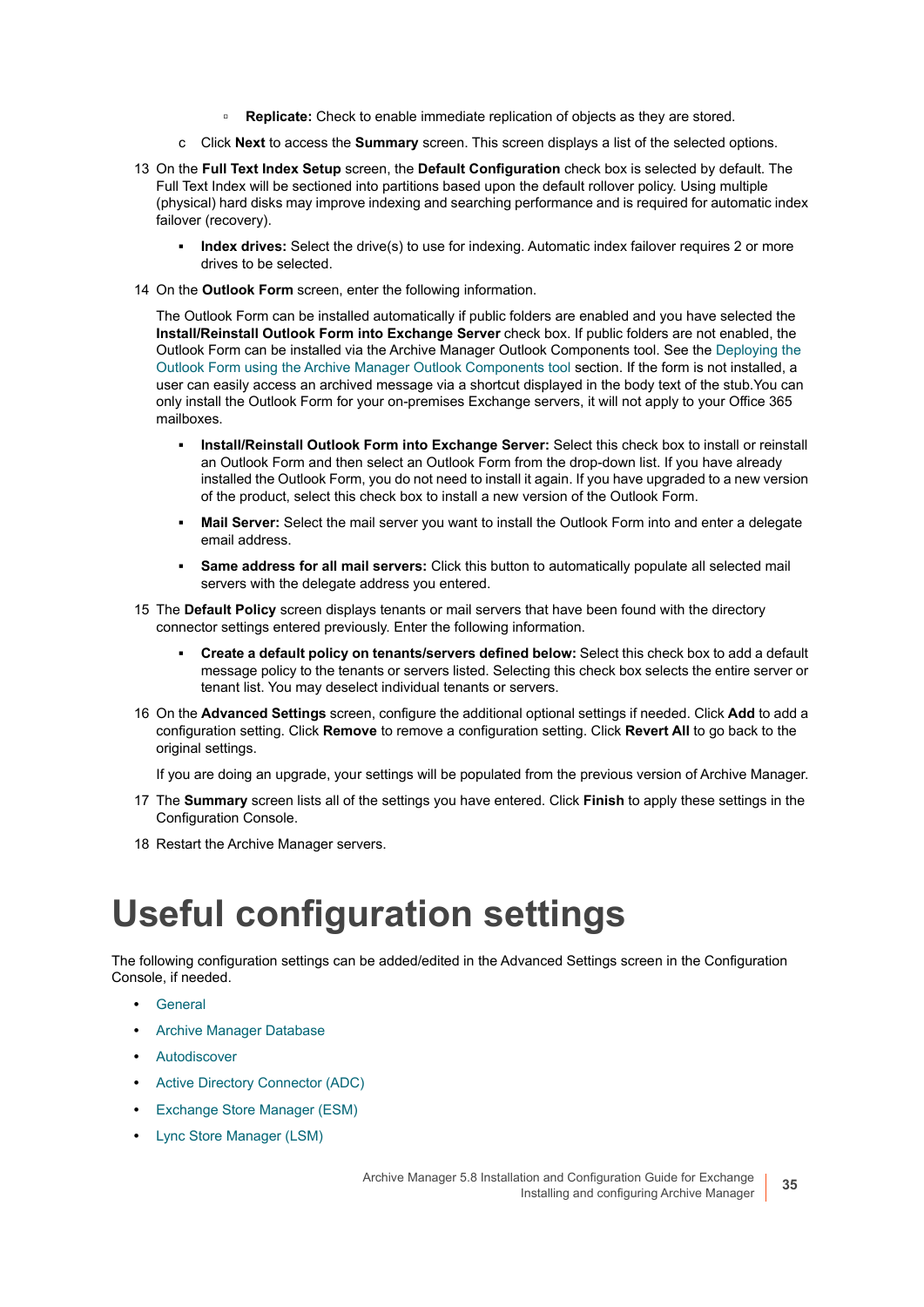- **•** [Data Loader](#page-38-1)
- **•** [Full Text Index \(FTI\)](#page-38-2)
- **•** [Full Text Search \(FTS\)](#page-39-0)
- **•** [Website](#page-39-1)

## <span id="page-35-0"></span>**General**

- **AfterMail URL**: Sets Archive Manager website URL. This field should be auto filled by Configuration Console. If you have changed the website URL by IIS, change this setting accordingly.
- **CACHE TIME**: The time in minutes to keep the message and attachment search result in cache. The default value is 30 (minutes).
- **CommandTimeout**: The maximum time in seconds to execute a command. The default value is 600 (seconds).
- **Hosted Server Proxy Credentials Password Validity Days**: The default password validity period of proxy credentials for hosted mail servers. This setting applies to the proxy credentials without an expiration date specified when added. The default value is 80 (days).
- **Enable Delegate View Message**: This setting enables users to view messages in Archive Manager without permission check. When it is set to True, for example, a message that was originally forwarded as an attachment to a user will be visible in Archive Manager and can be opened by the user. The default value is False.

## <span id="page-35-1"></span>**Archive Manager Database**

**• CleanUpTime:** Deletes all of the old temporary "scratch" tables that the program generates for searches and other functions. The script defaults to running at 12:01:01 a.m. every day. This time is configurable. Since the Retention Engine also uses temporary tables, the CleanUp script should not be run at the same time as the Retention Engine. Most administrators choose to run the CleanUp script before the Retention Engine, which may occasionally run for prolonged time periods.

## <span id="page-35-2"></span>**Autodiscover**

Autodiscover is used to automatically configure a MAPI profile to connect to Exchange 2013 or later versions. By default, Archive Manager uses the internal client configuration for connections to Exchange 2013 or later versions.

- **Autodiscover Use External Mailbox Server:** To use Autodiscover's external client configuration, set this setting to **True**.
- **Autodiscover Override Settings:** Use this configuration setting if you want to override the Autodiscover response with user-defined values. This is useful for customers Basic Authentication. For example: AuthPackage=NTLM;ProxyServer=a.different.proxy.server.address.com;ProxyAuthScheme=NTLM
- **Autodiscover Prefer Mapi over Http**: Checks if MAPI over HTTP is enabled, and if enabled, tries to connect using MAPI over HTTP. The default value is False. When Exchange 2013 SP1 or later versions works with Outlook 2019 or Outlook 2013 SP1 (32-bit, with KB3114941 and KB4022169 installed), and MAPI over HTTP is enabled on both ends, this setting must be set to True.

**NOTE:** This setting does not take effect for Exchange Online.i I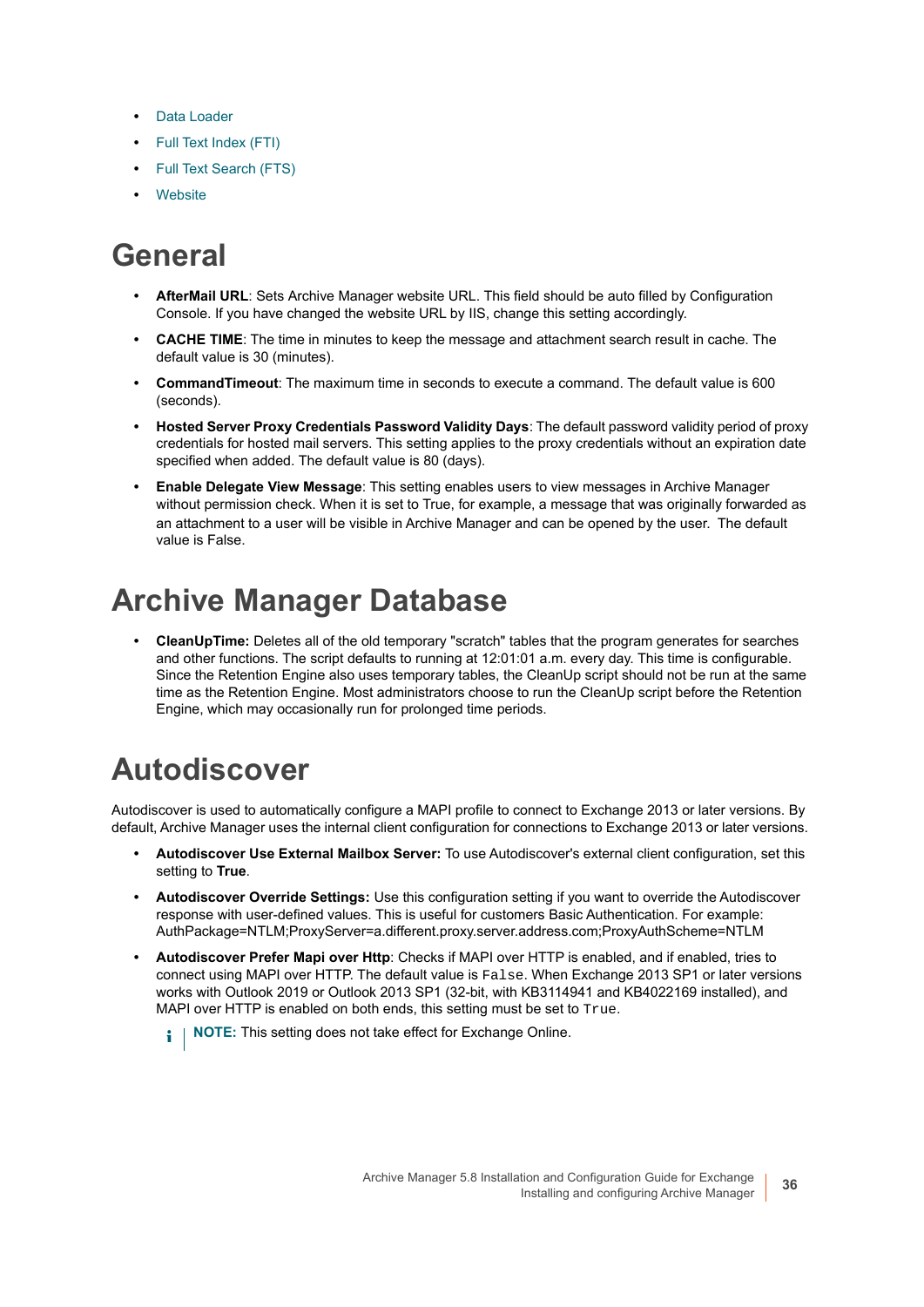## <span id="page-36-0"></span>**Active Directory Connector (ADC)**

- **Directory Connector Timer Interval**: Sets the number of seconds that the Archive Manager ADC Service will stop before running again. The default value is 7200 (seconds).
- **Directory Connector Add Email Address To MailBox**: Links the email addresses from Active Directory to the mailbox accounts in Archive Manager. The default value is False.
- **Directory Connector Import Mailbox Permissions**: Imports customer-defined groups and user permissions to Archive Manager. The default value is False.
- **Directory Connector Disable Enable Store Manager Update**: Disables or enables mailbox Store Manager when ADC is synchronizing. The default value is False (disabled).
- **Directory Connector Disable Update Names**: Disables updating mailbox names when ADC is synchronizing. The default value is False (enabled).
- **Directory Connector Deactivate Legacy Logins**: Disables legacy logins if they have the same domain, account or email address with the ones of new logins.The default value is True.
- **Directory Connector Cleanup Resource Logins**: Cleans up logins for the linked mailboxes in resource forest. The default value is False.
- **Max Enable Store Manager MailBox Count Per O365 MailServer**: The maximum number of the mailboxes that have enabled Store Manager for each Office 365 mail server. The default value is 1000. For more information about the Office 365 mail server. see the Mail servers section in the Administration Guide.
- **Directory Connector UnSync Azure AD User LoginName Prefixes**: Filters out the users that will not be synchronized to the Archive Manager database by their name's prefix. The default value is "DiscoverySearchMailbox;SystemMailbox\_;Sync\_;Exchange\_Online;FederatedEmail.;M igration.;HealthMailbox".
- **Directory Connector with GroupWise Mailbox**: When set to True, it tells ADC to fetch all the logins with an email address. Set this to True when you have GroupWise associated with Active Directory. The default value is False.
- **Directory Connector Identify Hosted Mailbox By Email Address**: This setting works in a hosted Exchange environment. When set to True, it tells ADC to identify mailboxes by email address. This will not create mailbox records for duplicated email addresses even if their object UIDs are different. Please make sure that no duplicated email address exists in your organization. The default value is True.
- **Directory Connector Sync EmailAddress From**: This setting works for on-premises AD only. It specifies the AD property where ADC synchronizes email address from. The property you specify must be of string type. The default value is proxyAddresses.
- **Max days to Cache MailBox Password**: The maximum days to cache hosted Exchange mailbox's password. The default value is 5 (days).

## <span id="page-36-1"></span>**Exchange Store Manager (ESM)**

- **Exchange Store Manager Timer Interval:** Sets the number of seconds that the Archive Manager ESM Service will stop before running again.The default value is 90 (seconds)**.**
- **Exchange Store Manager Log Level:** 
	- **▪** 0 Error
	- **▪** 1 Warn
	- **▪** 2 Info (default)
	- **▪** 3 Debug
- **Stub Display Message:** The notification that Archive Manager adds to a stubbed message in Outlook (notifying that the message has been stubbed). This notification can be customized with this configuration setting. Use [square brackets] to enclose the string that functions as a link to the message.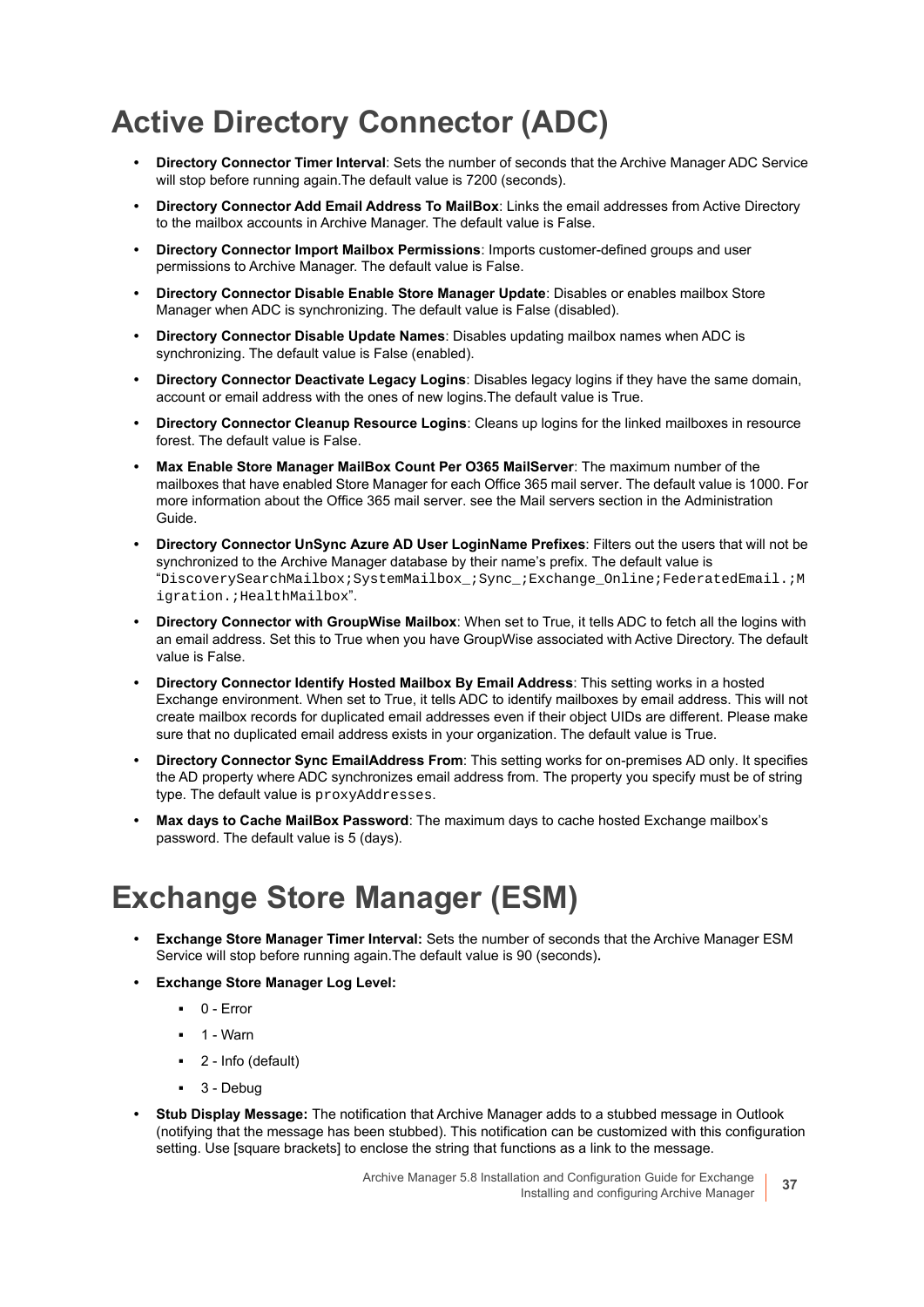- **Exchange Store Manager Force Delete:** When set to True or 1, this setting forces the ESM to delete messages from Exchange even if the message can not be found in the Archive. This happens if a retention Delete policy has been run and the message is still in Exchange. This could also happen if the message has been excluded from the archive through exclusion rules. To be deleted, the message must meet the criteria of a delete policy. The default is False or 0.
- **Exchange Store Manager Max Thread Count:** Determines the number of Exchange mailboxes to which the Archive Manager ESM Service will connect simultaneously. If this value is not specified, it defaults to 1. The maximum allowed value is 13.

We recommend that you experiment before implementing other settings in a production environment. Start by specifying a value of 2, and then increment the value one at a time until you achieve the desired result. Each thread consumes a significant portion of CPU processing capacity, so settings approaching 10 are almost always counterproductive.

**• Exchange Store Manager Max Thread Count Per Proxy Credentials**: The maximum number of mailboxes that Exchange Store Manager can process at the same time for each pair of proxy credentials. The default value is 3.

This setting works with the setting **Exchange Store Manager Max Thread Count** to determine the maximum number of mailboxes that Exchange Store Manager can process at the same time. We recommend that the **Exchange Store Manager Max Thread Count** is lower than the **Exchange Store Manager Max Thread Count Per Proxy Credentials.**

- **Exchange Store Manager Only Stamp During Stripping:** Enables the ESM to only stamp attributes used by the ESM when they are needed, such as during stubbing. The default is 1 or True. True or False values can also be used for this setting.
- **Exchange Store Manager Strip IPM.Document:** When set to True or 1, this setting enables stubbing of IPM.Document items when they meet the criteria of a stubbing policy on the folder in which they reside. The default is False or 0.
- **ESMWorker Exclusion Paths**: A list of paths wherein any messages will not be archived by ESM or the Journal Data Loader. The default value is: "Contacts\Recipient Cache". Additional paths must be separated by "; ". Specify full paths from root folders (such as Inbox, Contacts, etc.). All sub-folders in a specified path are excluded.

Note that ESMWorker uses '\' to link the path names, but '\' is a valid character in an outlook folder. If a specified exclusion path ends with a '\', ESM Worker ignores it. (For example, ESMWorker treats "Inbox\ignorefolder\" as "Inbox\ignorefolder".)

- **Exchange Ignore Message Classes:** This setting applies to all message policy actions. Message classes listed here are not eligible for any policy actions. Use "|" to separate multiple values. For example: "ipm.note.smime|ipm.note.secure.\*".
- **Exchange Store Manager Worker Log Retention Days**: How many days the ESM worker logs will be kept in log folder. The default value is 7 (days).
- **Show Soft Delete Messages**: This setting determines whether ESM will scan the Recover Deleted Items (Tombstone) for the messages that have been Shift+Deleted from the mailbox or deleted from "Deleted Items" folder.
	- **▪** True (default): ESM will scan the Tombstone. If a message has been Shift+Deleted from the mailbox before ESM can scan it. ESM will scan it from Tombstone in next scan and link it to the "Deleted Items" folder.
	- **▪** False: ESM will not scan the Tombstone. If a message has been Shift+Deleted from the mailbox before ESM can scan it, ESM will never scan it.
- **Exchange Store Manager Use AutoDiscover**: This setting can be added and set to True to tell ESM to use Autodiscover for all mailboxes, including non-hosted mailboxes. The default is False.
- **MAPI Force Keep Profile**: This setting forces ESM to keep Outlook profiles even if the ESM service does not run successfully. The default value is False.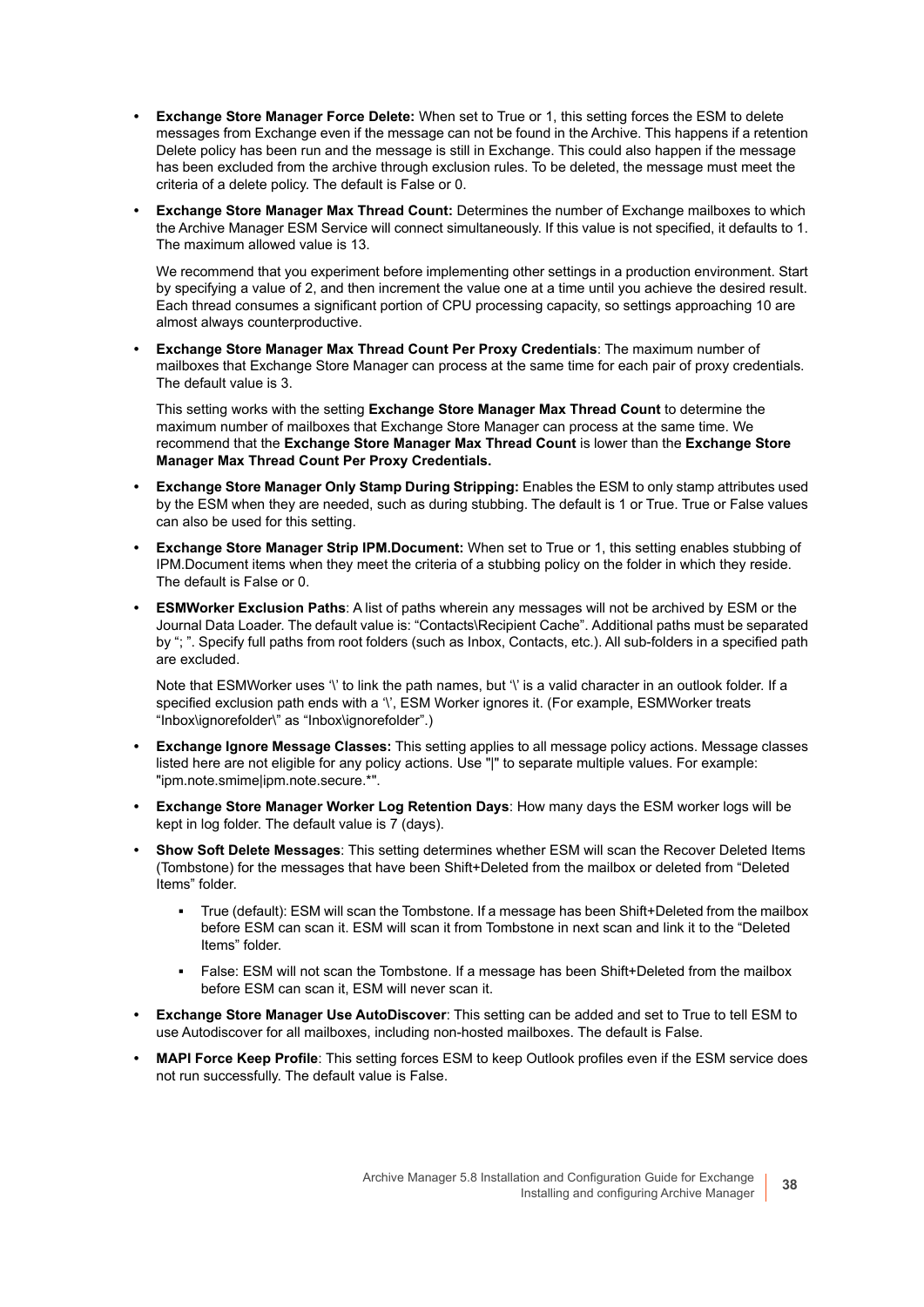## <span id="page-38-0"></span>**Lync Store Manager (LSM)**

- **Lync Store Manager Timer Interval**: The time, in seconds, between LSM scans. The default value is 3600 (seconds).
- **LSM Export Delay Hours**: A time delay, in hours, after a conversation starts, before LSM processes the conversation. This delay is necessary because a conversation can only be exported after it is closed and saved (a Microsoft limitation). If LSM runs too soon, active conversations are missed. The default value is 12 (hours). This is the recommended minimum value.
- **LSM Failed Folder**: The location to put conversation files that the Data Loader failed to load. The default value is "<Base Data Directory>\LSMFailed".

## <span id="page-38-1"></span>**Data Loader**

- **Dataload Timer Interval:** Sets the number of seconds that the data loader will stop before running through the enabled "Dataloaders" (within the Archive manager user interface), for example, MAPI, Filesystem etc. The default value is 60 (seconds), since the MAPI32 process must have time to unload before the Dataloader processes the Mailbox on its next run. A lower value may work better in some circumstances, but in most cases 60 seconds is the optimum interval.
- **DataLoad Service Max POP Message Size**: The maximum size in MB of message processed by the POP3 data loader. The default value is 50 (MB).
- **Dataload Process Rows**: The number of database records that the data loader will process in a batch. The default value is 2500.
- **Save Excluded Emails**: Save Excluded Emails is a Boolean (true or false) parameter that determines whether File System Data Loader will save all messages that match an exclusion rule to the Exclusion directory as XML. If this feature is enabled, it also will write some metadata to the Exclusion table in Archive Manager. The default value is True.
- **ExclusionDirectory**: Specifies the location to store the excluded XML files. The default value is *C:\Quest\ArchiveManager\Exclusion*.
- **ErrorPath**: Specifies the location to store the XML files that the File System Data Loader fails to load. The default value is *C:\Quest\ArchiveManager\Error.*
- **Data Loader Worker Log Retention Days**: How many days the logs of the MAPI data loader will be kept in the log folder. The default value is 7 (days).
- **Journal Data Loader Log Level**: The log level for the MAPI data loader.
	- **▪** 0 Error
	- **▪** 1 Warn
	- **▪** 2 Info (default)
	- **▪** 3 Debug
- **POP3 Timeout Seconds**: The maximum number of seconds for the POP3 data loader to process a single message. The default value is 3000 (seconds).
- **MAPI Data Loader Timeout Seconds**: Sets the number of seconds that data loader will stop when the ESMWorker hangs.The default value is 1800 (seconds).

## <span id="page-38-2"></span>**Full Text Index (FTI)**

**• Full Text Index Include Recipients:** Controls whether or not recipients are added to the Lucene index. The default is False. This setting has historically defaulted to false as the recipients are not searchable in Lucene, but are instead pulled from the Archive Manager database. This setting should remain false.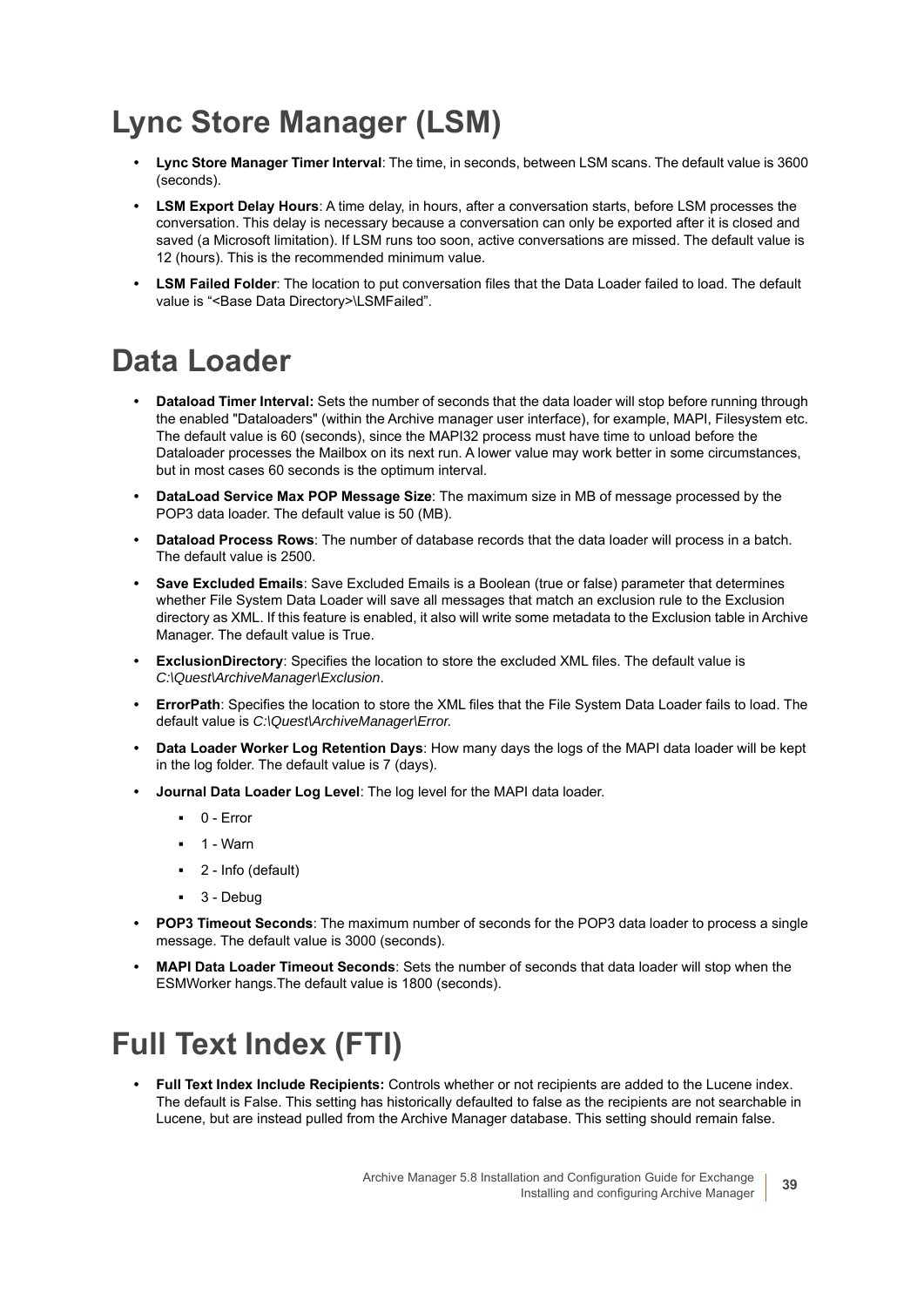- **Full Text Index Max Field Length:** This setting can be used to increase or decrease the field length from the default of 100,000 for indexed terms in a single document.
- **Full Text Index Max Merge Docs:** This setting can be used to merge indexes into larger files, increasing search performance. The default is 1000000 documents per file.
- **Full Text Index Merge Factor:** This setting can be used to merge same-sized index files, increasing search performance. The default is 10 files.
- **FTI Max Buffered Docs:** Specifies how many documents Lucene can buffer in RAM before flushing them to an on-disk segment. If set to zero, flushing is triggered by size only, according to "Full Text Index Ram Buffer Size MB". The default is 0.
- **FTI Max Worker Count:** The max number of indexing workers the FTI can devote to a single partition. The default is 10.
- **FTI Max Total Indexer Threads:** Aggregate maximum total number of indexer threads the FTI is allowed to use. If "FTI Max Worker Count" times the number of active partitions exceeds this total, the FTI will scale back each partition's use of threads to try not to exceed this limit. No partition, no matter how low its IndexingPriority, will use less than 1 thread. The default value is 40.
- **FTI Commit Point Keep Count:** The number of Lucene index commit points to retain. This should only be increased above 1 if attempting to gather data on index corruption. The default is 1.
- **FTI Auto Failover:** Controls whether the FTI will initiate failover automatically. The default is True.
- **FTI Auto Repair:** Controls whether the FTI will initiate repair of corruption automatically. The default is True.
- **FTI Repair Auto Fix:** Controls whether the FTI will actually repair the corruption it identifies during a Repair operation. The default is True.
- **FTI Auto Itemize:** Controls whether the FTI will initiate itemize automatically after repair. The default is True.
- **FTI Itemize Auto Fix:** Controls whether the FTI will actually add FailedToIndex records for the items it identifies as missing during an Itemize operation. The default is True.
- **Full Text Index Ram Buffer Size MB:** Determines the amount of RAM that may be used when buffering added documents and deletions before they are flushed to the Directory. This setting corresponds directly to Lucene's SetRAMBufferSizeMB method. The default is disabled. Using the default setting is recommended.

## <span id="page-39-0"></span>**Full Text Search (FTS)**

- **Full Text Search Cache Time**: Determines the length of time, in minutes, that a Full Text Index search on the body of a message or attachment will be cached after it runs. The default value is 60 (minutes). The cache lets a user re-run the same search within the Cache Time limit, obtaining the same results, but much faster than if the search were re-run from scratch.
- **Full Text Max Results**: The maximum number of results that the FTS service retrieves. The default value is 5000.

## <span id="page-39-1"></span>**Website**

**NOTE:** You need to restart IIS after changing the value of these Website settings.i l

- **WWW Page Size**: Determines the number of search results displayed on a single page. The default is 20. This setting affects the entire instance and is not customizable per user.
- **WWW Show Source Properties**: Enables or disables the website to show the source properties of a message. The default value is False.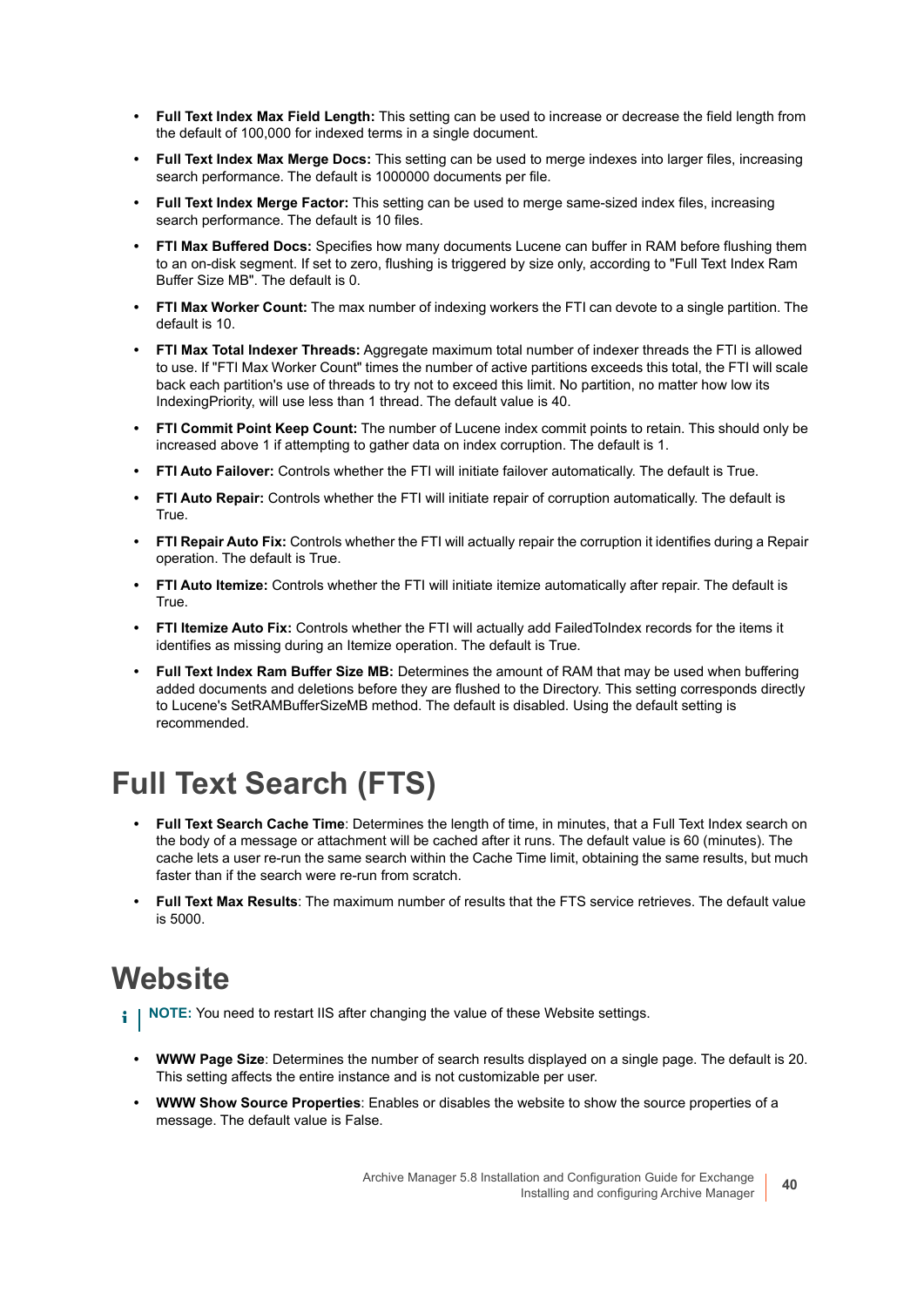- **Include Sub Folders By Default**: Determines whether to include the sub folders by default when searching messages or attachments. The default value is False.
- **WWW Show SendToMe Button Only**: If it's set to True, the toolbar buttons **Reply**, **Reply to All** and **Forward** will be hidden when you view a message on the website. The default value is False.
- **EnableRemoteMailBoxDelegation**: Enables or disables the website page where users can configure delegation of hosted mailboxes. The default value is False.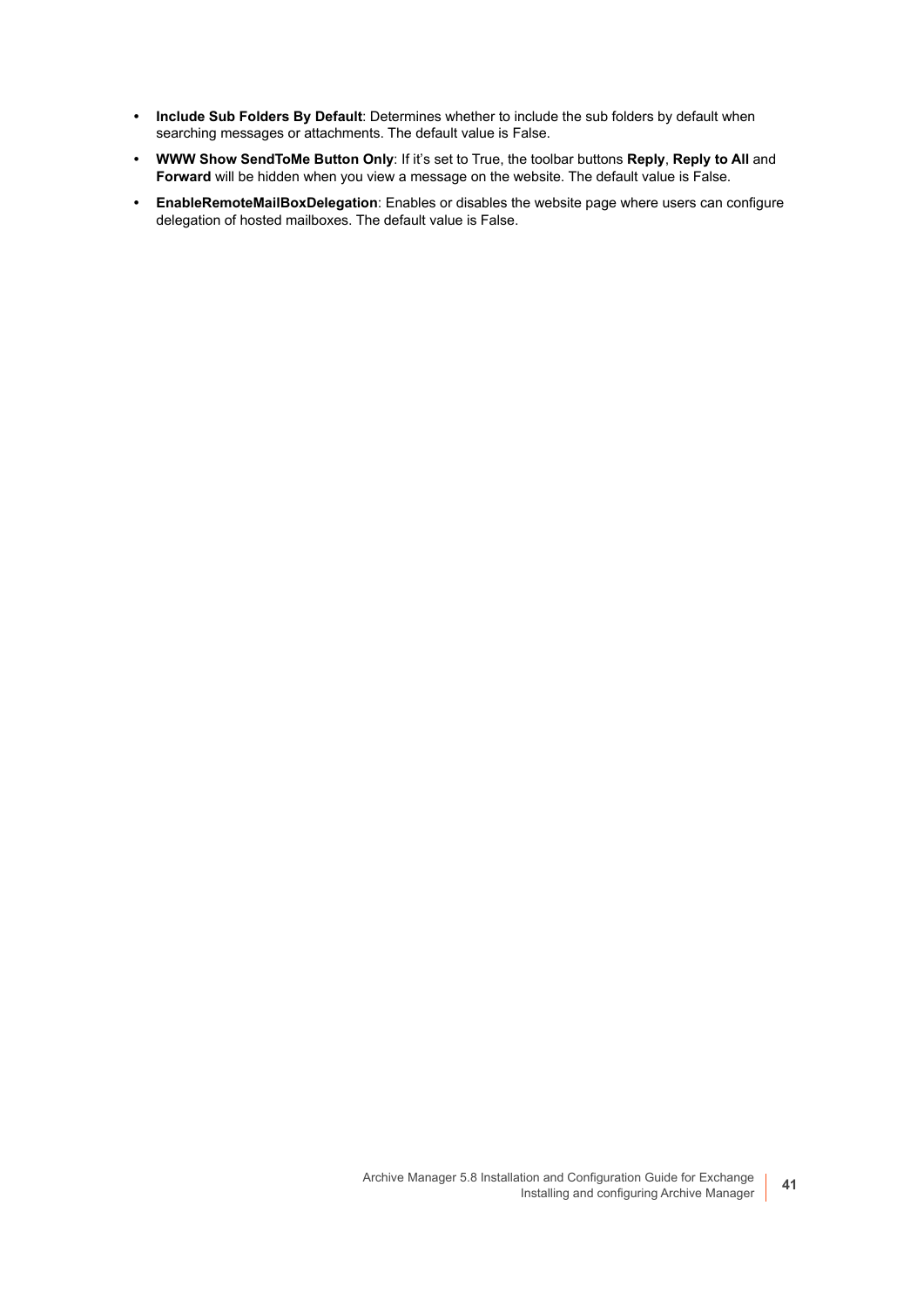# <span id="page-41-0"></span>**Upgrading/Uninstalling Archive Manager**

- **•** [Upgrading Archive Manager](#page-41-1)
- **•** [Uninstalling Archive Manager](#page-41-2)
- **CAUTION: Before upgrading or uninstalling Archive Manager, backup your databases, attachment files, export files, index files, log files and any non-program files located in the Archive Manager installation directory. Use the configuration console to obtain the location of these files.**

# <span id="page-41-1"></span>**Upgrading Archive Manager**

When upgrading Archive Manager, please refer to the release notes for information on supported upgrade versions.

**NOTE:** When upgrading from version 4.8 to 5.0 or later, uninstall version 4.8 before performing the upgrade. i l

### *To upgrade Archive Manager:*

- 1 Stop all Archive Manager services.
- 2 Run the AutoRun program to run the Archive Manager Installer: **ArchiveManagerInstaller.msi**.
- 3 Perform an installation as described in the [Installing Archive Manager](#page-25-3) section.
- 4 Run the Archive Manager Configuration Console to configure your Archive Manager settings. Some settings will be populated with information from your previous installation. These settings can be changed if needed. You will be prompted to enter any required information.
- 5 Restart the Archive Manager servers.
- **TIP:** After upgrading to Archive Manager 5.1 or later, any mail items that are not associated with a folder will ÷ be will be placed in an \_Orphans mailbox the first time the Retention service runs. If you wish to delete these items, set a Delete policy in the Retention Policies section of the Administration website.

# <span id="page-41-2"></span>**Uninstalling Archive Manager**

### *To uninstall Archive Manager:*

- 1 Launch the Installer used to install the current version of Archive Manager.
- 2 Click **Next**.
- 3 Click **Remove**.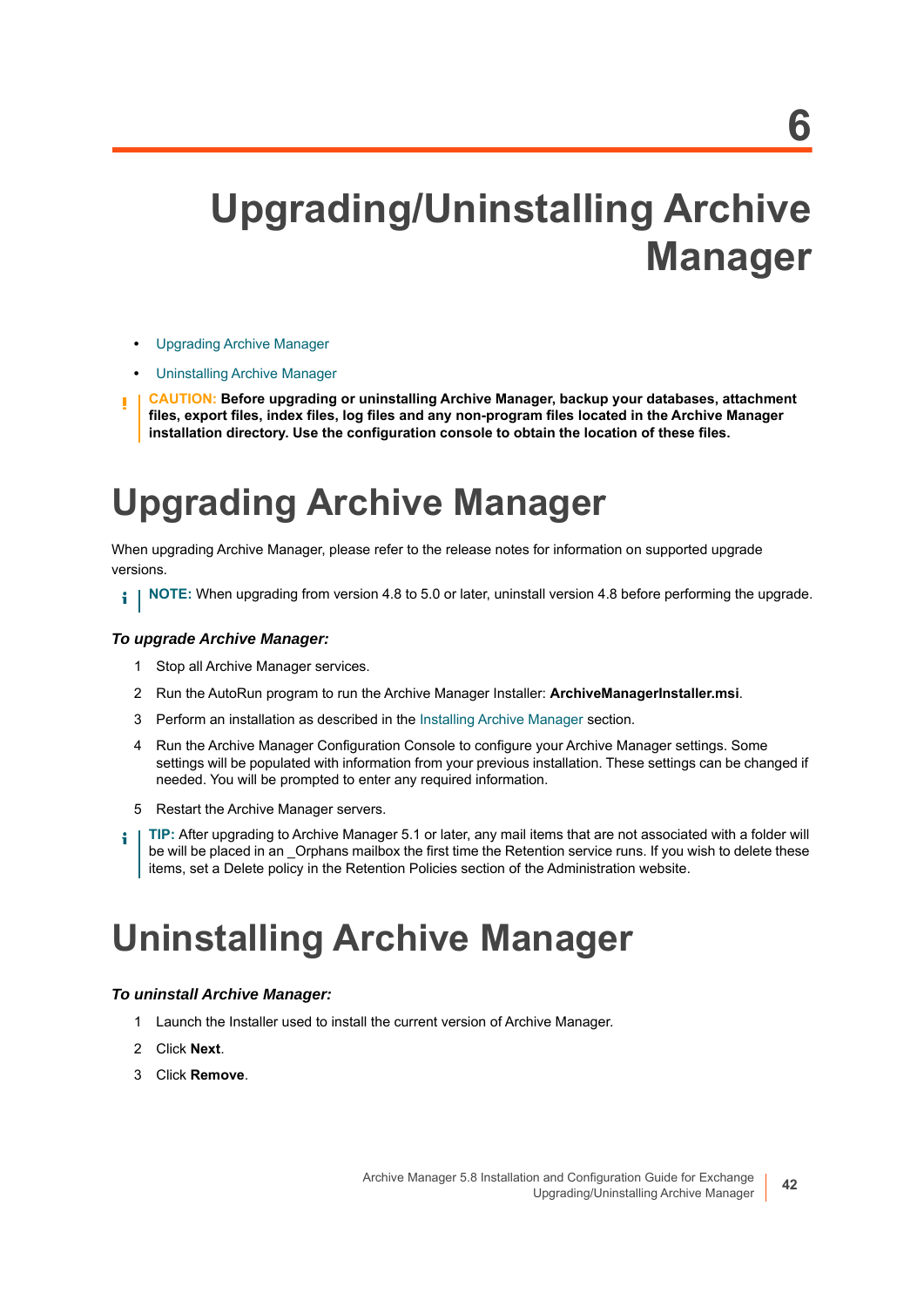# **Post-installation tasks**

- <span id="page-42-0"></span>**•** [Configuring and deploying the Offline Client \(optional\)](#page-42-1)
- **•** [Deploying the Outlook Form \(optional\)](#page-42-2)
- **•** [Deploying the Outlook Form using the Archive Manager Outlook Components tool](#page-43-1)
- **•** [Adding MAPI data loaders for Exchange Journal mailboxes](#page-43-2)
- **•** [Localizing Archive Manager website \(optional\)](#page-43-3)

# <span id="page-42-1"></span>**Configuring and deploying the Offline Client (optional)**

If you are using the Offline Client, the Administrator configures offline access and typically deploys the client through group policies. For information on configuring an deploying the offline client, see the *Download Tools*  chapter of the Administration Guide.

**TIP:** If the volume of users will make the Offline Client load heavy, you can improve performance by deploying a separate dedicated IIS server for web services. That is, deploy a second, duplicate IIS Archive Manager server, then point users' Offline Clients to the web services component of the second, but leave the primary website URL set to the first, original server.

# <span id="page-42-2"></span>**Deploying the Outlook Form (optional)**

There are several methods for deploying the Outook Form:

- **•** Deploy the Outook Form to public folders using Configuration Console.
- **•** Deploy the Outlook Form to public folders manually.
- **•** Deploy the Outlook Form by installing the Outlook Components tool via group policy.
- **•** Deploy the Outlook Form by installing the Outlook Components tool manually.

## <span id="page-42-3"></span>**Deploying the Outlook Form to public folders using Configuration Console**

The Outlook Form is automatically deployed by the Archive Manager installer when public folders are enabled on the specified on-premises Exchange server, and the **Install Outlook form into Exchange** check box was selected when configuring Configuration Console. See the next section to deploy the Outlook Form when public folders are not enabled. The credentials used to install Outlook Form must be already added to the **Public Folder Management** group.

**i** | NOTE: Installing Outlook Form for Office 365 is not supported yet.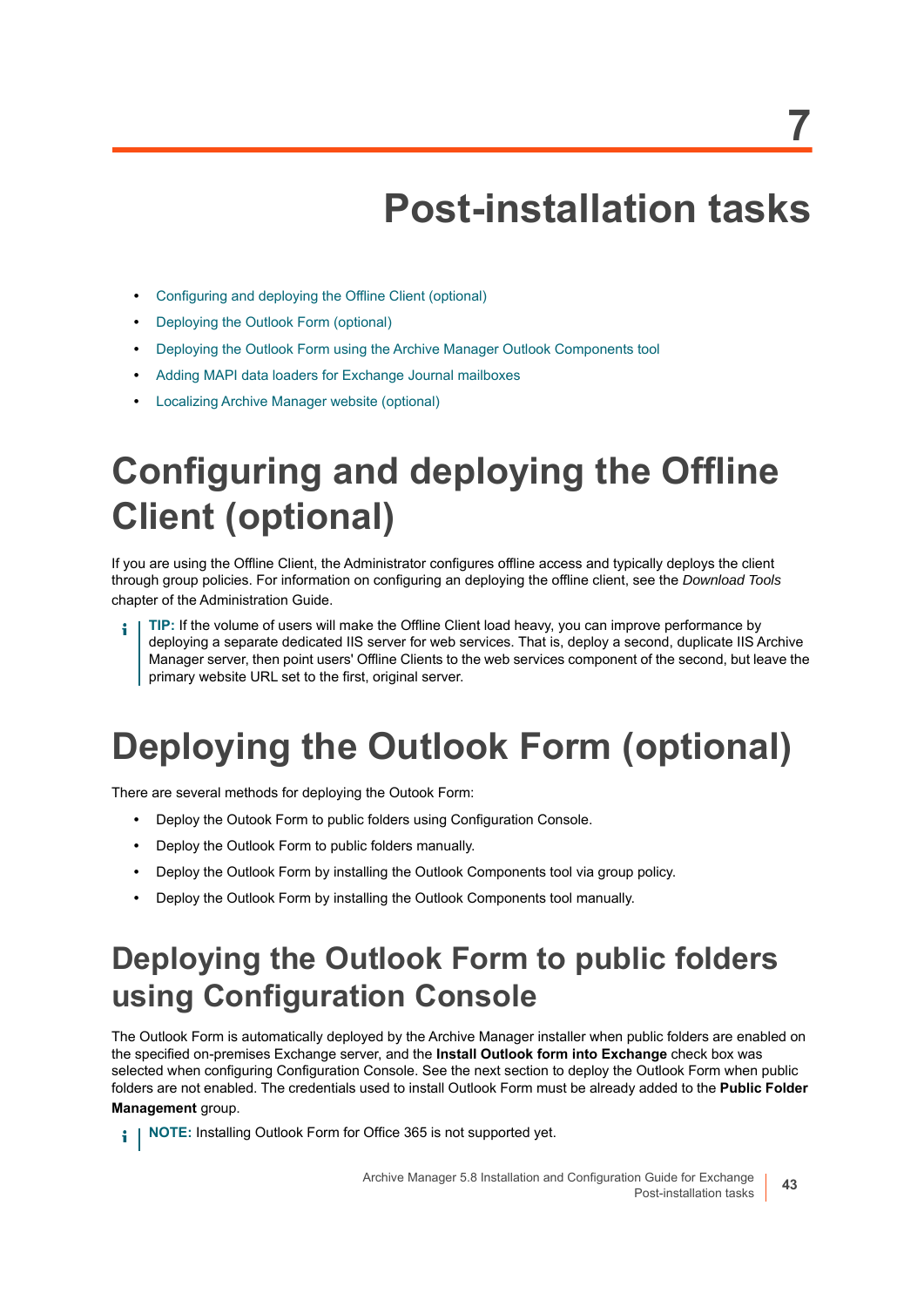## <span id="page-43-0"></span>**Deploying the Outlook Form to public folders manually**

The Outlook Form can be deployed to public folders manually using the Archive Manager Exchange Utility. Please see the Exchange Utility chapter in the Archive Manager Administration Guide for instructions. The credentials used to install Outlook Form must be already added to the **Public Folder Management** group.

**NOTE:** Installing Outlook Form for Office 365 is not supported yet.i I

# <span id="page-43-5"></span><span id="page-43-1"></span>**Deploying the Outlook Form using the Archive Manager Outlook Components tool**

The Archive Manager Outlook Components tool is an add-in that installs the Outlook Form on users' computers when public folders are not enabled on the specified Exchange server. It will automatically install a copy of the form when a user launches Outlook. Therefore, it is only necessary to run this tool once per computer. It can be managed by Group Policy. For instructions on downloading and using the Outlook Components Too, see the *Outlook Components Tool* section of the *Download Tools* chapter of the Archive Manager Administration guide.

# <span id="page-43-4"></span><span id="page-43-2"></span>**Adding MAPI data loaders for Exchange Journal mailboxes**

Microsoft Exchange includes optional journaling features that can help an organization meet compliance standards, but that are not installed by default. Archive Manager lets you configure MAPI data loaders to offload messages from Exchange Journal mailbox(es) into Archive Manager.

The [Pre-installation preparations](#page-19-2) chapter in this Guide suggests that you enable Exchange Journaling, and the installation procedures include steps to configure MAPI data loaders to offload messages from Exchange Journal mailbox(es) into Archive Manager.

If you did not enable Exchange Journaling during installation, you can refer to your Microsoft documentation to install and configure it now. If you did not configure MAPI data loaders in the original installation, you can refer to the *Data Loaders* chapter of the Archive Manager *Administration Guide* for the procedure.

# <span id="page-43-3"></span>**Localizing Archive Manager website (optional)**

Both the Archive Manager websites for end users and Administration can be localized using JSON files stored in the Archive Manager installation directory.

### *To localize the website for end users into your language:*

- 1 In the directory *<ArchiveManager\_Home>\WebSite\assets\language*, copy the file *en-US.JSON*, and paste it to the same folder.
- 2 Rename the copy file with your [language code](https://www.metamodpro.com/browser-language-codes). For example, for French (France), rename it to *fr-fr.JSON*.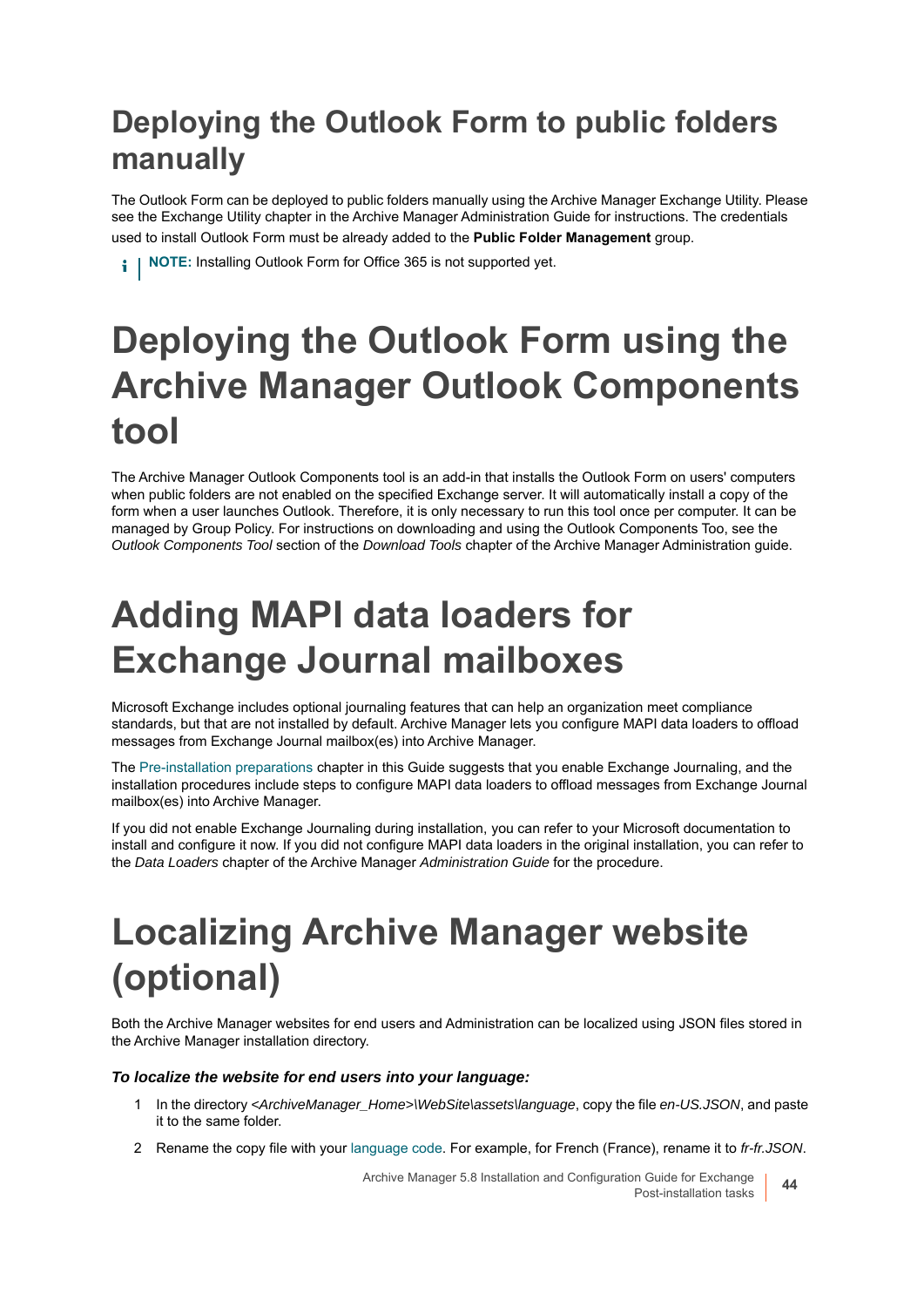- 3 Translate your language file (For each line in the file, only edit the text between the quotation marks after the colon).
- 4 Restart IIS.
	- **NOTE:** The display language of the website for end users is determined by the user's browser î. language, and English will be used if no resource file for the desired language can be found in the directory *<ArchiveManager\_Home>\WebSite\assets\language*.

### *To localize the Administration website into your language:*

- 1 Open the language file *<ArchiveManager\_Home>\WebSite\Resource\Languages.xml*.
- 2 For each value code, add a new line with your [language code](https://www.metamodpro.com/browser-language-codes) as the culture name, and the translated text in your language.
- 3 Restart IIS.
	- <sup>1</sup> | NOTE: The display language of Administration website is determined by the Archive Manager server language, and English will be used if no resource for the desired language can be found in the file *Languages.xml*.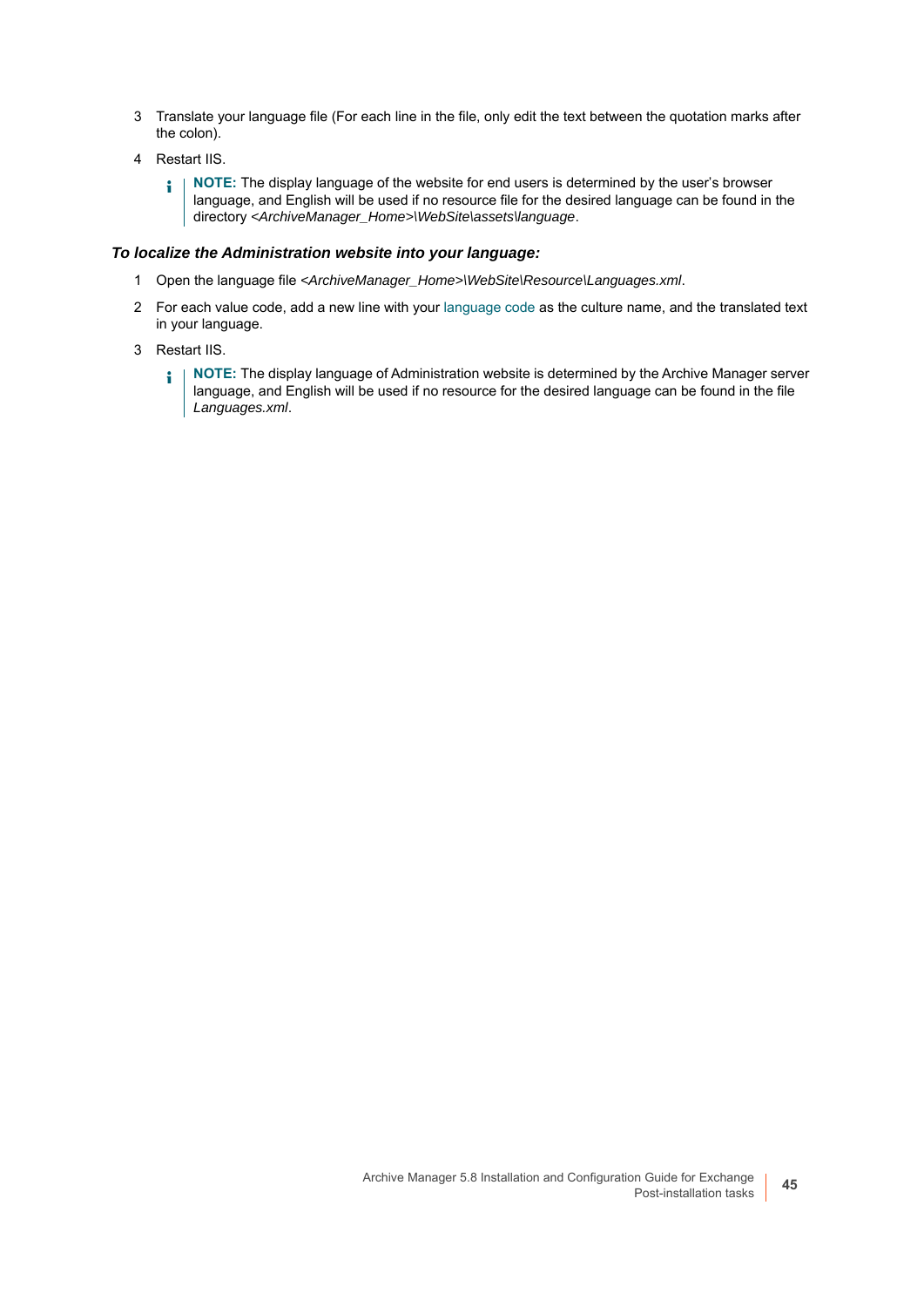# <span id="page-45-0"></span>**Appendix A: Attachment store types**

- **•** [Attachment store types overview](#page-45-1)
- **•** [NTFS/Windows file system](#page-46-0)
- **•** [NetApp SnapLock](#page-46-1)
- **•** [EMC Centera](#page-47-0)
- **•** [Caringo CAStor/Dell DX](#page-48-0)
- **•** [Hedvig Distributed Storage Platform](#page-48-1)
- **•** [Common scenarios for editing the configuration](#page-48-2)

## <span id="page-45-1"></span>**Attachment store types overview**

Archive Manager supports different storage types for storing attachments and compliance messages. Details on using each of the storage types are provided below. The storage types supported by Archive Manager include:

- **NTFS / Windows File System:** This is the default option, and stores files on standard disk.
- **NetApp SnapLock:** SnapLock provides fast WORM (Write Once Read Many) storage on magnetic disk. It uses non-rewritable, non-erasable disk storage protects data until a specified retention date.
- **EMC Centera:** This option uses an external EMC Centera server or cluster to store the attachments.
- **Caringo CAStor/Dell DX:** This option uses a Caringo CAStor storage cluster or Dell DX Object Storage Platform to store attachments.
- **Hedvig Distributed Storage Platform:** Works with Archive Manager as the [NTFS/Windows file system.](#page-46-0)

Archive Manager allows more than one type of storage to be used on a running system. However, only one storage location can be considered the default storage location at a time.

When installing Archive Manager, you set the attachment store type on the Attachment Store Type screen. Once the product is installed, additional attachment stores can be added. This process is described in the section [Common scenarios for editing the configuration](#page-48-2).

In all cases, Archive Manager stores each unique attachment as a single file or the equivalent unit. Archive Manager performs no compression or encryption. This is left to the underlying storage system.

**Table 4. Attachment store types**

| <b>External Storage Type</b>                                            | <b>Archive Manager Version for Deprecation</b> |
|-------------------------------------------------------------------------|------------------------------------------------|
| File System                                                             | Supported.                                     |
| NetApp SnapLock 7.2.4                                                   | Supported.                                     |
| EMC Centera 4.2.1, 4.2, 4.1, 4.0, 3.1.4, Supported.<br>or EMC Atmos 2.0 |                                                |
| Caringo Castor/Dell DX                                                  | Supported.                                     |
| Hedvig Distributed Storage Platform<br>Version 3.7.1                    | Supported.                                     |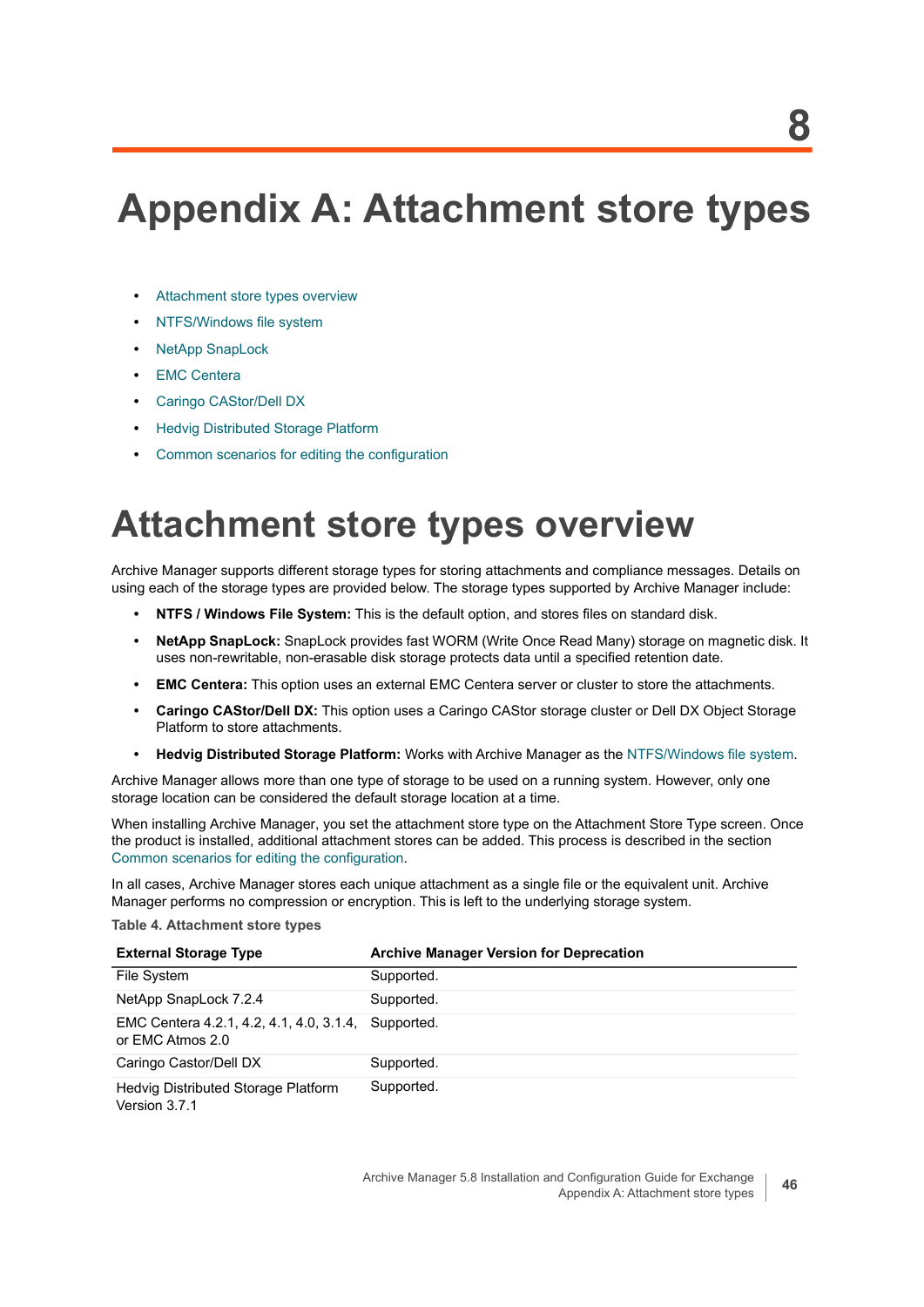# <span id="page-46-0"></span>**NTFS/Windows file system**

The file system is the default storage mechanism for Archive Manager. This is a directory structure, usually in *C:\ArchiveManager\Data*, with each file stored represented by its database id and file type. For example: 34.gif

These files are stored in blocks of 1000 files per directory. Each database ID has up to twelve 0's added to the front. For example, 34 becomes 000 000 000 034, and this is converted in a directory name: c:\archivemanager\data\000\000\000\000\34.gif

By default, the entire tree, from c:\archivemanager\data down, is set to be compressed using NTFS compression. These files will not be rewritten, so any backup scheme can be used. It is recommended that you do an incremental backup.

# <span id="page-46-1"></span>**NetApp SnapLock**

The NetApp SnapLock Setup Wizard allows you to create volumes or WORMS on which Archive Manager can put attachment stores. The volumes containing attachment stores are an effective tool for compliance.

The NetApp SnapLock Wizard is run from the Archive Manager Installer. Run the installer during the installation process, unless you already have all the necessary volumes created.

- **NOTE:** If a CIFS share is already in place, you can upgrade from a Windows file system attachment store to NetApp SnapLock by these two steps:
	- 1 Copy the filesystem data folder (containing the archived attachments) to the NetApp CIFS share.
	- 2 In the Archive Manager SQL database, StorageLocation Table: Change the connection string (originally in the form "DATA=\\archivemanagerserver\filesystemlocation") to point to the new CIFS share location (for example, "DATA=\\NetApp\data").

## <span id="page-46-2"></span>**Prerequisites**

- **•** Install all of the necessary licenses for the NetApp Data ONTAP operating system.
- **•** In DataONTAP, run the CIFS (Common Internet File System) setup. The CIFS shows the volume to the Windows system as a drive.

## <span id="page-46-3"></span>**Running the NetApp SnapLock Setup wizard**

The NetApp SnapLock Setup Wizard is run from the Archive Manager Installer. The NetApp SnapLock Configuration screen contains a Launch SnapLock Setup Wizard button. When you launch the wizard, fill in the information on the following screens:

## **Login Page**

- **Create New SnapLock Volume:** Select this option to create a new volume.
- **Change Retention Times:** Select this option to change the default retention times. The settings here apply only if you select **SnapLock Default** as the retention mode in the Archive Manager Installer.
- **Filer Address:** IP name or address of the machine running Data ONTAP.
- **User Name:** Account name you want to use to access the machine running Data ONTAP. This account must be an Administrator account, preferably root.
- **Password:** Password for the account used to access the machine running Data ONTAP.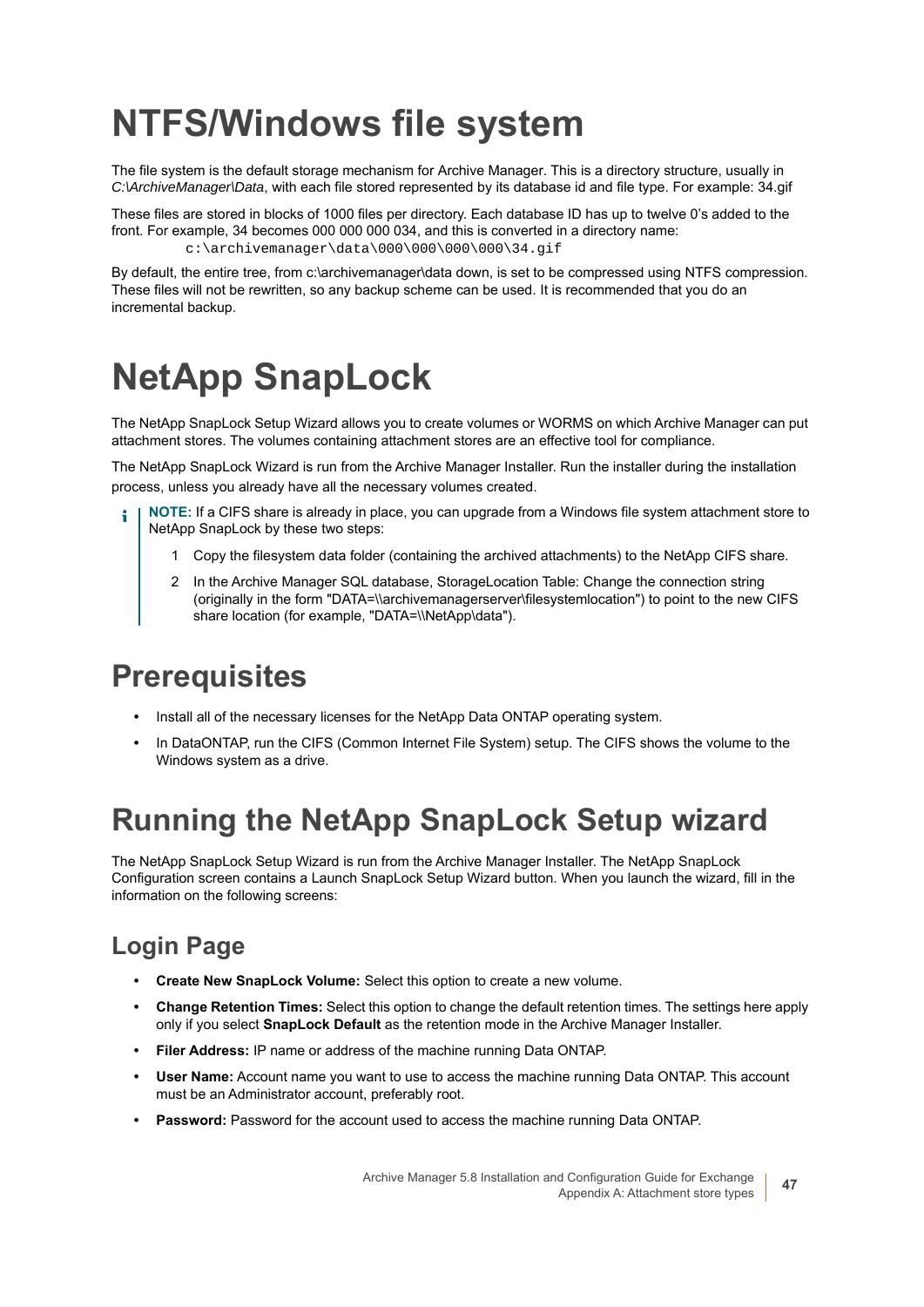**• Volume Name:** Name of the volume you want to create on the machine running Data ONTAP. Or the name of the volume for which you want to change retention times. This name is case sensitive.

## **Volume Properties**

- **New Volume Name:** Enter the name of the volume you wish to create.
- **Number of Disks to Use:** Enter the number of disks to use on the volume. Because it is a RAID configuration, this must be an even number.
- **Create Data Loader User:** Select this box if you are not using Active Directory and need to set up a Journal User for the data loader.
- **Data Loader Log-In User Name:** Enter the name for the Journal User that you are creating.
- **Data Loader Log-In User Password:** Enter the password you want to create for the Journal User.
- **Verify Password:** Retype the password.

Click **Next** to create the volume If this is a new setup, the volume will be created instantly. If this is an existing setup, the wizard will take some time to prepare the volume for use.

## **Retention Time**

- **Current Retention Times:** Shows the current settings for the minimum time, default time, and maximum time.
- **Set Retention Time:** Enter a number for the minimum time, default time, and maximum time. Select days, months, or years from the drop-down list.

# <span id="page-47-0"></span>**EMC Centera**

The EMC Centera is supported for the storage of attachments and compliance messages. The native Centera API is used to store attachments in the Centera cluster. Archive Manager considers the Centera to be an "alwaysonline blind storage system." Archive Manager presents an attachment, and then receives a "ticket". To get the attachment back, Archive Manager presents the ticket and gets the attachment.

Archive Manager does not set any retention policies on the Centera. This is left to the Centera administrator.

Archive Manager supports any centera settings which can be set on the Centera connection string or in a PEA file.

## <span id="page-47-1"></span>**Using a PEA File**

When utilizing a PEA file with a Centera Configuration, it is important that the PEA file is accessible by each component that requires access to it. The Archive Manager components that will access the Centera, and therefore require access to the PEA file, are:

- **•** Archive Data Load Service
- **•** Archive Full-Text Index Service
- **•** Website

As a result, the group *ArchiveManagerServiceUsers* should have permissions to access the PEA file location. The PEA file should also be present on all servers with the above Archive Manager components. (This is important if you have NLB WebServers, and/or a clustered Archive Manager installation).

If the machines are separate, then the PEA file must be either configured with a UNC path, or placed in the same local path as all machines that use the PEA file.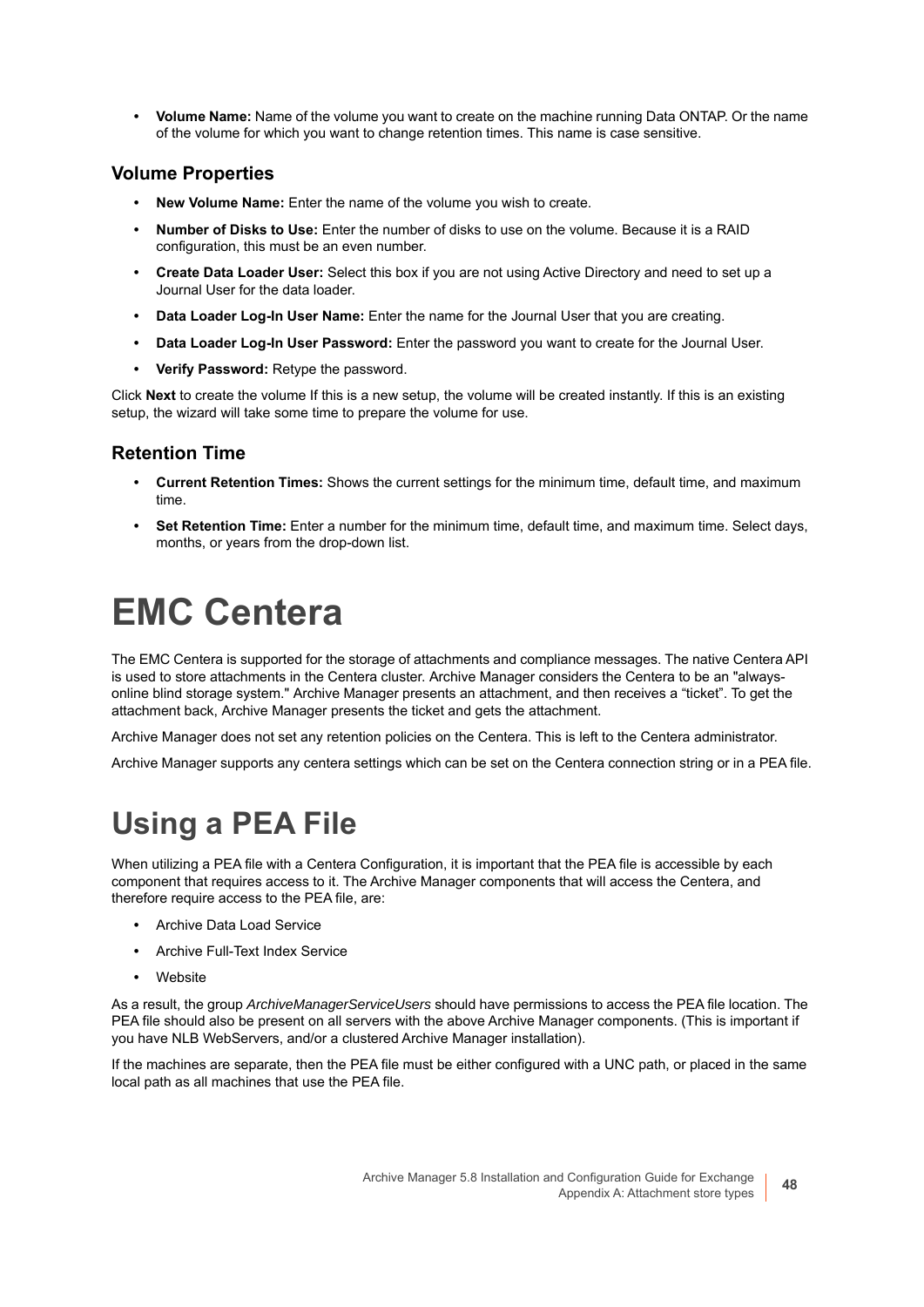# <span id="page-48-0"></span>**Caringo CAStor/Dell DX**

The Caringo CAStor/Dell DX storage cluster is supported for the storage of attachments and compliance messages. The Caringo HTTP interface is used to store and retrieve items. Archive Manager considers the storage cluster to be an online blind storage system; we present an item, and receive a "ticket". To get the item back, we present the ticket and get the item. Note that performing a full text index reindex can overload the storage cluster with restore requests. Please consult Quest before doing this.

# <span id="page-48-1"></span>**Hedvig Distributed Storage Platform**

The Hedvig Distributed Storage Platform serves as a local file system when working with Archive Manager. [For](#page-46-0)  [more information, see NTFS/Windows file system on page 47.](#page-46-0)

# <span id="page-48-2"></span>**Common scenarios for editing the configuration**

The following sections describe different scenarios for editing the configuration.

## <span id="page-48-3"></span>**Using a NAS box**

Archive Manager's installer does not support storing attachments on a NAS box, as software is installed on the box, which is most likely not running windows.

If you want to store attachments on a NAS box, use the following workaround:

- 1 When installing Archive Manager, set the services to NOT start after installation. Install using a normal filesystem storage location.
- 2 Once Archive Manager is installed, edit the StorageLocation table and change the default storage location to point to the UNC of the NAS box. For example: DATA=\\nasbox\archivemanagerstore
- 3 You must ensure that all Archive Manager users, *ArchiveMgr\_Service, ArchiveMgr\_ESM, ArchiveMgr\_Journal*, have full access to that folder.
- 4 Start the services. They will now load and retrieve attachments from the NAS box.

## <span id="page-48-4"></span>**Deleting attachments from a SnapLock volume**

The Archive Manager Retention Engine cannot delete attachments from a Data ONTAP device unless the retention settings in SnapLock contain a retention time that precedes or is the same as the one set in the Retention Engine. The Retention Engine generates errors when the retention settings in SnapLock for attachments on a Data ONTAP device are set at a later time than the Archive Manager retention delete policy.